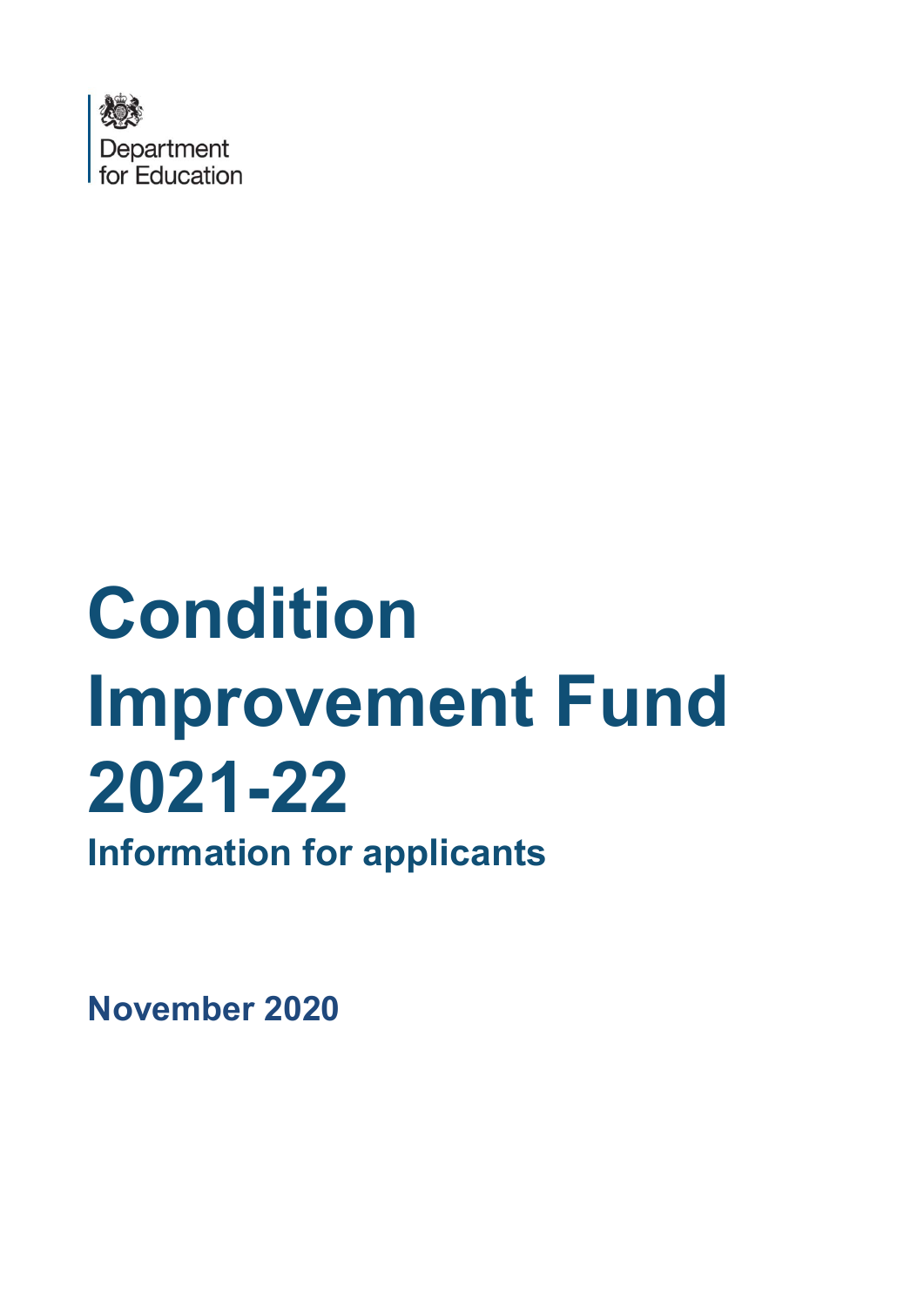# **Contents**

|     | 1. About this guidance                                                                                | 5  |
|-----|-------------------------------------------------------------------------------------------------------|----|
| 1.1 | About the Condition Improvement Fund                                                                  | 5  |
| 2.  | Important dates for CIF 2021-22                                                                       | 6  |
| 3.  | Criteria for CIF 2021-22                                                                              | 7  |
| 4.  | Who can apply for CIF?                                                                                | 8  |
| 4.1 | Multi-academy trusts                                                                                  | 8  |
| 4.2 | Opted-in academy chains                                                                               | 9  |
| 4.3 | Schools with academy orders                                                                           | 9  |
| 4.4 | Selective academies                                                                                   | 9  |
| 4.5 | <b>Voluntary Aided Schools</b>                                                                        | 10 |
| 5.  | <b>Urgent Capital Support</b>                                                                         | 11 |
| 6.  | Types of project which are eligible for CIF funding                                                   | 12 |
| 6.1 | <b>Condition projects</b>                                                                             | 12 |
| 6.2 | Condition with expansion projects                                                                     | 12 |
| 6.3 | <b>Expansion projects</b>                                                                             | 13 |
| 6.4 | High value and expansion projects                                                                     | 13 |
| 7.  | Project thresholds for CIF 2021-22                                                                    | 15 |
| 8.  | Applying to CIF                                                                                       | 16 |
| 8.1 | CIF portal account access                                                                             | 16 |
| 8.2 | Applying for 2 projects                                                                               | 17 |
| 8.3 | Supporting evidence                                                                                   | 17 |
| 8.4 | Use of technical advisers                                                                             | 18 |
| 8.5 | Access and specialist facilities for pupils with special educational needs and<br>disabilities (SEND) | 18 |
| 8.6 | <b>Priority School Building Programme</b>                                                             | 18 |
| 8.7 | <b>Free Schools</b>                                                                                   | 19 |
| 9.  | <b>Financial Viability and Governance</b>                                                             | 20 |
| 9.1 | Assessing Financial Viability and Governance - Academy Trusts                                         | 20 |
| 9.2 | Assessing Financial Viability and Governance - Sixth Form Colleges                                    | 20 |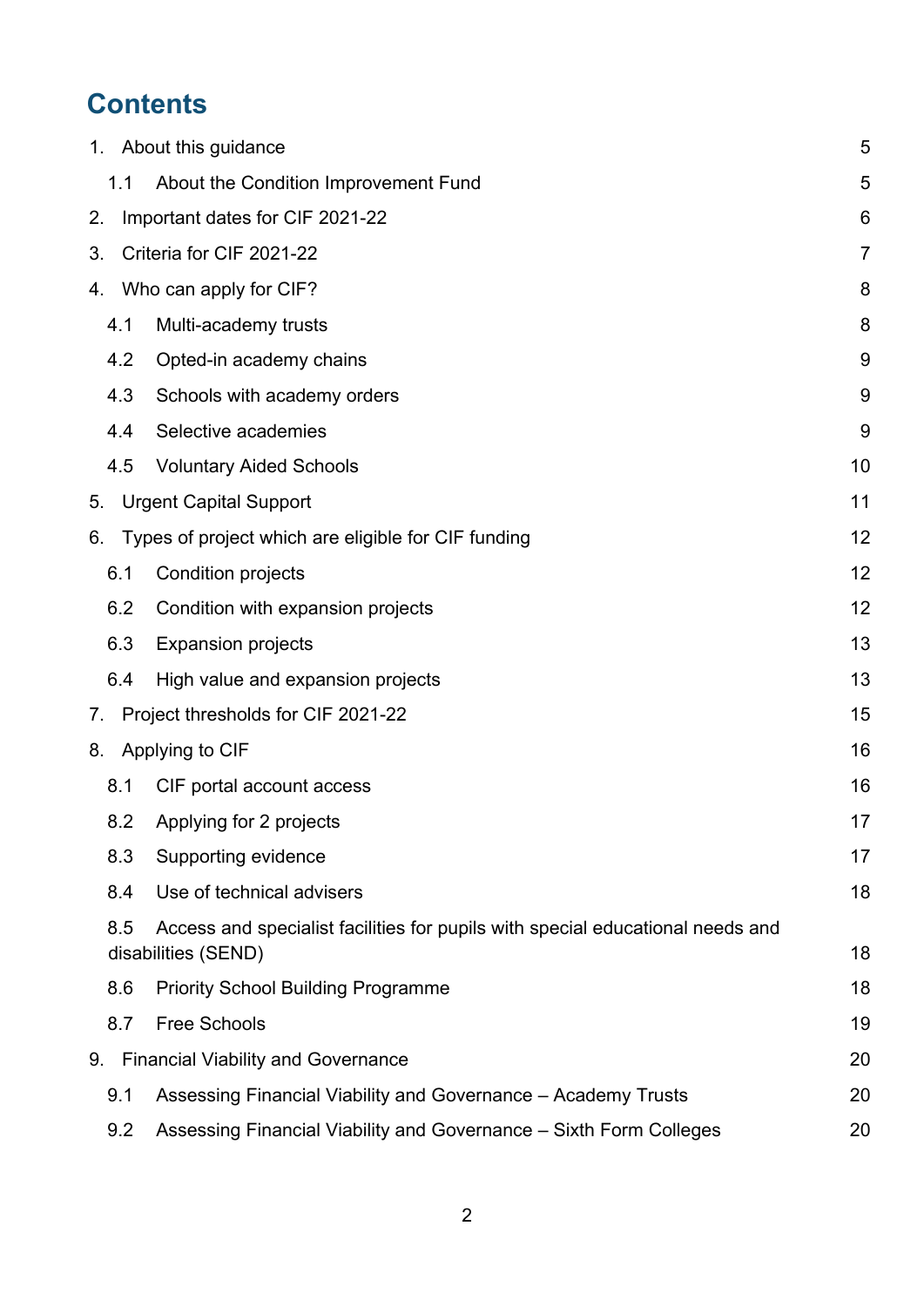| 9.3  |                                                             | Assessing Financial Viability and Governance - VA schools | 21 |  |  |
|------|-------------------------------------------------------------|-----------------------------------------------------------|----|--|--|
| 9.4  |                                                             | 21<br><b>Funding Agreement (FA)</b>                       |    |  |  |
| 9.5  | 21<br><b>School Resource Management Advisers</b>            |                                                           |    |  |  |
| 9.6  |                                                             | Energy efficiency works                                   | 22 |  |  |
| 10.  |                                                             | Assessment criteria                                       | 23 |  |  |
| 11.  |                                                             | <b>Condition applications</b>                             | 24 |  |  |
| 11.1 |                                                             | Condition project priority and specification              | 24 |  |  |
|      | 11.2                                                        | Supporting evidence for condition projects                | 27 |  |  |
| 12.  |                                                             | Assessment of project need for condition projects         | 30 |  |  |
| 13.  |                                                             | Expansion project applications                            | 32 |  |  |
| 13.1 |                                                             | Increasing admissions                                     | 32 |  |  |
| 13.2 |                                                             | Significant change                                        | 33 |  |  |
|      | 13.3                                                        | Eligible VA schools                                       | 33 |  |  |
| 13.4 |                                                             | Post-16 expansion                                         | 34 |  |  |
| 13.5 |                                                             | Growth and demand                                         | 34 |  |  |
| 14.  |                                                             | Assessment of project need for expansion projects         | 36 |  |  |
| 15.  |                                                             | Project planning - all projects                           | 38 |  |  |
| 16.  |                                                             | Project cost - all projects                               | 40 |  |  |
| 16.1 |                                                             | Procurement                                               | 42 |  |  |
| 16.2 |                                                             | <b>VAT</b>                                                | 43 |  |  |
|      | 16.3                                                        | <b>Professional fees</b>                                  | 43 |  |  |
|      | 16.4<br>Loans                                               |                                                           | 43 |  |  |
|      | Annex A: Loans                                              |                                                           | 45 |  |  |
|      | 46<br>Affordability tests                                   |                                                           |    |  |  |
|      | 47<br>Repayments                                            |                                                           |    |  |  |
|      |                                                             | <b>Energy Efficiency Salix loans</b>                      | 47 |  |  |
|      |                                                             | Annex B: Feasibility study                                | 49 |  |  |
|      | What to include in a feasibility study<br>49                |                                                           |    |  |  |
|      | Annex C: Risk Protection Arrangement (RPA)<br>50            |                                                           |    |  |  |
|      | Where the cover provided by the RPA is not sufficient<br>50 |                                                           |    |  |  |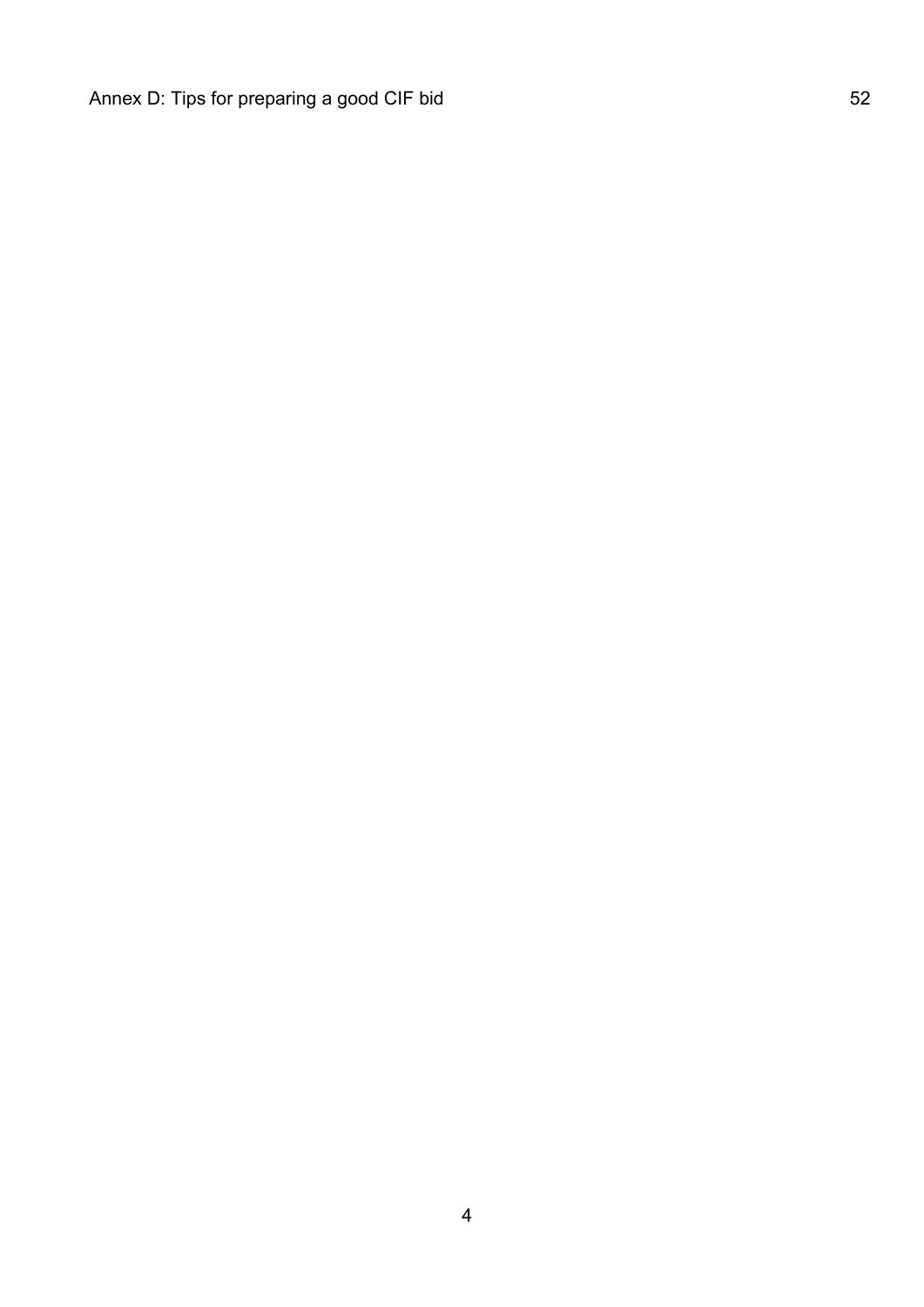# <span id="page-4-0"></span>**1. About this guidance**

This guidance is for eligible academies, sixth form colleges and voluntary aided (VA) schools that wish to apply to the Condition Improvement Fund (CIF) for the 2021-22 financial year (April 2021 to March 2022).

It explains what CIF is, who is eligible to apply for CIF funding, what types of projects are eligible and how bids for funding will be assessed for the 2021-22 round.

If you wish to apply for funding, you should first familiarise yourself with this guidance. Only applications that demonstrate a high project need, supported with evidence, and which align closely with the priorities of CIF are likely to be successful.

## <span id="page-4-1"></span>**1.1 About the Condition Improvement Fund**

CIF's core priority is to support condition projects and the focus of the fund is to keep school and college buildings safe and in good working order. Most CIF funding aims to address building issues with significant consequences that revenue or [Devolved Formula Capital](https://www.gov.uk/government/publications/capital-allocations) [\(DFC\)](https://www.gov.uk/government/publications/capital-allocations) funding cannot meet. These include issues with poor building condition, building compliance, energy efficiency or health and safety.

We give the highest priority to condition projects that address compliance and health and safety issues. These include fire protection systems, gas safety, electrical safety or emergency asbestos removal. We will then give priority to projects that ensure weather tight buildings and continuous heating and water supply.

CIF also supports a small proportion of expansion projects where Ofsted has rated the school either good or outstanding and which need to expand their existing facilities and/or floor space to either:

- increase the number of admissions in the main year of entry or
- address overcrowding, including cases of recently approved age-range expansion and sixth form expansion

CIF funding can only be used for the project it was awarded for.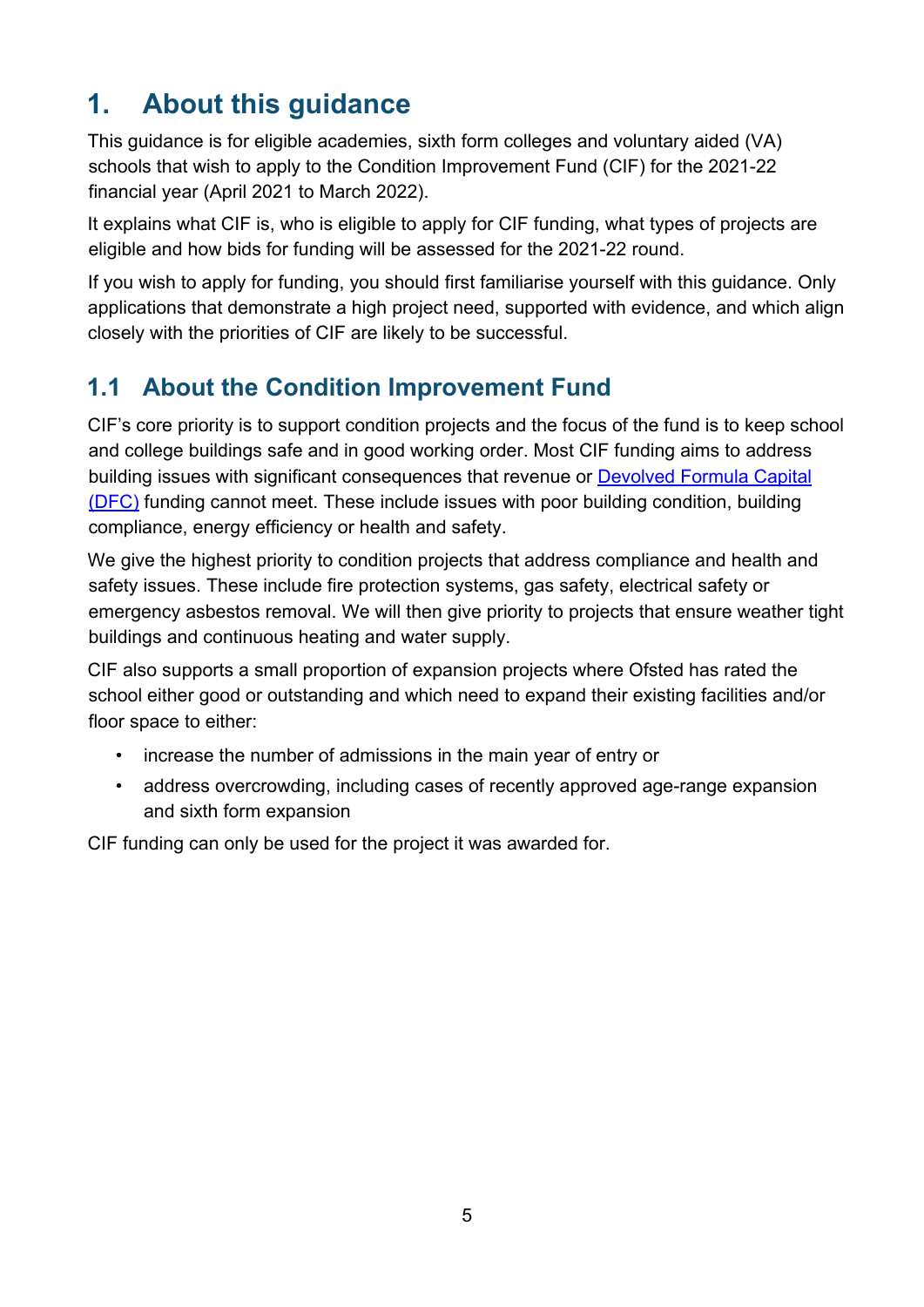# <span id="page-5-0"></span>**2. Important dates for CIF 2021-22**

| <b>Milestones</b>                                                                                                                                           | <b>Dates</b>              |
|-------------------------------------------------------------------------------------------------------------------------------------------------------------|---------------------------|
| Launch of CIF 2021-22:<br>Information for applicants published and online application<br>window opens                                                       | 12 November 2020          |
| Deadline for new applicants to register for an account                                                                                                      | 12 noon, 10 December 2020 |
| Deadline for all applicants to submit applications                                                                                                          | 12 noon, 14 January 2021  |
| Deadline for expansion project applicants to submit a<br>significant change approval request (if applicable) to the<br><b>Regional Schools Commissioner</b> | 12 noon, 14 January 2021  |
| Notify applicants of outcome<br>Table 1: CIE 2021 22 important datas                                                                                        | Spring 2021               |

**Table 1: CIF 2021-22 important dates**

For further information about CIF and the latest updates, please refer to **GOV.UK.**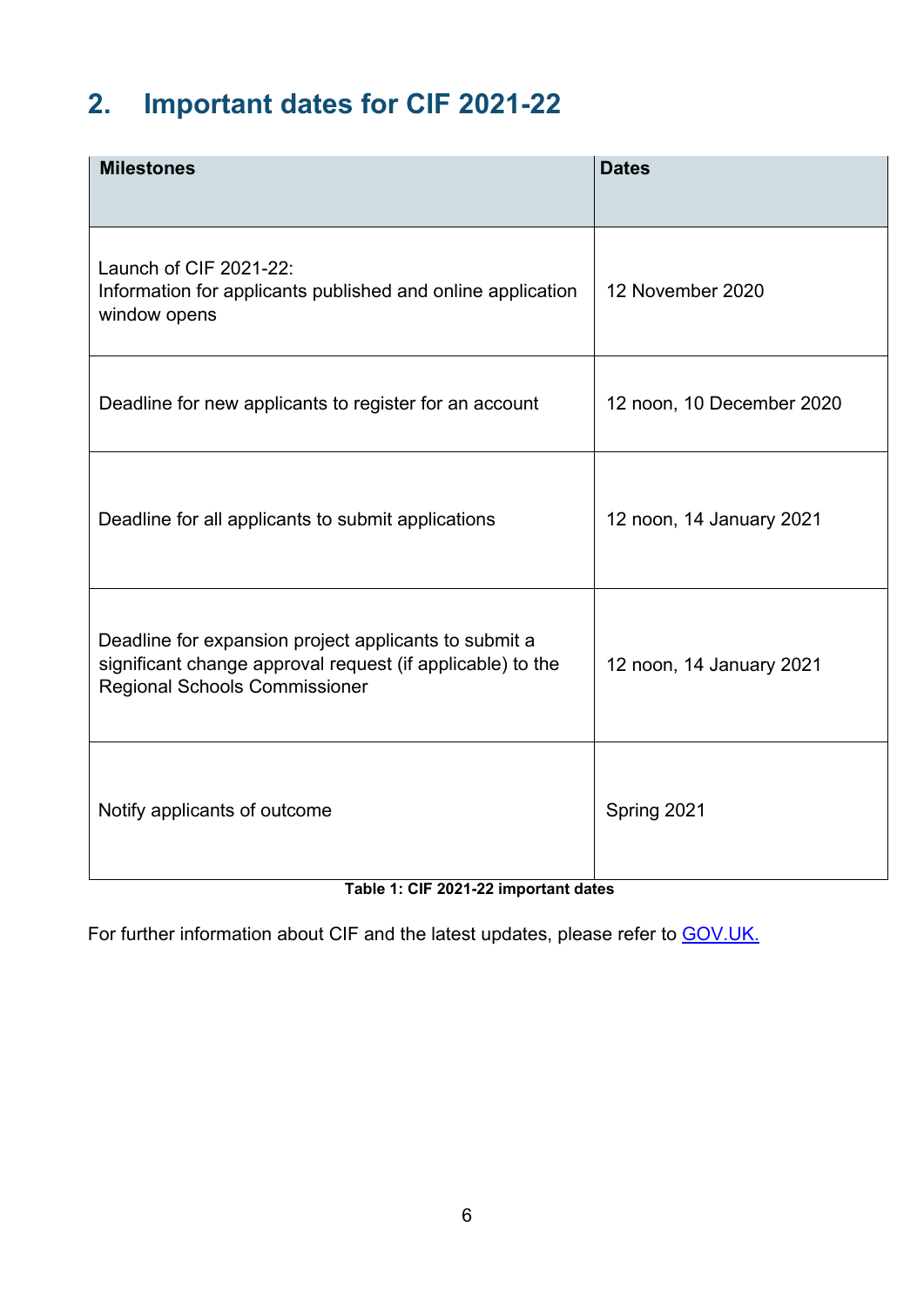# <span id="page-6-0"></span>**3. Criteria for CIF 2021-22**

CIF applications will continue to be subject to criteria which will favour bids from applicants with strong governance and good financial management. We think there is a strong link between trusts with a good grip on finance and governance and effective, value for money capital delivery. The criteria have been reduced from the previous CIF 2020-21 round. There will be no criteria relating to School Resource Management Adviser visits (SRMA) or Excessive Executive Pay (EEP).

We have provided a summary of each area where points can be deducted or added to your overall application score. Please click on each link to find out more about each criterion:

- [Financial Viability and Governance concerns](#page-19-1) Academy Trusts and Sixth Form Colleges whose financial and/or governance viability is of concern to the department will have between 1 and 4 points deducted or conditions applied if they are successful. Eligible VA schools are required to submit financial information as part of their application and could be subject to a 4-point deduction.
- Funding Agreements (FA) Academy trust applicants who are on the newer versions of the model FA (December 2014 or later) will have 1 bonus point added during assessment.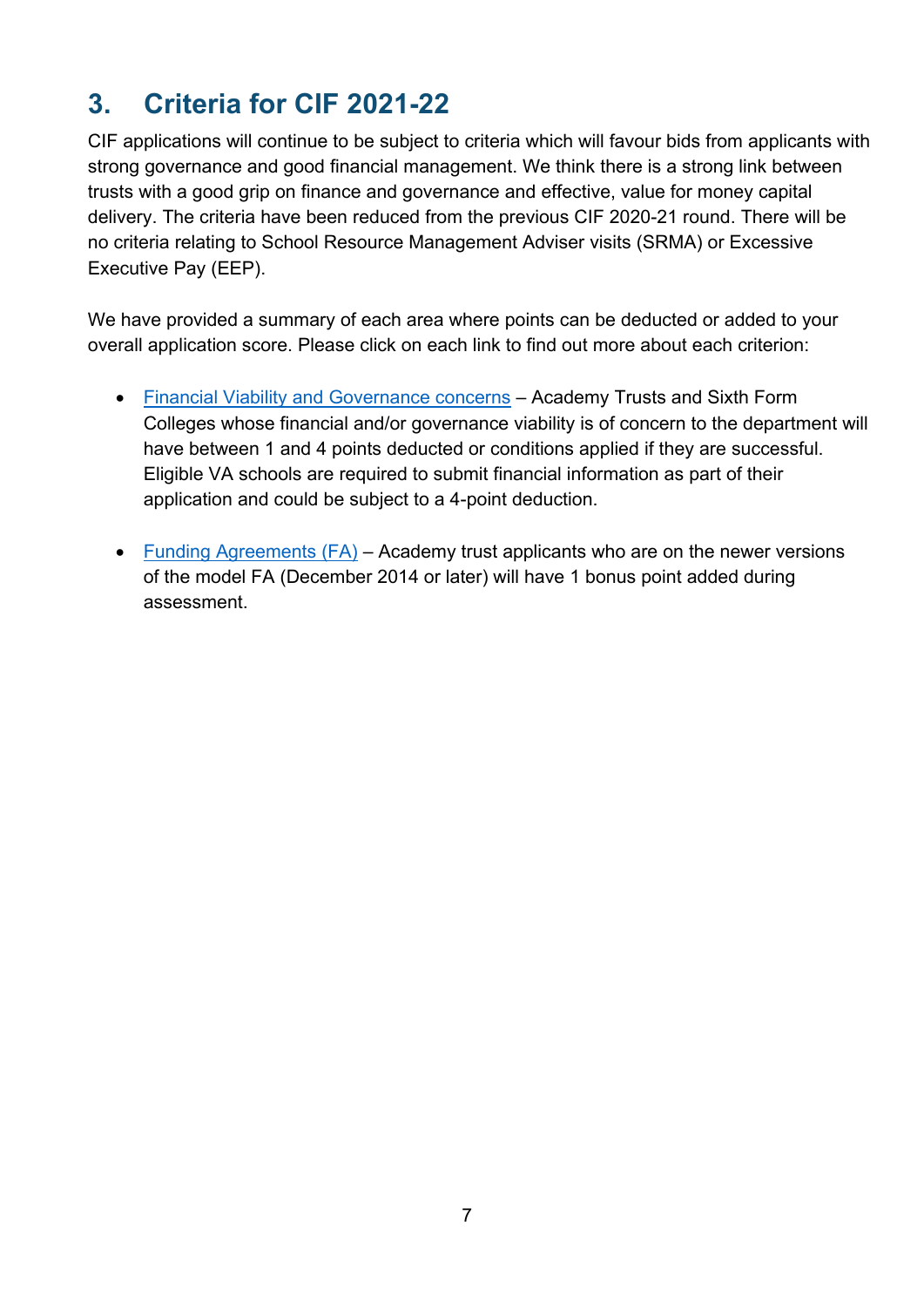# <span id="page-7-0"></span>**4. Who can apply for CIF?**

To be eligible to apply for CIF funding, you must have been by 1 September 2020 either a:

- Stand-alone academy
- Multi-academy trust (MAT) with fewer than 5 academies or fewer than 3,000 pupils
- Sixth form college
- Eligible voluntary-aided school
- School with a signed academy order as of 1 September 2020 that the department expects will convert by 1 April 2021

In any given financial year, all eligible schools will either receive a formulaic allocation via their MAT or chain or be able to bid to CIF. If you are unable to register and/or create an account, but think that you are eligible to apply to CIF, please contact us as soon as possible via the [ESFA enquiries contact form.](https://form.education.gov.uk/en/AchieveForms/?form_uri=sandbox-publish://AF-Process-f9f4f5a1-936f-448b-bbeb-9dcdd595f468/AF-Stage-8aa41278-3cdd-45a3-ad87-80cbffb8b992/definition.json&redirectlink=%2Fen&cancelRedirectLink=%2Fen)

If your application is successful you will be expected to comply with our grant funding terms and conditions. Failure to comply with the terms and conditions will affect payment of the grant. You will need to:

- Complete various actions before we can start to release funding to you;
- Report the progress of your project throughout its lifecycle; and
- Inform us of changes to your planned project milestones

We strongly recommend that you familiarise yourself with the terms and conditions and post-approval guidance before submitting your application for CIF funding. You can find copies of these for previous CIF funding years on the [CIF Portal.](https://dfe-capital.microsoftcrmportals.com/)

#### <span id="page-7-1"></span>**4.1 Multi-academy trusts**

Schools in large MATs and SCA VA bodies should not apply to CIF because they receive direct School Condition Allocations (SCA) instead. In autumn 2020, we will notify bodies that are eligible for SCA in the financial year 2021–2022. Eligibility should not be assumed unless it's been confirmed. To receive direct SCA, multi-academy trusts and VA bodies must meet both eligibility criteria below:

- the trust or VA body must have 5 or more open schools at the start of September 2020
- those open schools (or their predecessor schools) must have had at least 3,000 pupils counted in the spring 2020 census

We will publish more information on how we count pupil numbers in the forthcoming condition funding methodology for 2021 to 2022, but please note that: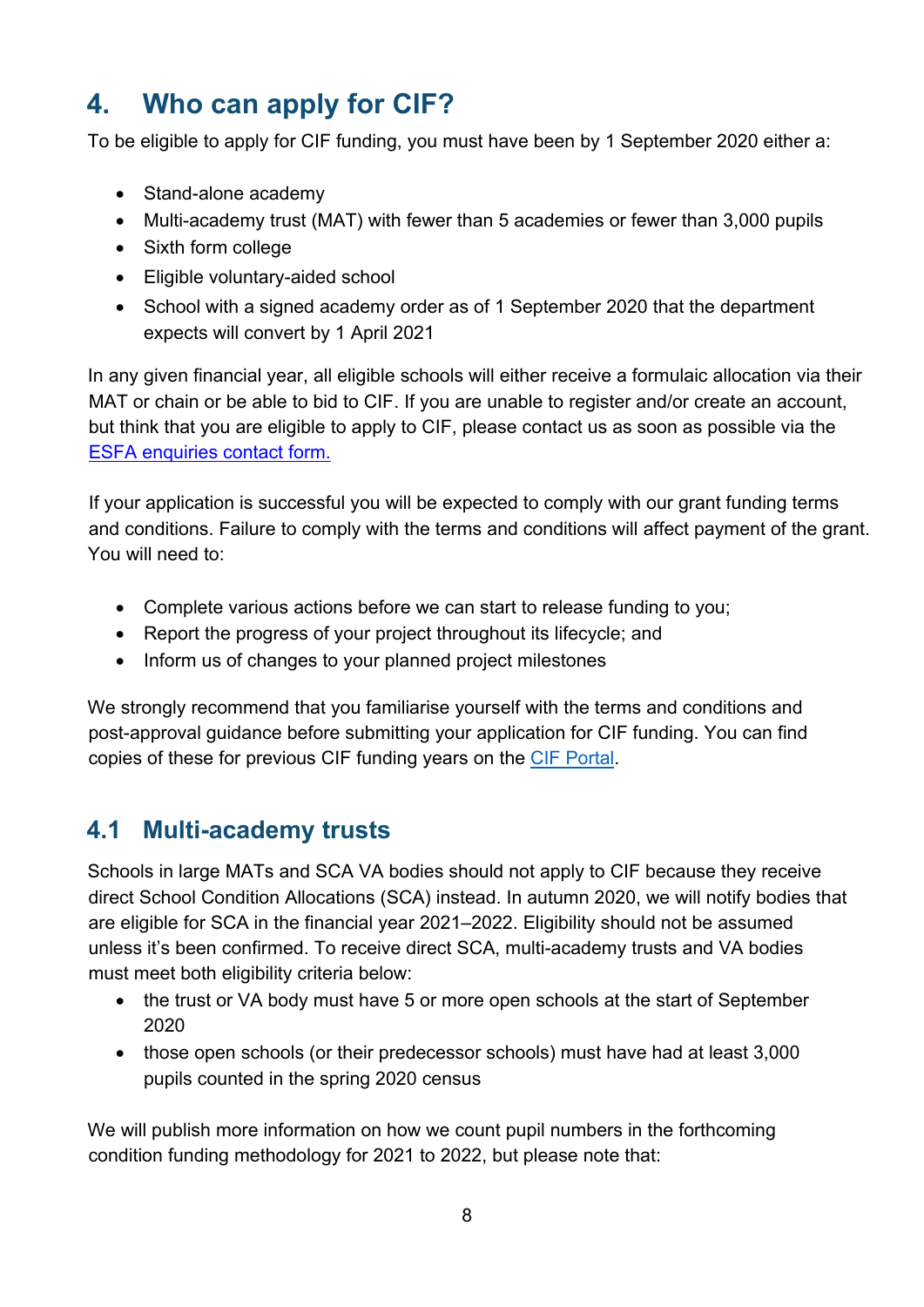- For special and alternative-provision schools (including pupil referral units), we now multiply the pupil count by 3 for the purposes of SCA eligibility. For example, we would now count a MAT with 1,000 pupils in special schools as having 3,000 pupils, and eligible for SCA.
- For nursery schools and sixth forms, we use the number of full-time equivalent (FTE) pupils rather than headcount.

Guidance on SCA can be found [here.](https://www.gov.uk/guidance/school-capital-funding)

### <span id="page-8-0"></span>**4.2 Opted-in academy chains**

Over the summer term, we contacted academy chains that met our size criteria as of 1 April to offer them the opportunity to opt-in to a single School Condition Allocation. If the accounting officers of the chain's constituent academy trusts have opted-in to this offer, and we have confirmed the opt-in, then the opted-in trusts in the chain do not need to apply to CIF. The accounting officer of your academy trust will be able to confirm whether you are part of an opted-in chain.

Opted-in chains can follow the guidance on [capital funding for MATs.](https://www.gov.uk/guidance/capital-funding-for-multi-academy-trusts-mats)

#### <span id="page-8-1"></span>**4.3 Schools with academy orders**

If you are a school with a signed academy order and are unable to log onto the CIF portal, please contact the CIF team as soon as possible via the [ESFA enquiries contact form.](https://form.education.gov.uk/en/AchieveForms/?form_uri=sandbox-publish://AF-Process-f9f4f5a1-936f-448b-bbeb-9dcdd595f468/AF-Stage-8aa41278-3cdd-45a3-ad87-80cbffb8b992/definition.json&redirectlink=%2Fen&cancelRedirectLink=%2Fen) Once you have obtained the agreement of your academy lead, we can give you access to the CIF portal so you can make an application.

If successful, schools with a signed academy order must have converted to an academy by 1 April 2021 to receive CIF funding.

If this is not the case, funding will be withheld until conversion has taken place up until 1 September 2021. If conversion has not taken place by then the funding may be withdrawn.

#### <span id="page-8-2"></span>**4.4 Selective academies**

Fully and partially selective schools that select on the basis of general academic ability, will not be eligible to apply to CIF 2021-22 for added places expansion projects, but they can apply for condition projects or to address overcrowding.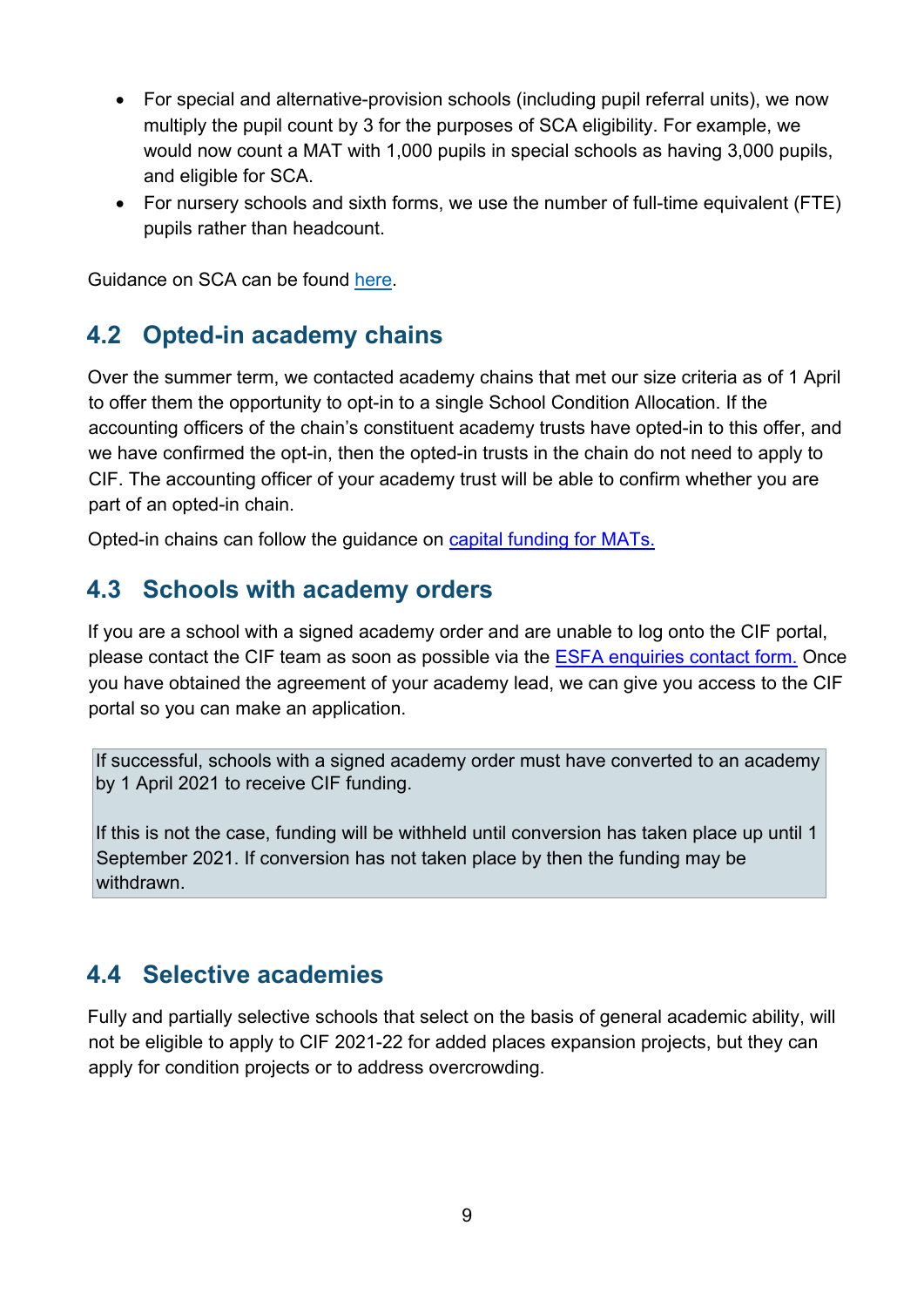## <span id="page-9-0"></span>**4.5 Voluntary Aided Schools**

Eligible\* Voluntary Aided (VA) schools who meet the CIF eligibility requirements will be able to apply for CIF 2021-22. The governing bodies of VA schools will continue to pay at least 10% of the costs of any successful CIF project.

All CIF projects must aim to improve a capital asset currently used for education provision for pupils between the ages of 2 and 19 years. These will be assets held freehold by the school or college concerned, held by the school on a long lease – usually from the relevant local authority, or held by charitable site trustees for the school's purposes. You cannot use CIF funds to purchase land.

Applications should be submitted with the full amount of funding included to show value for money. VA schools can include VAT in the project cost as they cannot reclaim it.

\*VA schools not part of larger VA bodies eligible for SCA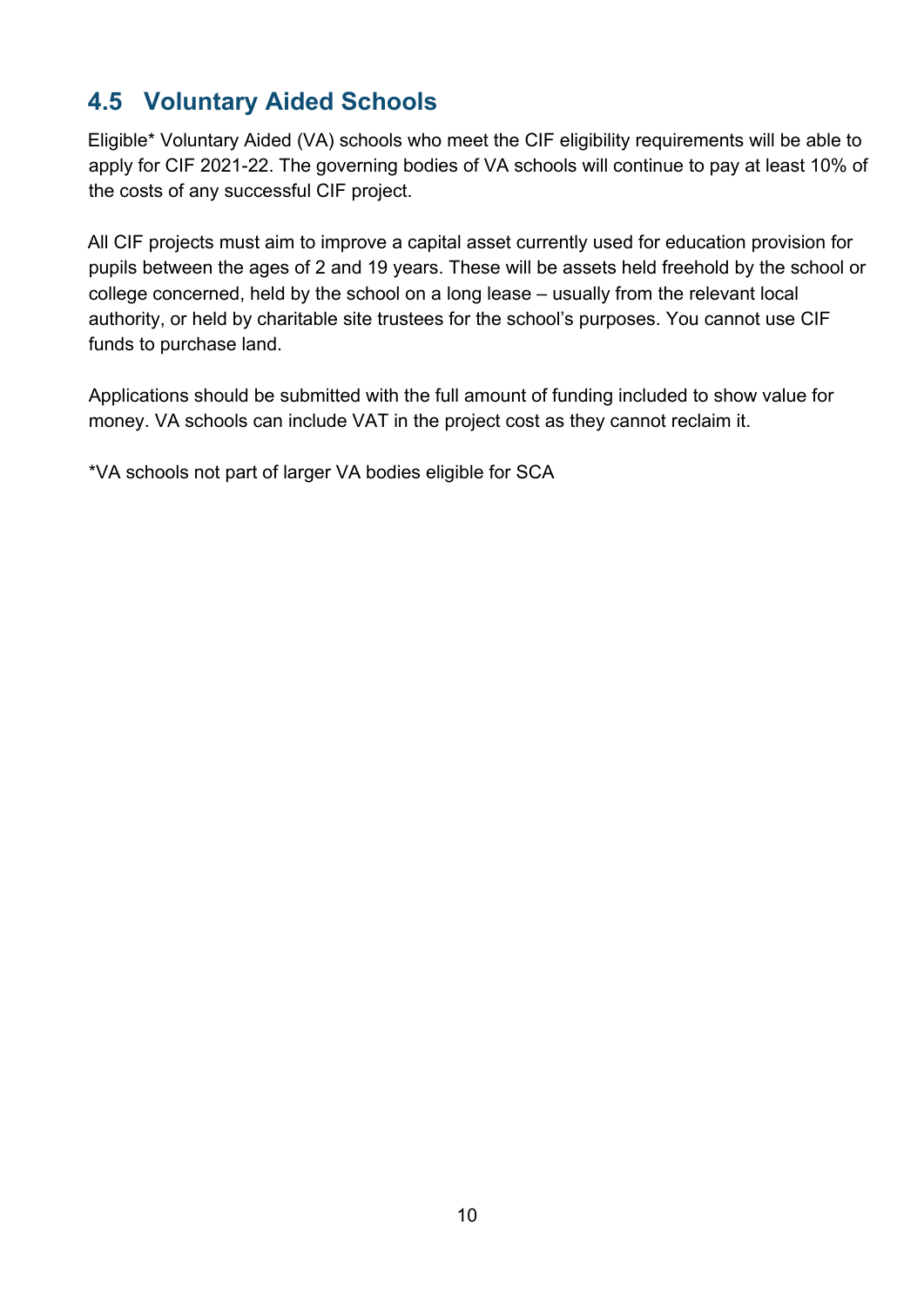# <span id="page-10-0"></span>**5. Urgent Capital Support**

Urgent Capital Support (UCS) is for academies, sixth form colleges and eligible VA schools that do not have access to SCA, and require funding assistance to address urgent building condition issues that either put the safety of pupils and staff at risk, or threaten the closure of the whole school, or a significant part of it.

UCS applications can be submitted at any time where there is a genuine and immediate need for urgent support.

Where UCS applications are received between October 2020 and April 2021 that are duplicates of any CIF 2021-22 application, then the CIF application may be withdrawn.

More information on UCS can be found at [how to apply.](https://www.gov.uk/guidance/condition-improvement-fund)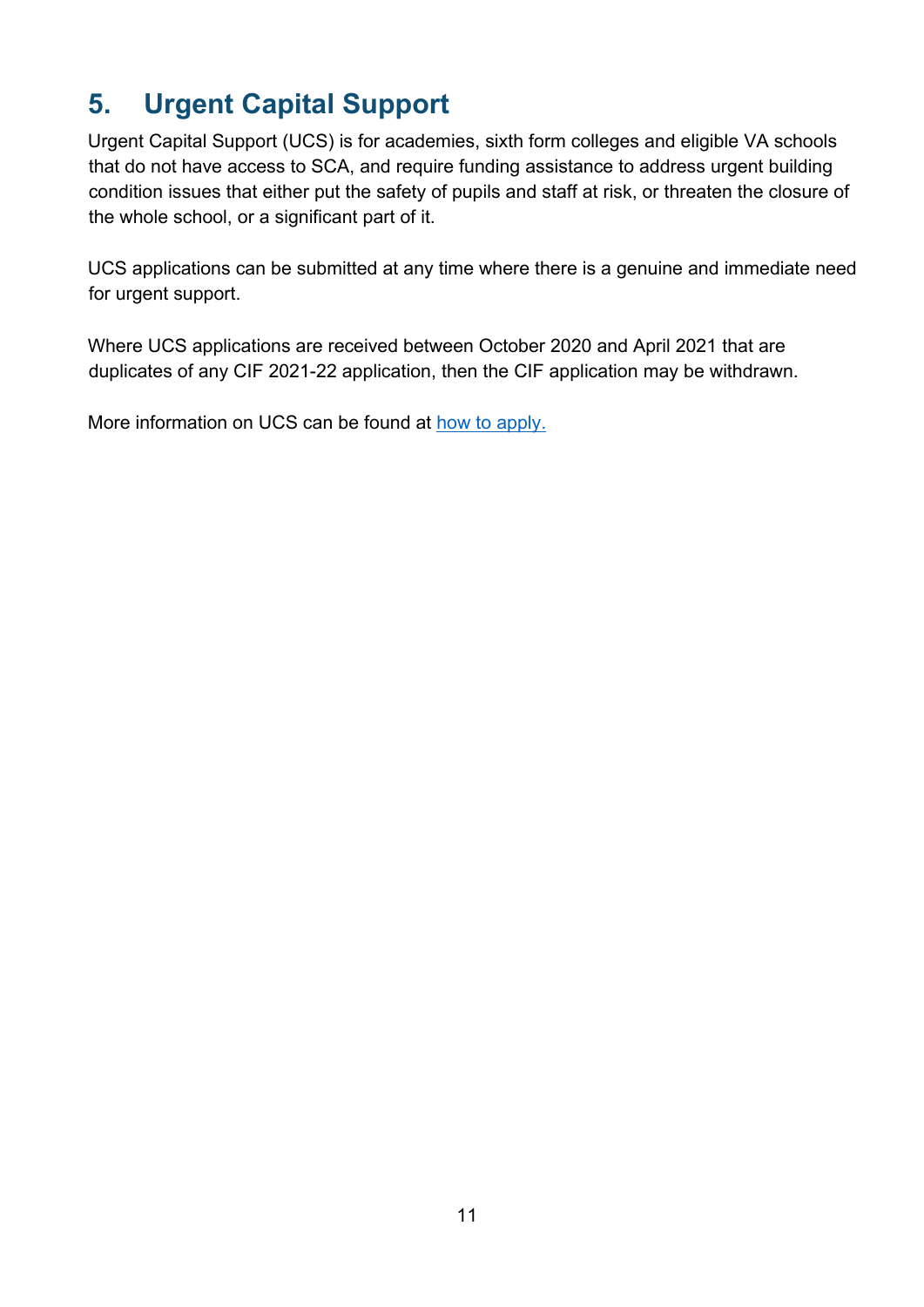# <span id="page-11-0"></span>**6. Types of project which are eligible for CIF funding**

There are 3 categories of CIF project: condition, condition with expansion, and expansion. Projects may be re-categorised by the DfE if they do not meet the qualification criteria for the selected category.

Projects are scored against 3 assessment criteria:

- project need 60%
- project planning 15%
- project cost  $-25%$

There is more information about how these criteria are assessed in the sections of this guidance about condition projects [\(sections 11](#page-23-0)[&12\)](#page-29-0) and expansion projects [\(section](#page-31-0) 13). Condition with expansion projects will be scored using the same criteria as a condition project.

A CIF application will be either fully funded or unsuccessful; we will not fund part of the proposed works within an application. Retrospective projects will not be funded.

## <span id="page-11-1"></span>**6.1 Condition projects**

These are projects to improve the condition of buildings, with no expansion of the gross internal floor area (GIFA).

#### <span id="page-11-2"></span>**6.2 Condition with expansion projects**

These are projects to improve the condition where the GIFA of the new block is up to 10% larger than the previous block. The aim of the project must primarily be to address significant condition need.

We will accept projects in this category where the GIFA of the new block is larger than 10% of the existing GIFA, if you provide clear evidence that there is no other alternative to meeting area standards as defined by [Building Bulletin 103](https://www.gov.uk/government/publications/mainstream-schools-area-guidelines) or [104.](https://www.gov.uk/government/publications/send-and-alternative-provision-area-guidelines)

The evidence for the project need section of condition with expansion must focus on and demonstrate the condition need. Projects that add new functional areas or facilities or wish to increase their published admittance number (PAN), must be submitted as expansion applications.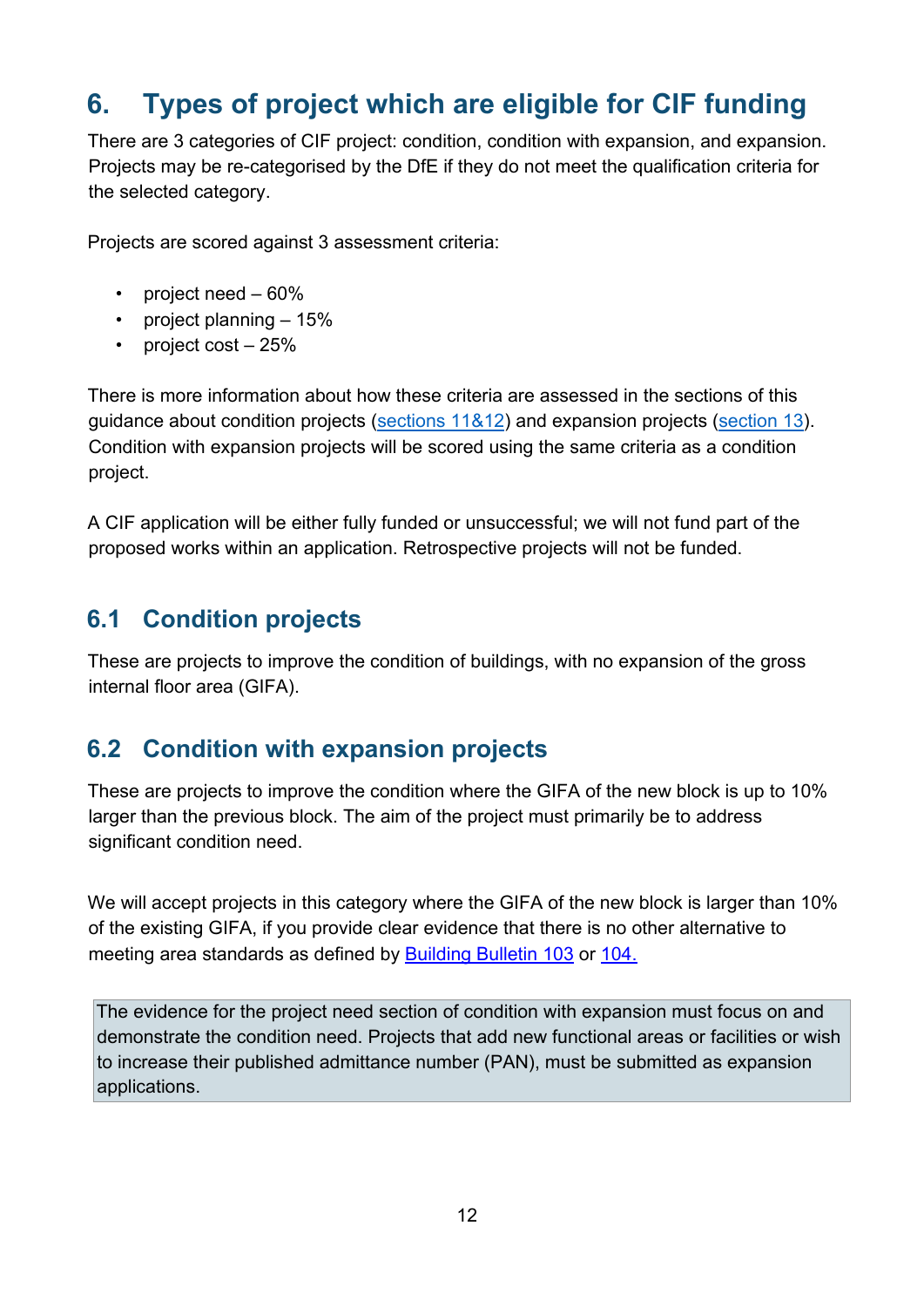## <span id="page-12-0"></span>**6.3 Expansion projects**

Expansion projects create additional places or address overcrowding. Applicants looking to expand must demonstrate that they are high performing (see criteria in section 13) and the GIFA of the new block must be more than 10% larger than the previous block or add functional areas or facilities. You should submit evidence that there is no other alternative to meeting area standards across the whole site, as defined by [Building Bulletin 103](https://www.gov.uk/government/publications/mainstream-schools-area-guidelines) or [104.](https://www.gov.uk/government/publications/send-and-alternative-provision-area-guidelines)

Fully and partially selective schools that select on the basis of general academic ability, will not be eligible to apply to CIF for added places expansion project (see [section 4.4\)](#page-8-2).

If you are preparing an expansion project, you may wish to consider the alternative option of [opening a free school](https://www.gov.uk/government/collections/opening-a-free-school) as this could meet your requirements or need for places in your local area.

#### **6.3.1 Added places projects**

Expansion projects that lead to an increase in the number of pupils on roll will be defined as added places projects.

#### **6.3.2 Overcrowding projects**

Expansion projects that address existing overcrowding (in schools where the existing number of pupils on roll is greater than capacity) but do not result in an increase to the number of pupils on roll, will be defined as overcrowding projects.

We recognise that in some cases, value for money can be achieved by adding places in projects that are primarily to address overcrowding. We will define and assess these projects as overcrowding if you provide clear evidence that overcrowding is the primary focus of the expansion, and adding places offers good value for money.

Where a project is re-categorised as an expansion project or the type of expansion is recategorised, and the supplementary data is not available, the application may be penalised and is unlikely to be successful.

For more information about expansion projects, refer to [section 13](#page-31-0) of this guidance.

#### <span id="page-12-1"></span>**6.4 High value and expansion projects**

All successful projects of £1m or more, and all successful expansion projects, will be approved initially in principle. Applicants for these projects should apply for CIF as normal and projects will be assessed using the same criteria published in this document. Release of CIF funding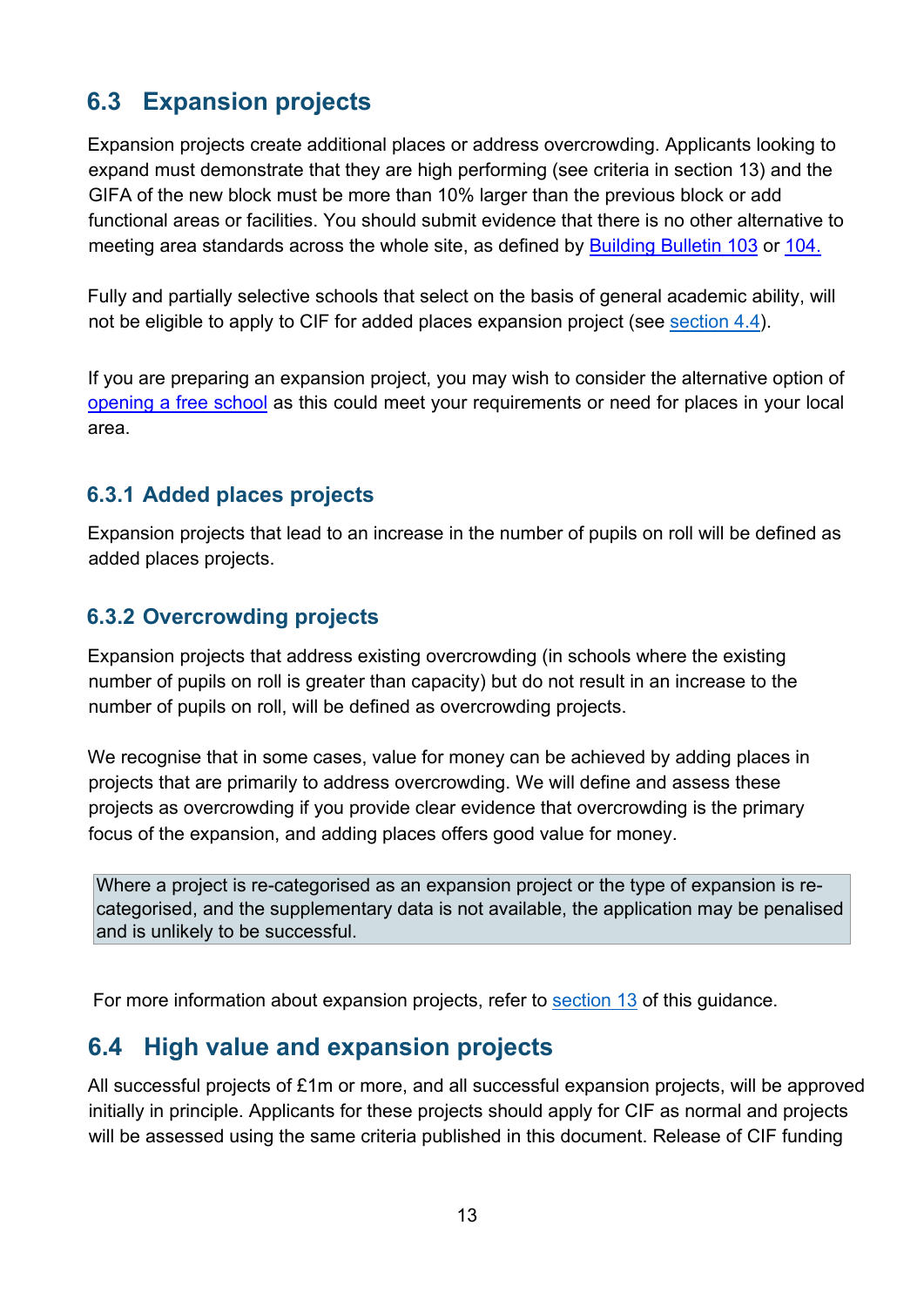will be subject further DfE review of proposals, where we may require applicants to submit further information, e.g. tender returns, planning evidence, updated project programmes or detailed cost plans, for scrutiny prior to final approval. This is to ensure that overall costs and delivery timelines are realistic and robust.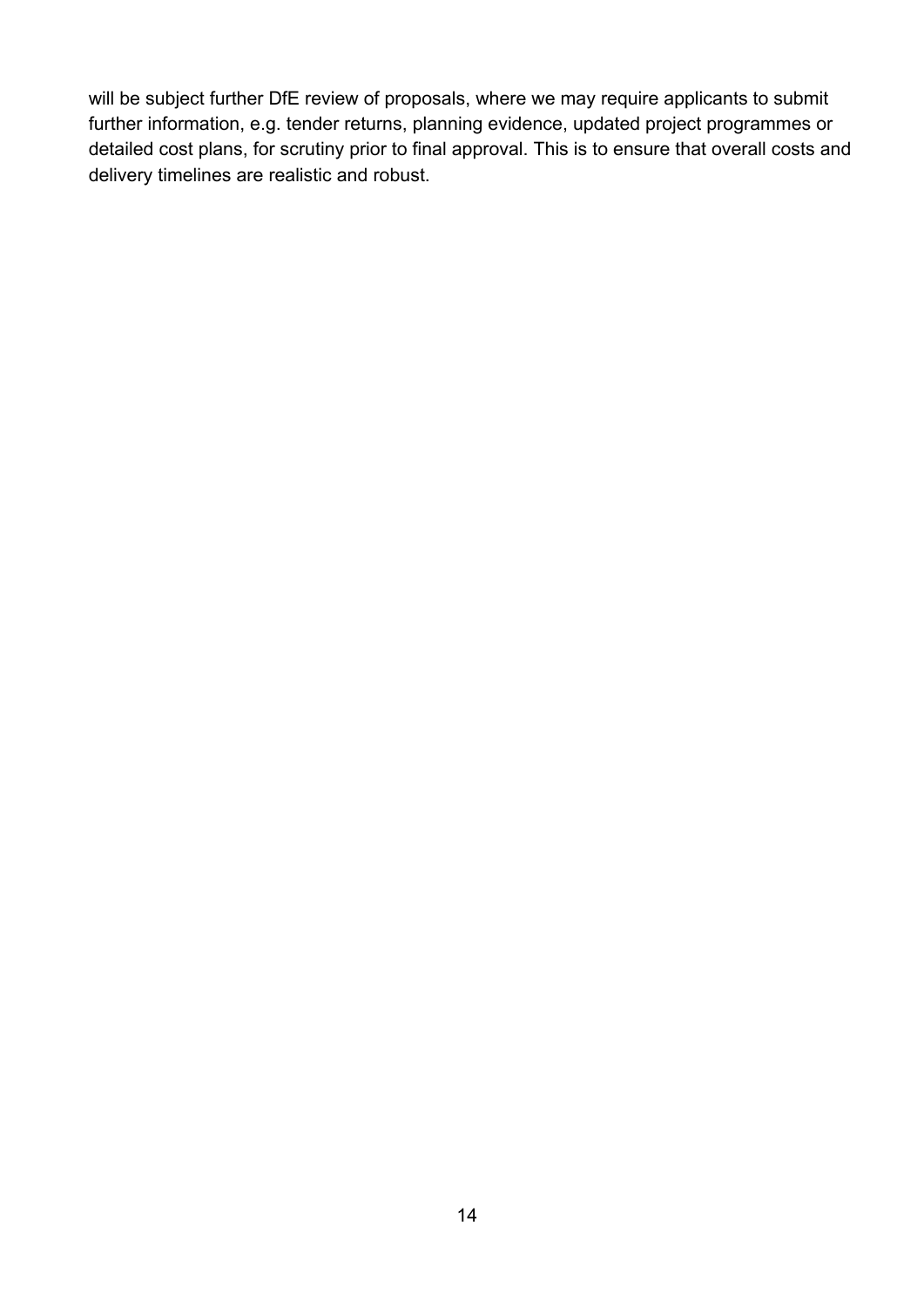# <span id="page-14-0"></span>**7. Project thresholds for CIF 2021-22**

All CIF projects must aim to improve a capital asset held in freehold or on a long lease, used for education provision for pupils between the ages of 2 and 19 years. You cannot use CIF funds to purchase land.

| <b>School type</b>                                                | Minimum project<br>threshold | <b>Maximum project</b><br>threshold |
|-------------------------------------------------------------------|------------------------------|-------------------------------------|
| Primary and special schools                                       | £20,000                      | £4,000,000                          |
| Secondary schools, all-through<br>schools and sixth form colleges | £50,000                      | £4,000,000                          |

**Table 2: Project thresholds for CIF 2021-22 according to school type** 

We expect applicants to use their revenue and **DFC** [f](https://www.gov.uk/government/publications/capital-allocations)unding for capital works below these limits.

You can apply for a CIF loan at Public Works Loan Board (PWLB) interest rates for all or part of the project funding for any CIF project. You can also apply for an interest free energy efficiency Salix loan for all or part of the project funding if the project will provide revenue savings for energy efficiency works (see [Annex A\)](#page-44-0).

The planning and preparation, as well as the construction programme, must be realistic and achievable. The majority of funds will be allocated for projects that complete by 31 March 2022. Larger projects may last up to 2 years, but all projects must complete by 31 March 2023.

Information and communication technology (ICT) software, loose furniture and equipment are ineligible. ICT hardware will not be eligible unless there is clear evidence that it is an integral part of the project. ICT infrastructure (cabling, wireless and switching) is only eligible when it is an integral part of a larger project.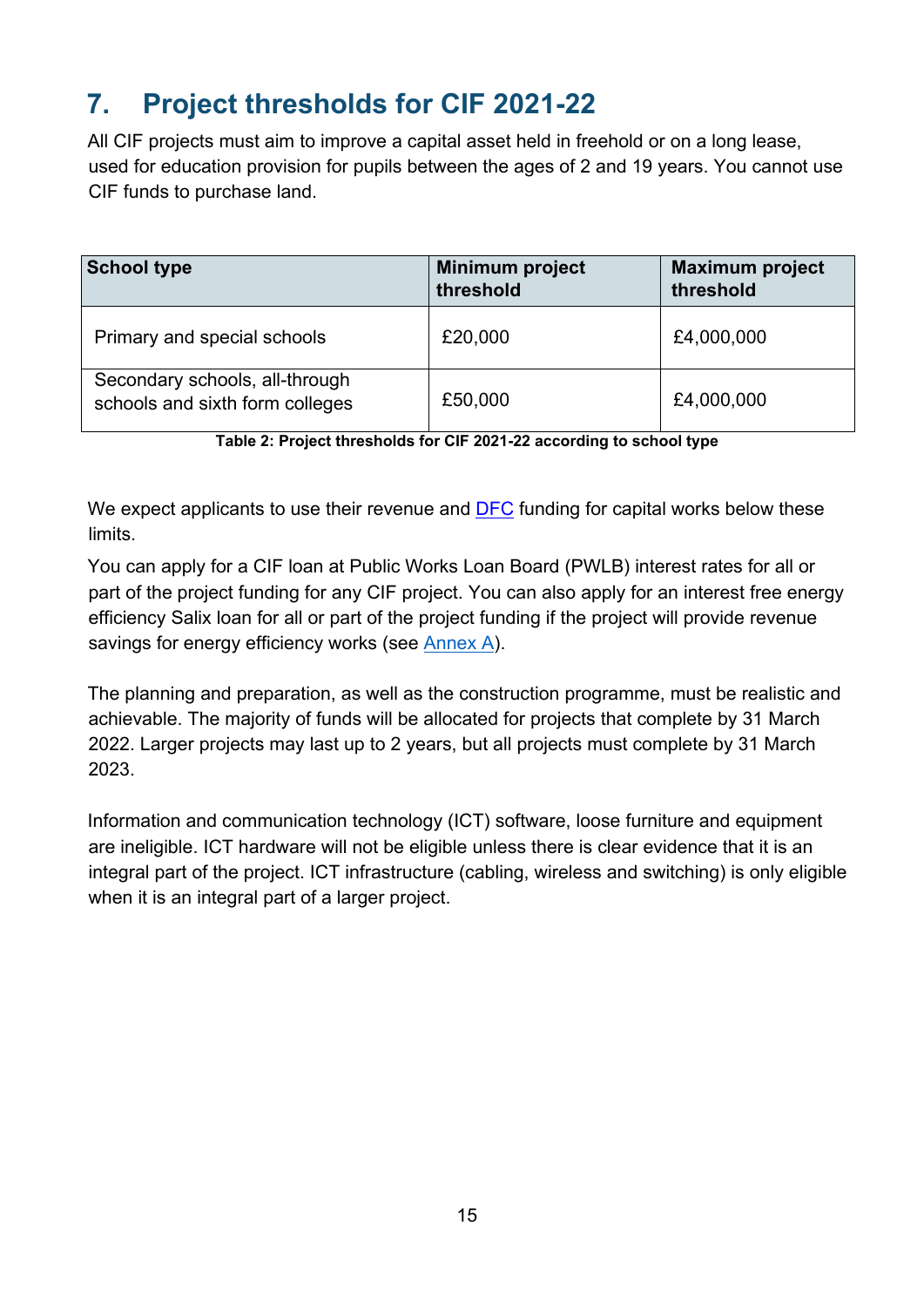# <span id="page-15-0"></span>**8. Applying to CIF**

All applications for CIF funding are made on the [CIF portal.](https://dfe-capital.microsoftcrmportals.com/) We do not accept applications made through any other routes.

Applicants should refer to the user guide on the portal to help you. For tips on preparing a good CIF bid please see [Annex D.](#page-51-0)

The application form is designed for you to summarise the most important features and rationale behind a project. You can attach project documentation as evidence to support the case being made. You should not include the school or college's history or the history of the condition issue; this is not required and may reduce the amount of more relevant information you can include.

We do not expect you to spend significant time and resources preparing bids for CIF beyond that required to carry out your responsibilities for managing your site effectively.

Evidence you submit should be proportionate to the scale of the project. For example, we would expect more robust information for a project requesting £100,000s than for one requesting an amount nearer the minimum project thresholds.

#### <span id="page-15-1"></span>**8.1 CIF portal account access**

If your trust or school are applying to CIF for the first time you will need to send a request via the [ESFA enquiries](https://form.education.gov.uk/en/AchieveForms/?form_uri=sandbox-publish://AF-Process-f9f4f5a1-936f-448b-bbeb-9dcdd595f468/AF-Stage-8aa41278-3cdd-45a3-ad87-80cbffb8b992/definition.json&redirectlink=%2Fen&cancelRedirectLink=%2Fen) contact form. You will have an account created and will be sent an invitation to register to the portal.

**Please check** with other colleagues in your Trust/School to ensure they haven't already created an account before contacting us.

You should make sure that all the contact details are kept up to date as this will be our main way to communicate with you about your application.

**Please note:** When you create an account please use your trusts Companies House number as the username. If you do not have a Companies House number, please use your URN with the first two digits being 00 e.g. 00123456. Once a username is set it cannot be changed.

If you have forgotten your username or password, please send your details via the **ESFA** [enquiries contact form](https://form.education.gov.uk/en/AchieveForms/?form_uri=sandbox-publish://AF-Process-f9f4f5a1-936f-448b-bbeb-9dcdd595f468/AF-Stage-8aa41278-3cdd-45a3-ad87-80cbffb8b992/definition.json&redirectlink=%2Fen&cancelRedirectLink=%2Fen) and we will provide you with the information. You should not share the username and password details with any third-party organisation as this might constitute a breach of the General Data Protection Regulations.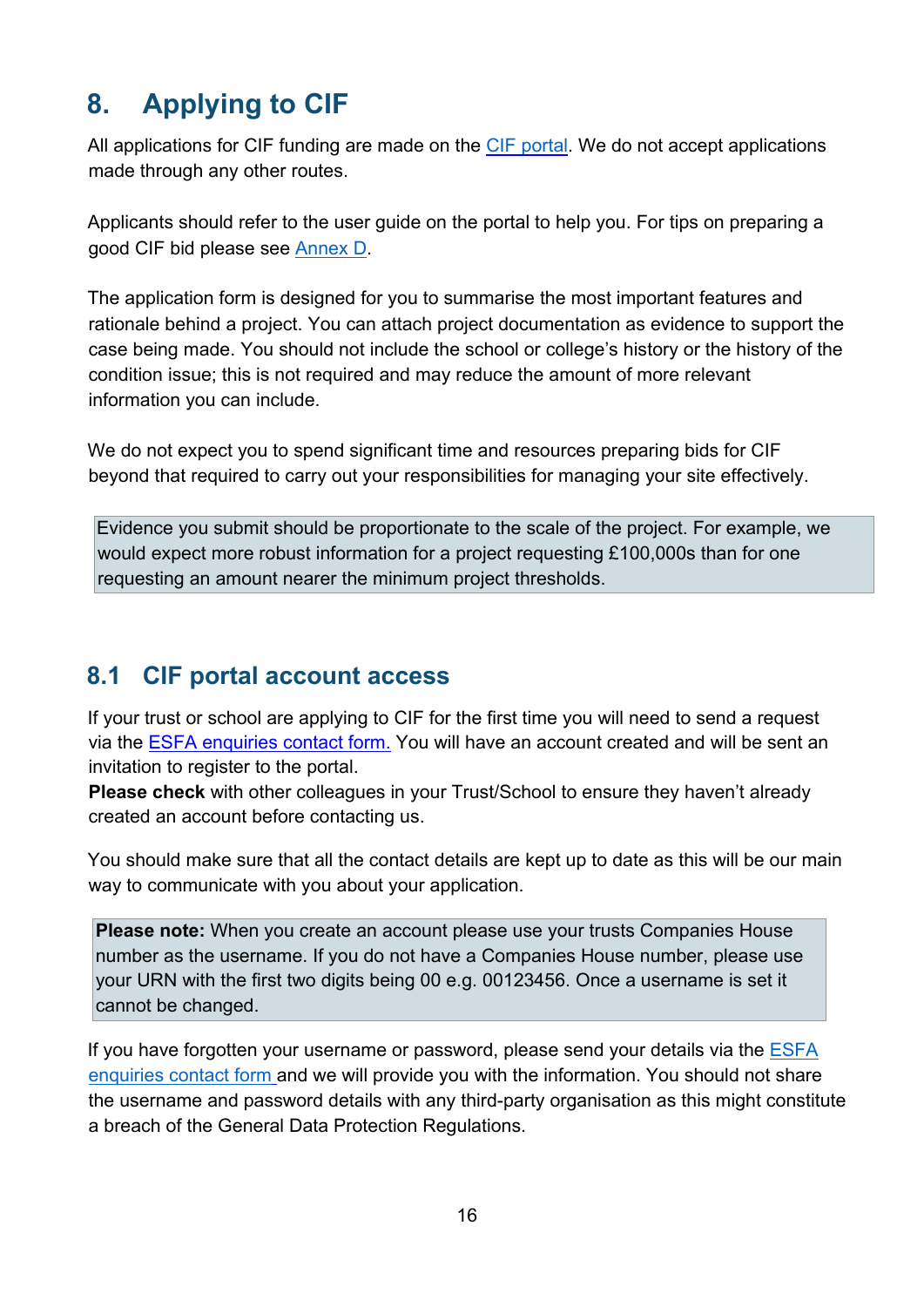If you are unable to register and/or create an account but think that you are eligible to apply to CIF, please contact us as soon as possible via the [ESFA enquiries contact form.](https://form.education.gov.uk/en/AchieveForms/?form_uri=sandbox-publish://AF-Process-f9f4f5a1-936f-448b-bbeb-9dcdd595f468/AF-Stage-8aa41278-3cdd-45a3-ad87-80cbffb8b992/definition.json&redirectlink=%2Fen&cancelRedirectLink=%2Fen)

## <span id="page-16-0"></span>**8.2 Applying for 2 projects**

You may submit up to 2 projects per academy, sixth form college or VA school on th[e](https://efadatacollections.education.gov.uk/sites/cif/Pages/welcome.aspx) [CIF](https://dfe-capital.microsoftcrmportals.com/)  [portal](https://dfe-capital.microsoftcrmportals.com/) [b](https://efadatacollections.education.gov.uk/sites/cif/Pages/welcome.aspx)ut only 1 of these may be an expansion project. You may not apply for 2 expansion projects.

Projects will be assessed separately and independently from each other. If the 2 projects are linked, then please refer to this in the application form. There is no guarantee that if one project is successful, the other one will be too. You may want to consider whether a single, combined application might be more appropriate.

## <span id="page-16-1"></span>**8.3 Supporting evidence**

For each application you apply for you should upload 1 document for each project section to support your application. Each document can be up to a maximum of 1MB.

Condition projects

- 1 uploaded document for Project Need
- 1 uploaded document for Project Planning
- 1 uploaded document for Project Cost

#### Expansion projects

- 1 uploaded document for Project Need
- 1 uploaded document for Project Planning
- 1 uploaded document for Project Cost
- 1 uploaded document to show any overcrowding where this is relevant and progress on significant change approval, if applicable

Eligible VA schools will be required to upload further documents via the CIF portal. Each document can be up to a maximum of 1MB and must not contain links to further documents. Please do not include any links in these documents.

- 1 uploaded document to show your latest accounts and budget forecast report for review
- 1 uploaded document to provide your financial improvement plan **if** your accounts show that you meet the criteria for financial concern.
- For further information please see [section 9.3](#page-20-0)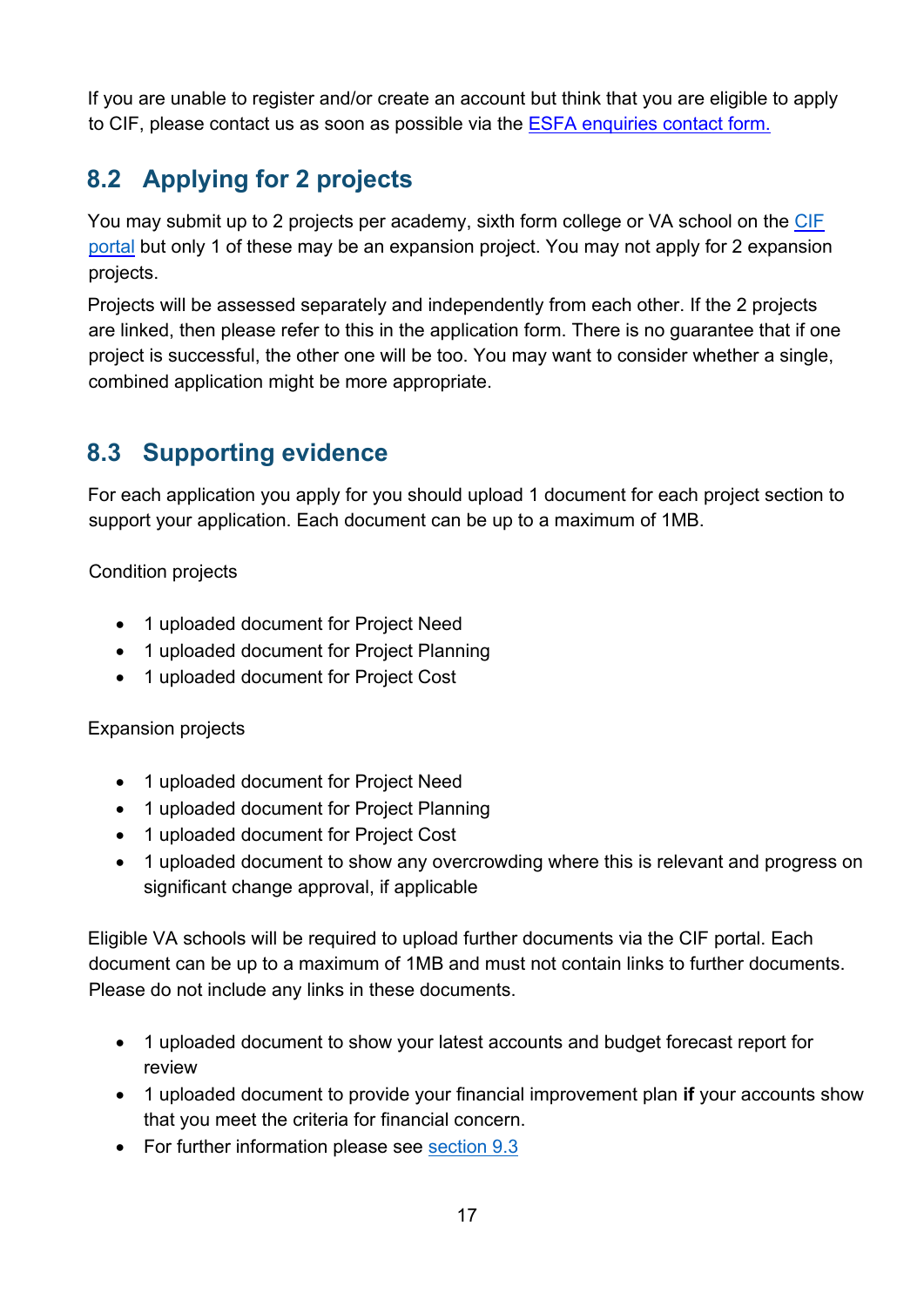**Do not** include any other information in these additional uploads relating to other sections as this will not be considered as part of your application.

#### <span id="page-17-0"></span>**8.4 Use of technical advisers**

You can use technical advisers or representatives to help prepare your application and to deliver the works, but they cannot apply on your behalf.

You need to ensure that technical advisors are of a high quality and that costs are within a reasonable limit.

We are required to deal with the responsible official at the institution with whom the Secretary of State has a signed funding agreement, or in the case of a sixth form college or VA school, a member of the senior management team.

If you use a technical adviser who may also be working with other applicants, make sure that any evidence you submit applies to your school or sixth form college.

You are responsible for the accuracy and relevance of the information submitted. Please ensure the information provided in the online application form matches that in the supporting documents. If an error is made in the information you provide in your application, then this could influence your final score or the amount of funding awarded to you, should you be successful.

#### <span id="page-17-1"></span>**8.5 Access and specialist facilities for pupils with special educational needs and disabilities (SEND)**

Where works are required to address [specific needs](https://www.gov.uk/government/publications/send-code-of-practice-0-to-25) [f](https://www.gov.uk/government/publications/send-code-of-practice-0-to-25)or a pupil with an Education, Health and Care Plan (EHCP) because the commissioning body has placed the child in the school, it is the responsibility of the commissioning body to fund those works.

Where an EHCP is not in place, you may apply to CIF for minor adaptations – lifts, toilets, showers and other hygiene facilities, etc. to enable the pupil to access the school site appropriately.

#### <span id="page-17-2"></span>**8.6 Priority School Building Programme**

If you are an applicant with a Priority School Building Programme (PSBP) project, you should contact your PSBP Project Director before you apply to make sure that you do not duplicate works covered by this project in your CIF application.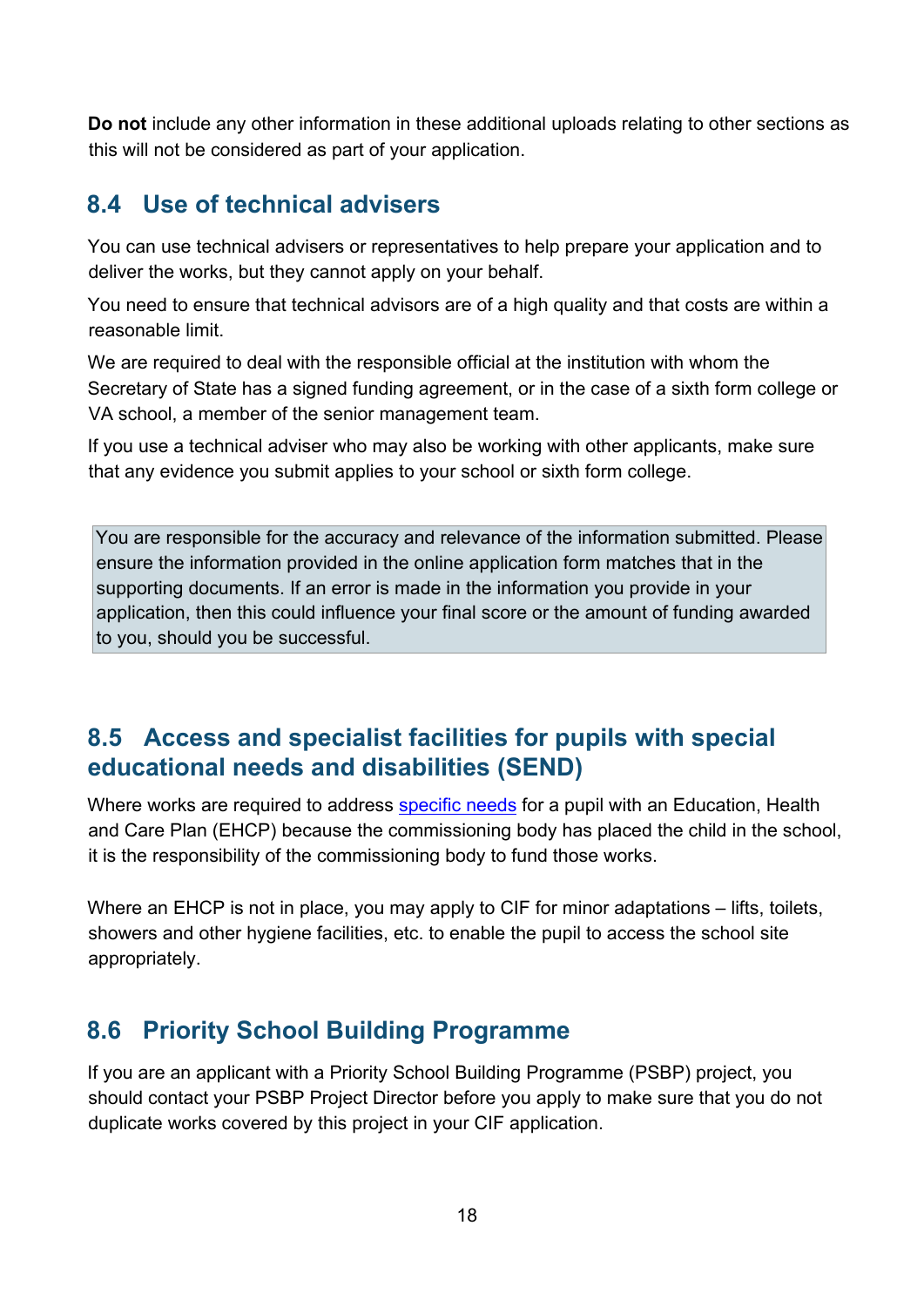If an urgent issue arises, you should also let your Project Director know as this might affect the PSBP works.

## <span id="page-18-0"></span>**8.7 Free Schools**

If your trust includes a free school, we are asking you to confirm that your proposed CIF project was not part of the original free school project scope. You should review contracts and the relevant warranties before applying to CIF and confirm that there are no recall opportunities from the original contractor, subcontractor or on products or materials used.

If the review of contracts and warranties produces a recall opportunity from the contractor, there will be no need to apply for CIF.

If a review of contracts and warranties is not applicable, please provide the reason on the application form.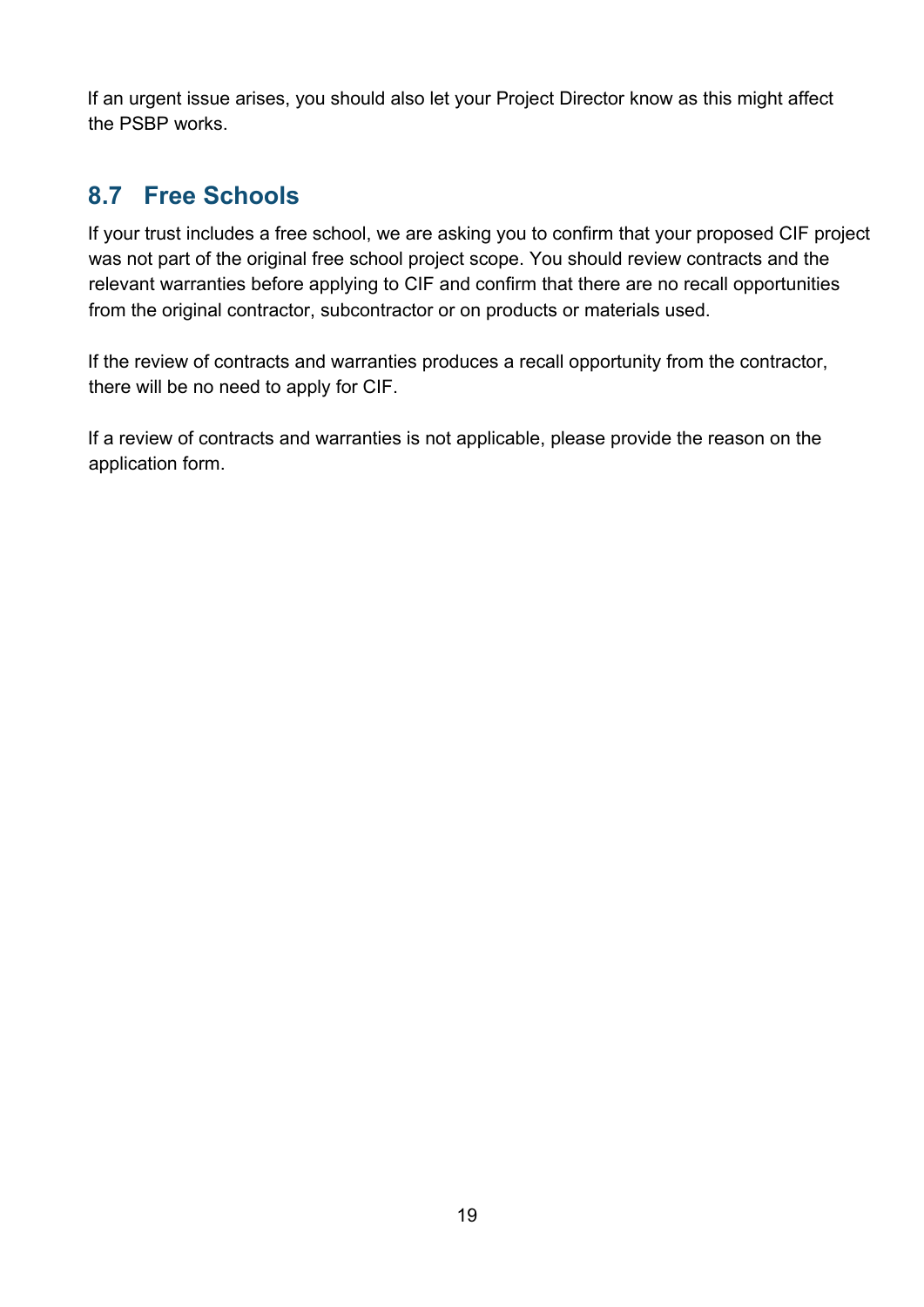# <span id="page-19-0"></span>**9. Financial Viability and Governance**

We want to ensure that CIF funding goes to applicants who can evidence robust financial and governance health. This is because we want CIF funding to be used effectively and for projects to be value for money. Therefore, those applicants with poor financial viability and governance will find it harder to be successful unless they can demonstrate the highest priority and most urgent need.

## <span id="page-19-1"></span>**9.1 Assessing Financial Viability and Governance – Academy Trusts**

Academy Trusts are required by the Academies Financial Handbook to submit their 2019/20 accounts to the department by 31 December 2020. It is important that trusts submit their accounts on time as this position will be taken into account during CIF assessment. We will use the following information to identify trusts with finance and governance concerns.

- Those trusts who have submitted late financial returns to the ESFA on one or more occasion during the 2019/20 academic year will have 1 point deducted from their overall score:
	- Land and buildings collection tool 4 November 2019 Financial statements 31 December 2019 Accounts return 20 January 2020

- Those trusts missing the 31 December 2020 deadline to file audited accounts by more than 14 days will have an additional 2 points deducted from their overall score.
- Those trusts with a qualified audit, adverse audit opinion or auditor's disclaimer of opinion will have 1 point deducted from their overall score.

### <span id="page-19-2"></span>**9.2 Assessing Financial Viability and Governance – Sixth Form Colleges**

Sixth form colleges (SFCs) are required to comply with the obligations set out in the College Accounts Direction. Failure to comply with those obligations will be taken into account during CIF assessment as indicated below.

SFCs will have points deducted as follows:

- Those SFCs missing the 31 January 2021 deadline to file audited accounts by more than 30 days or missing any other deadline agreed with the ESFA to file audited accounts by more than 30 days will have 2 points deducted from their overall score.
- Those SFCs with a qualified audit, adverse audit opinion or auditor's disclaimer of opinion in relation to their accounts will have 1 point deducted from their overall score.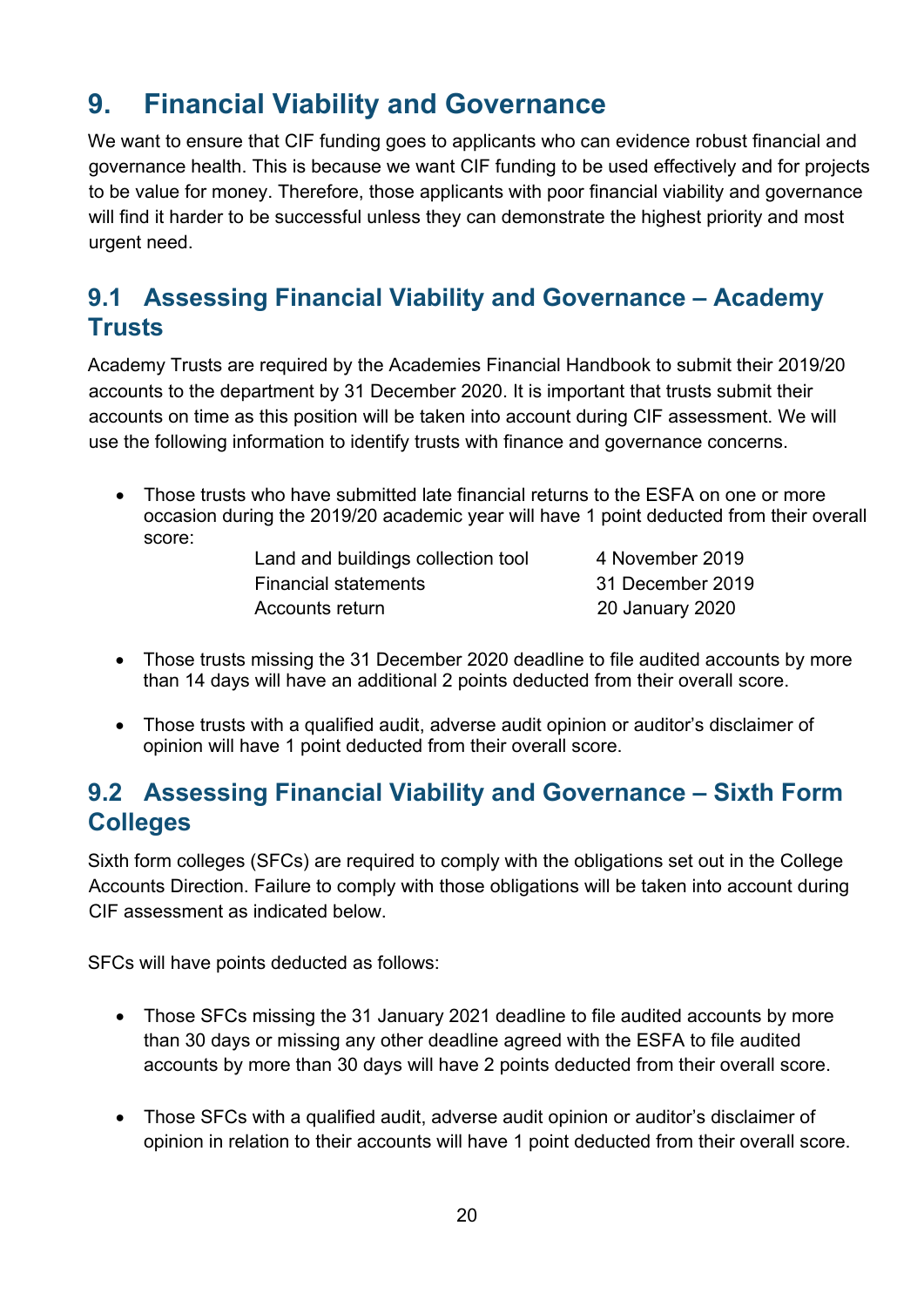## <span id="page-20-0"></span>**9.3 Assessing Financial Viability and Governance – VA schools**

Eligible VA schools will need to submit their latest accounts for review as part of their CIF application form. Where your accounts show that you meet the criteria for financial concern below, you will need to submit a financial improvement plan as part of their CIF application. 4 points will be deducted from the overall score where an effective improvement plan has not been provided. **If the latest accounts are not submitted with the CIF application, 4 points will be automatically deducted from the overall score**.

The criteria for VA schools with financial viability concerns are:

- The latest financial statements reporting a cumulative deficit;
- There is evidence of financial issues from budget forecasting reports, without sufficient evidence of improvement or action to address

### <span id="page-20-1"></span>**9.4 Funding Agreement (FA)**

In the CIF application form, we ask all applicants to provide the date on which their current master FA was signed.

Academy Trusts that have signed up to a master FA after December 2014, and those committed and actively moving to the latest model FA prior to announcing CIF by 1 March 2021, will be awarded a bonus point to their overall application score.

If the trust is not on the December 2014 or later version when you apply for CIF, you will receive a bonus point only if ESFA colleagues can confirm that you have progressed in updating the master and supplemental FAs by 1 March 2021.

Where trusts have more than one master FA, ESFA expect commitment and progress by the trust to transfer all their academies to the latest version by 1 March 2021 before we would apply the bonus point.

We will also require any trust in intervention (i.e. a Financial Notice to Improve) with a successful CIF 2021-22 project to move onto the latest model FA as a condition of CIF funding.

#### <span id="page-20-2"></span>**9.5 School Resource Management Advisers**

Any successful CIF applicants who have not previously had an SRMA visit in the last two academic years, or those trusts that are either already in a deficit position or that are predicting to be in a future deficit position, will be required to agree to an SRMA visit as a condition of funding.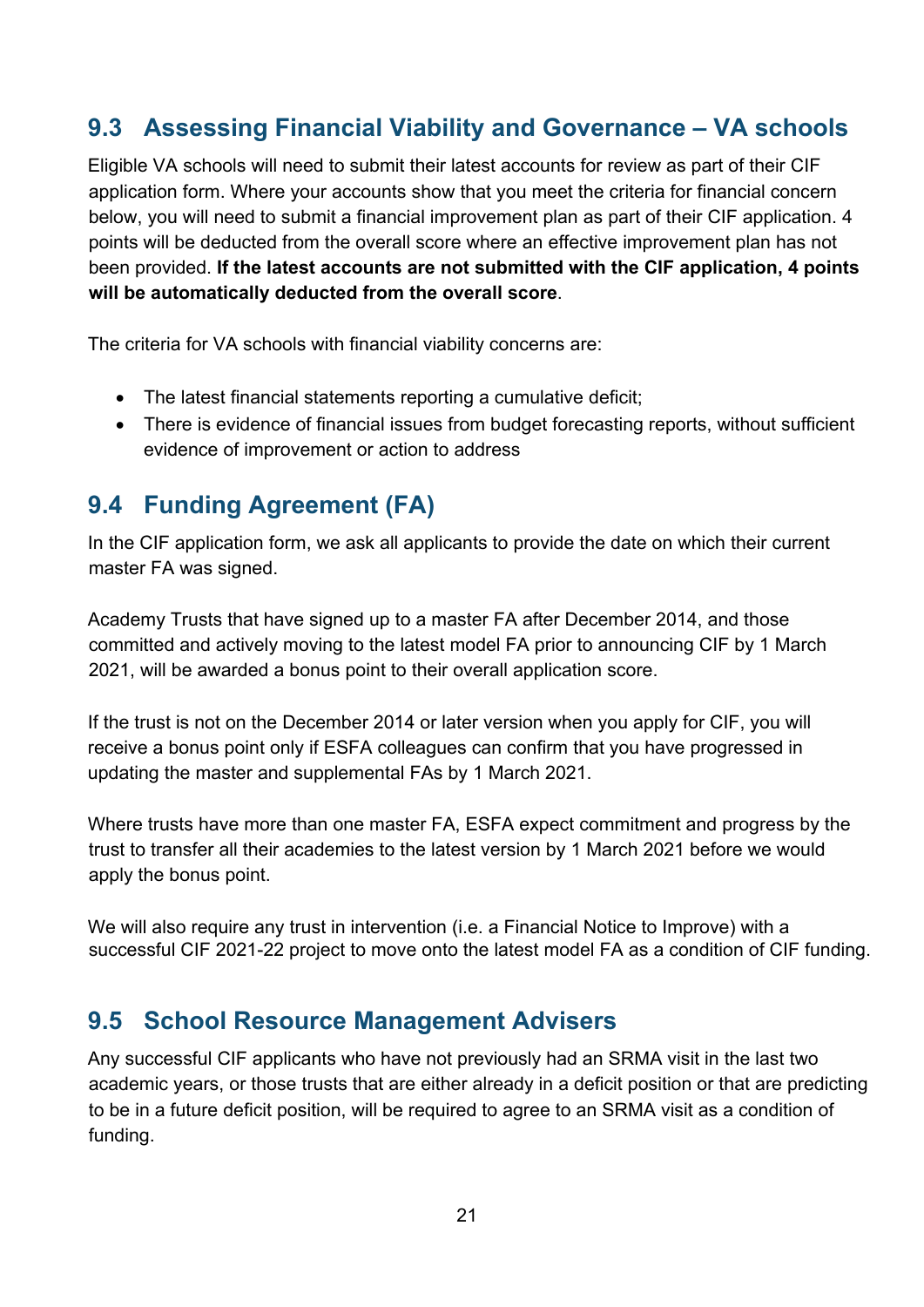## <span id="page-21-0"></span>**9.6 Energy efficiency works**

Works to improve energy efficiency, such as lighting projects, that do not involve works to address high need condition issues, are unlikely to be successful in receiving CIF funding as they have a lower priority.

You should not apply for these energy efficiency works unless they form part of a larger proposal where the primary purpose is to address poor condition.

The Salix Energy Efficiency Fund (SEEF) accepts applications for works to improve energy efficiency without a condition need. SEEF is administered by [Salix Finance](http://www.salixfinance.co.uk/loans/SEEF) [b](http://www.salixfinance.co.uk/loans/SEEF)ut funded by the DfE. You should not include within a CIF application any energy efficiency works that are part of a SEEF application.

There is also the Public Sector Decarbonisation Scheme (PSDS) which provides grants for public sector bodies to fund energy efficiency and heat decarbonisation measures. More information is available [here](https://www.gov.uk/government/publications/public-sector-decarbonisation-scheme-psds) on GOV.UK. You should not include within a CIF application any decarbonisation works that are part of a PSDS application.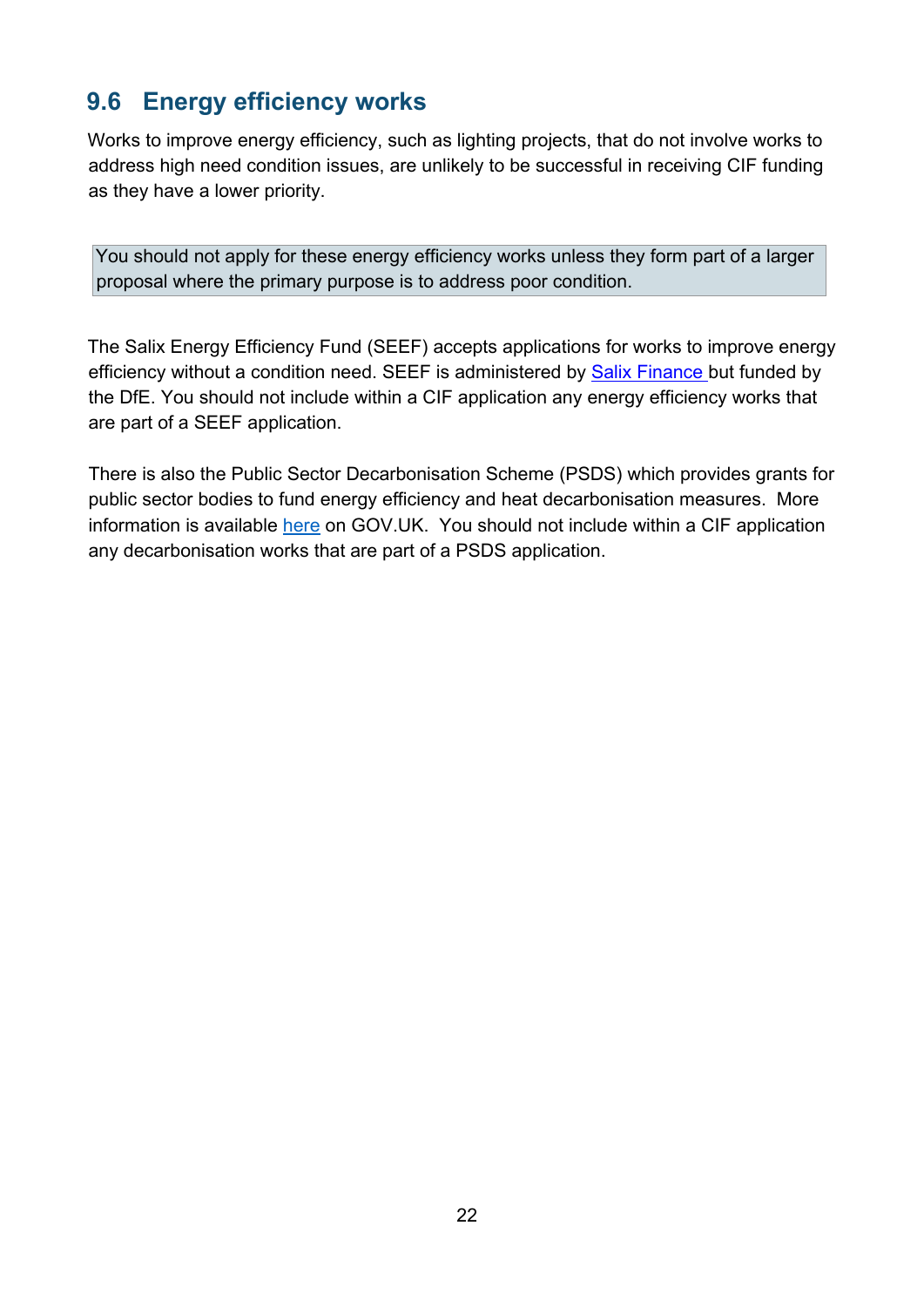## <span id="page-22-0"></span>**10. Assessment criteria**

Assessors will evaluate each project using the information contained within the application, and make a relative judgement, to award an overall project score. They will assess expansion projects by using school performance data generated from DfE centrally held sources, not just information provided by applicants.

**Please note:** We will provide the breakdown of scores when we announce the CIF outcome in spring 2021.

| <b>Assessment criteria</b> | <b>Total Score</b> |
|----------------------------|--------------------|
| <b>Project Need</b>        | 60%                |
| <b>Project Planning</b>    | 15%                |
| <b>Project Cost</b>        | 25%                |
| Total                      | 100%               |

**Table 3: Scores of assessment criteria** 

Our intention is to fund applicants with the most pressing need, but only where the proposed project is appropriately planned and presents best value for money.

The following sections set out the basis for judgements under each set of assessment criteria and set out the information you might consider providing to support applications. The information is a guide and is not exhaustive.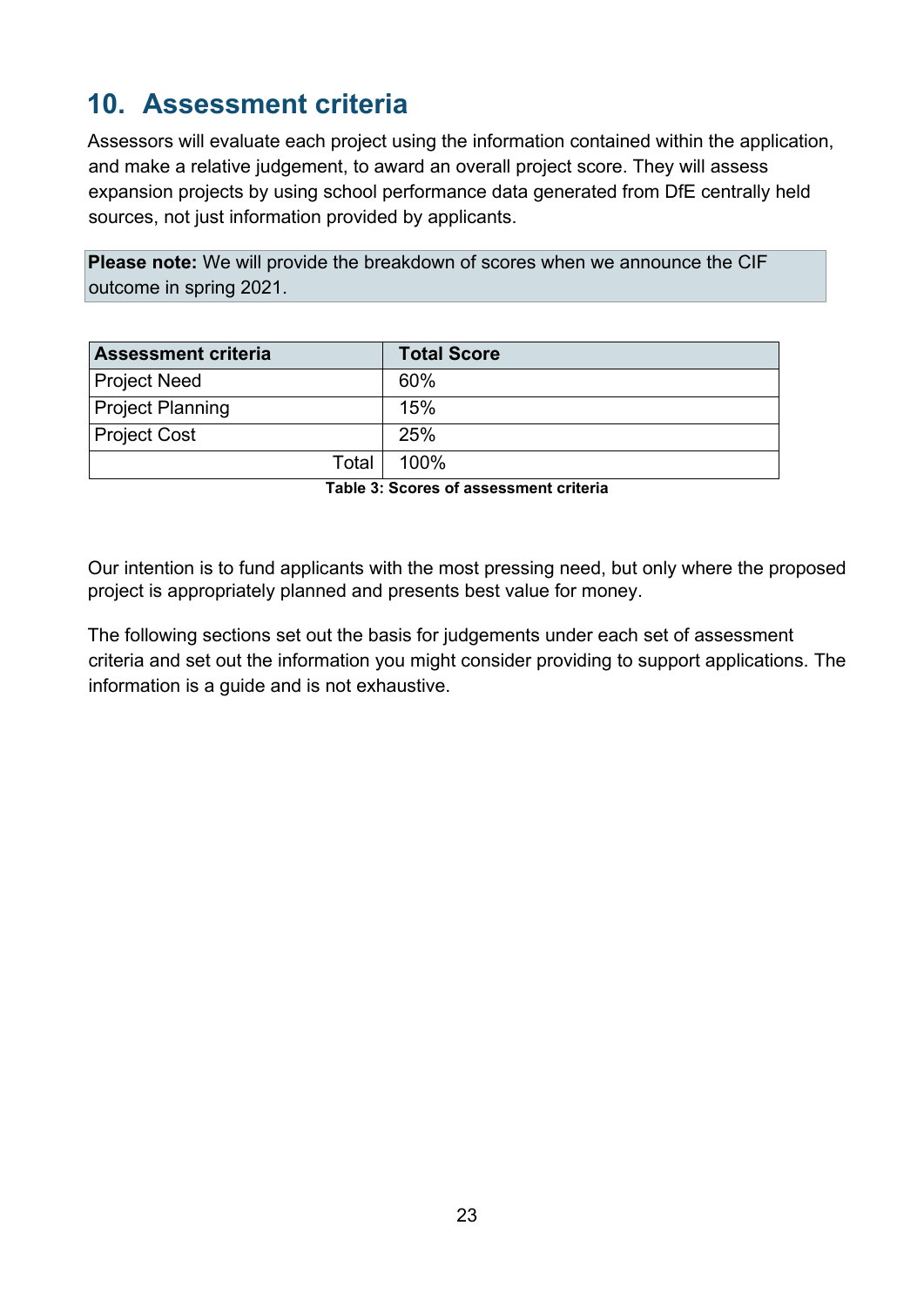# <span id="page-23-0"></span>**11. Condition applications**

We target most funding at building condition projects and assess condition with expansion projects as condition projects.

We expect the majority of projects supported through the CIF to involve the replacement of high priority components such as boilers and electrics, fire doors and alarms, roofs and windows, and asbestos removal.

Applicants should seek professional advice through an independent survey as to the condition of their buildings. They should provide a realistic options appraisal which provides genuine options for consideration. This should set out a clear scope and demonstrate value for money on costs.

## <span id="page-23-1"></span>**11.1 Condition project priority and specification**

We expect only applications that closely align with the CIF policy priorities will be successful. We are unlikely to fund projects that fall into the low and lowest categories. Assessors will make a final judgement under which category each project falls. Table 4 sets out the CIF project priorities.

All applicants should refer to the Generic Design Brief (GDB) which is within the Output [Specification 2017](https://www.gov.uk/government/publications/output-specification-2017-esfa-employers-requirements-part-b) [\(](https://www.gov.uk/government/publications/output-specification-2017-esfa-employers-requirements-part-b)OS) when preparing their CIF project.

#### [www.gov.uk/government/publications/output-specification-generic-design-brief-and](http://www.gov.uk/government/publications/output-specification-generic-design-brief-and-technical-annexes)[technical-annexes](http://www.gov.uk/government/publications/output-specification-generic-design-brief-and-technical-annexes)

The GDB sets out the quality standards and performance requirements for school buildings and grounds. It comprises of Generic Design Brief and Technical Annexes, the contents of which are set out in Table 5.

Where new buildings are being provided full compliance with the GDB is required. Applicants should provide sufficient evidence to support this, including outline specifications.

Where refurbishment works are proposed in existing buildings any elements of noncompliance with the performance requirements of the GDB should be clearly identified in the application, including supporting evidence and outline specifications.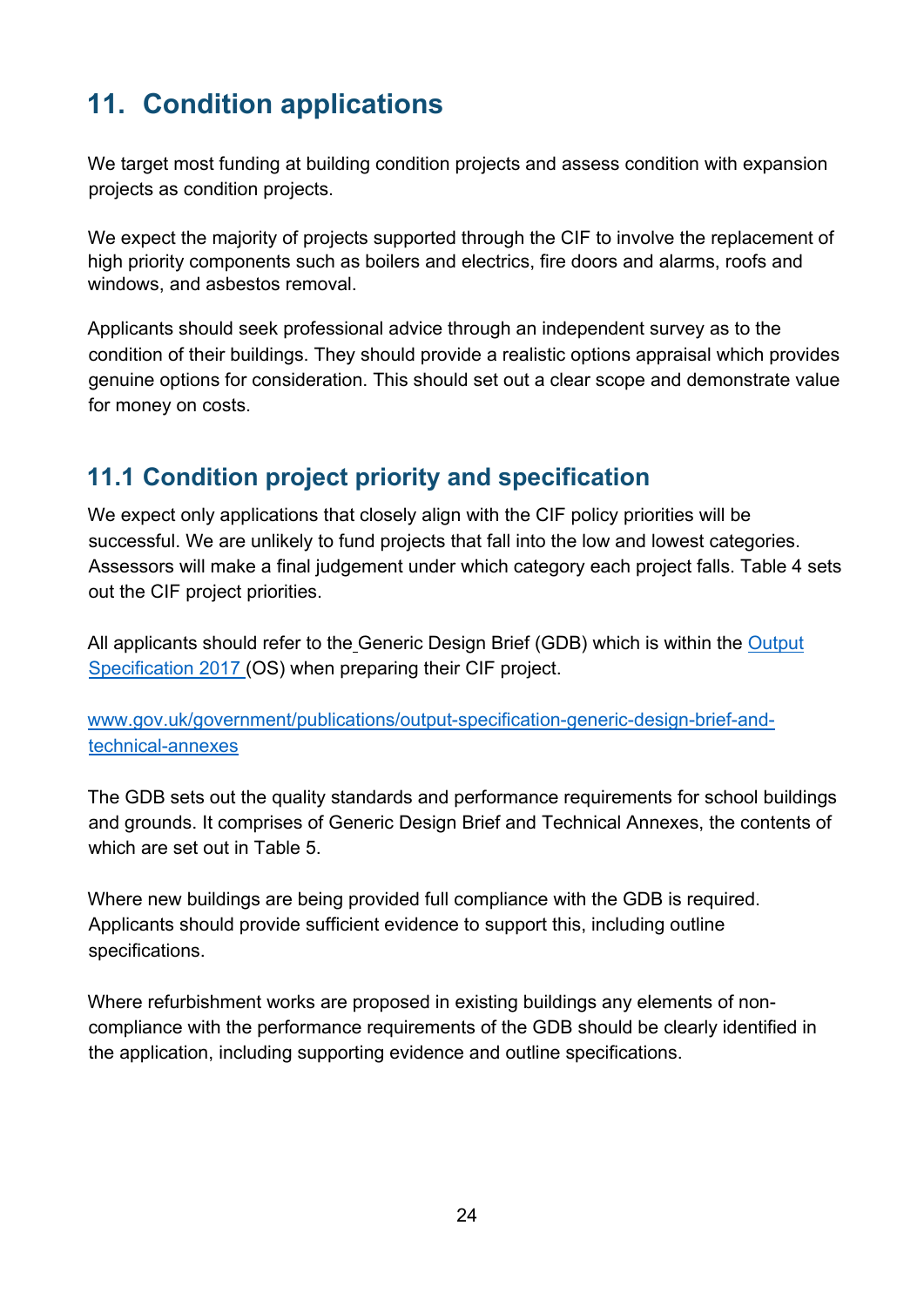| <b>Category</b>                                                                                                                                                                                                                                                            | <b>Priority Level</b> |
|----------------------------------------------------------------------------------------------------------------------------------------------------------------------------------------------------------------------------------------------------------------------------|-----------------------|
| Legislation Compliance and Health & Safety – where there is a risk of<br>school closure, including:                                                                                                                                                                        | Highest               |
| emergency & managed asbestos removal to facilitate essential works<br>gas safety<br>electrical safety<br>water services - (hot and cold) and drainage<br>ventilation/air quality and thermal comfort<br>$\bullet$<br>fire safety<br>$\bullet$<br>security and safeguarding |                       |
| Life Expired Condition Replacement – where there is a risk of school<br>closure, including:                                                                                                                                                                                | High                  |
| building structure<br>mechanical systems<br>$\bullet$<br>electrical systems<br>utility capacity and connections                                                                                                                                                            |                       |
| Life Expired Condition Replacement, including:                                                                                                                                                                                                                             | Medium                |
| building fabric – internal or external<br>$\bullet$<br>building structure<br>mechanical systems<br>electrical systems                                                                                                                                                      |                       |
| Areas below current standards, including:                                                                                                                                                                                                                                  | Low                   |
| Whole block<br><b>Basic Teaching</b><br>Large spaces, studios, dining and social<br>Kitchen<br>Plant<br>Learning resources areas<br>Staff and admin<br>Storage<br>Changing                                                                                                 |                       |
| <b>Toilets</b><br>Circulation                                                                                                                                                                                                                                              |                       |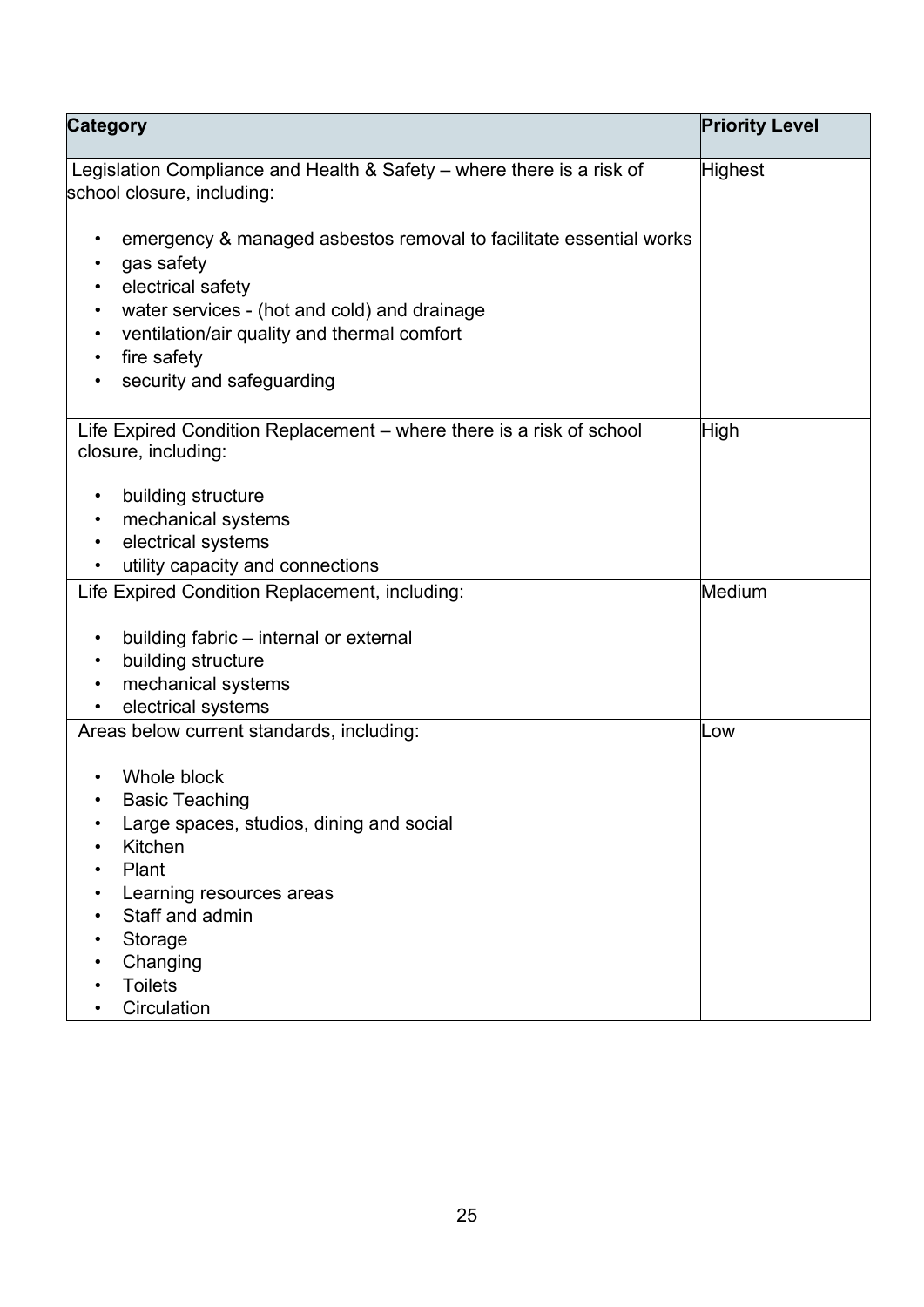| Other works: Evidence must provide a clear condition and value for money<br>case. This might include:                                                                                      | Lowest                               |
|--------------------------------------------------------------------------------------------------------------------------------------------------------------------------------------------|--------------------------------------|
| accessibility improvements (teaching and non-teaching)<br>building fabric (non-teaching, e.g. external sports equipment stores<br>$\bullet$<br>$etc.$ )                                    |                                      |
| mechanical and electrical systems (non-teaching)                                                                                                                                           |                                      |
| Other works: all other works, where there is either weak or no evidence of<br>significant compliance, health and safety concerns or condition/value for<br>money.                          | Will not be funded<br>by CIF 2021-22 |
| We will not consider these cases a priority for CIF 2021-22 and will reject<br>them on that basis. Examples include resurfacing car parks or small<br>teaching environment refurbishments. |                                      |

| Table 4: Policy priority ratings for condition projects |  |  |  |  |  |
|---------------------------------------------------------|--|--|--|--|--|
|---------------------------------------------------------|--|--|--|--|--|

|                | <b>Generic Design Brief</b>       |              | <b>Technical Annexes</b>                                                 |
|----------------|-----------------------------------|--------------|--------------------------------------------------------------------------|
| <b>Section</b> | <b>Content</b>                    | <b>Annex</b> | <b>Content</b>                                                           |
| 1              | <b>Context and Key Principles</b> | 1A           | Definitions of Spaces: Mainstream Schools                                |
|                |                                   | 1B           | Definitions of Spaces: SEND and Alternative<br>Provision                 |
| 2              | <b>Buildings and Grounds</b>      | 2A           | Sanitaryware                                                             |
|                |                                   | 2B           | <b>External Space and Grounds</b>                                        |
|                |                                   | 2C           | <b>External Fabric</b>                                                   |
|                |                                   | 2D           | <b>Internal Elements and Finishes</b>                                    |
|                |                                   | 2E           | Daylight and Electric Lighting                                           |
|                |                                   | 2F           | <b>Mechanical Services and Public Health</b><br>Engineering              |
|                |                                   | 2G           | Electrical Services, Communications, Fire and<br><b>Security Systems</b> |
|                |                                   | 2H           | Energy                                                                   |
|                |                                   | 21           | Controls                                                                 |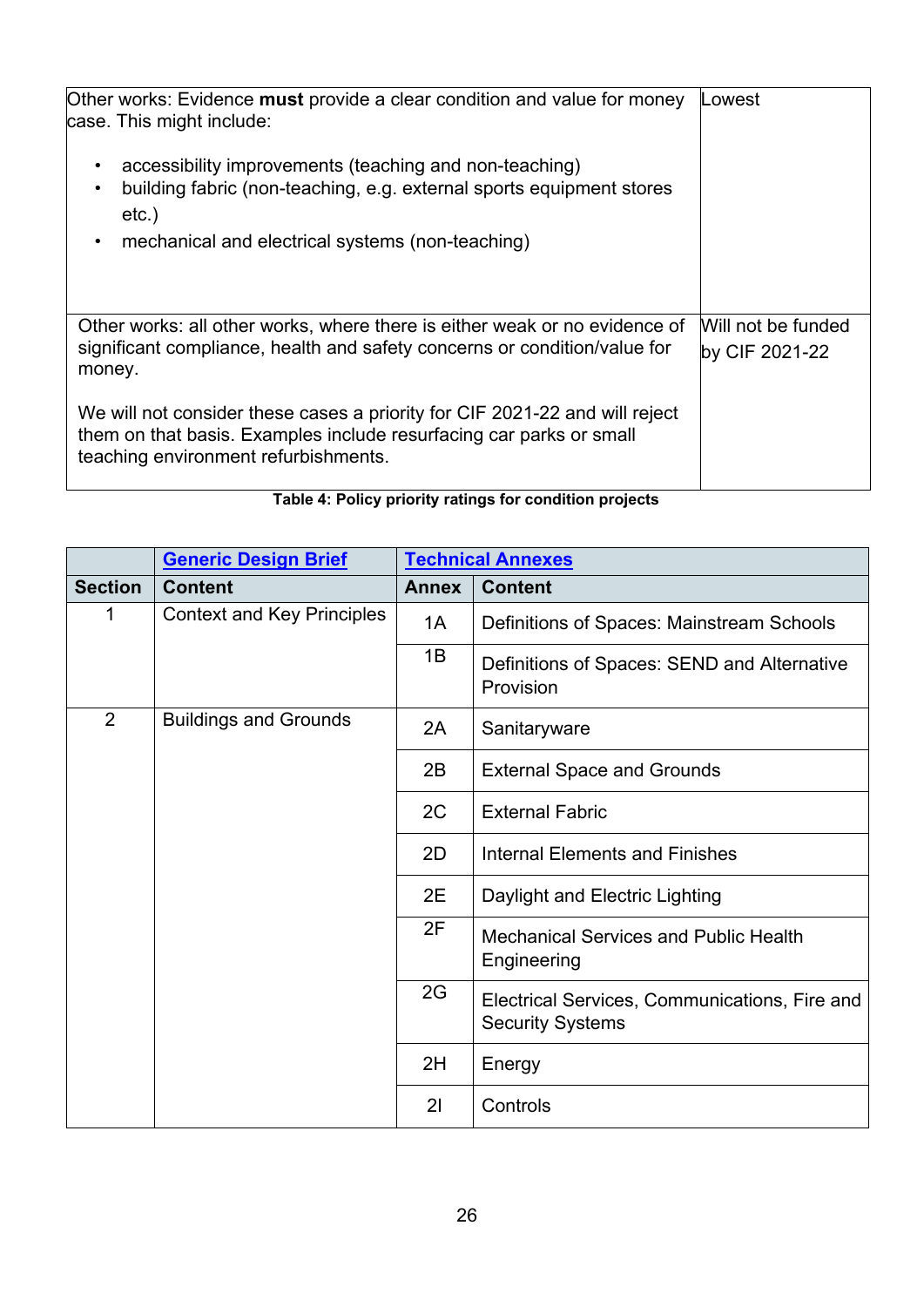| د | Fittings, Furniture and<br>Equipment | Fittings, Furniture and Equipment                  |
|---|--------------------------------------|----------------------------------------------------|
|   |                                      | <b>Building Performance Evaluation Methodology</b> |

**Table 5: Generic Design Brief Contents** 

## <span id="page-26-0"></span>**11.2 Supporting evidence for condition projects**

We expect applicants to provide appropriate building condition survey data or extracts to show proof of project need. An up to date independent condition survey will assist you in identifying and prioritising the worst condition areas of your site. Most projects will need to provide additional survey data or appropriate professional evidence so there is more detailed evidence of condition need.

We also expect applicants to manage their estate effectively and have published guidance [Good Estate Management for Schools \(GEMS\),](https://www.gov.uk/guidance/good-estate-management-for-schools) on how to make the most of your resources. As part of your application you will be required to confirm that you have reviewed this guidance and your condition project is consistent with your estate strategy and asset management plan.

We updated the GEMS resources in October 2020. The updated guidance includes:

- The GEMS Self-Assessment Tool, which is now interactive. It can be completed online and will automatically generate an action plan
- An updated section on [maintaining your estate](https://www.gov.uk/guidance/good-estate-management-for-schools/maintaining-the-estate)
- A new [tool and checklist](https://www.gov.uk/guidance/good-estate-management-for-schools/tools-and-checklists) to help prioritise maintenance projects and tasks.

#### **11.2.1 Condition grading**

Where appropriate, an independent suitably qualified person should carry out surveys containing specific condition grading and prioritisation ratings; condition grade A to D (from 'good' through to 'bad' condition) and priority rating 1 to 4 (from 'immediate action required' through to 'work required in 5+ years'). The evidence must include the qualification of the surveyor.

There is guidance on how these ratings were applied as part of the [PDS programme.](https://www.gov.uk/government/publications/property-data-survey-programme)

Most applications require a condition survey or an extract of a condition survey applicable to the part of the building that the application addresses.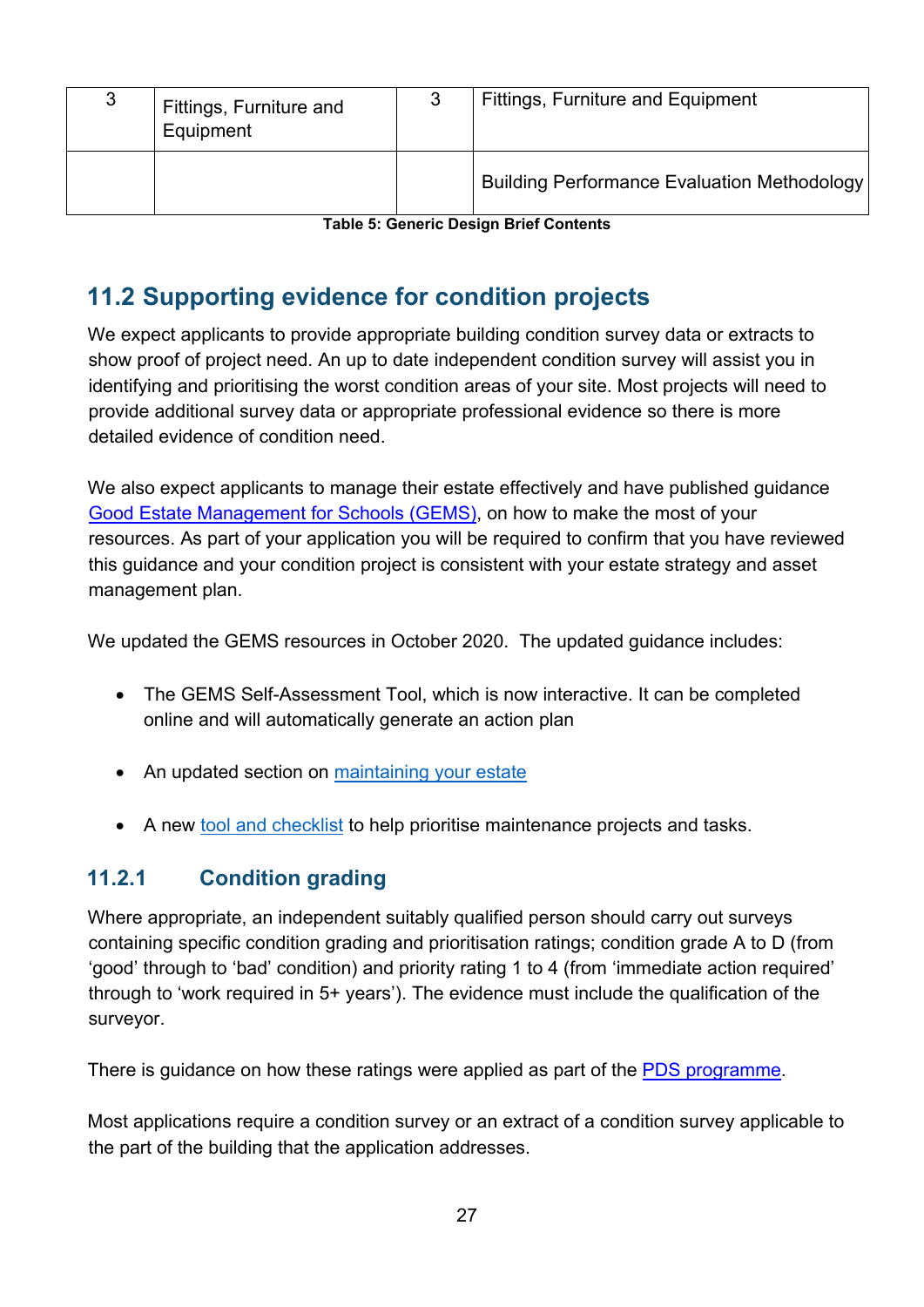If you have surveys that are not graded as described above, you should ensure the condition grading and prioritisation rating are clearly explained so the assessor can interpret the information correctly.

#### **11.2.2 Condition Data Collection (CDC)**

A CDC report presents data collected following a visual, non-intrusive data collection exercise and can be used to prompt further investigation.

The CDC report is not a condition survey and so the data presented is high-level. A CDC report can be used to support a CIF application, but on its own it will not be sufficient to make a full assessment of a CIF application. We will expect to see additional evidence, e.g. a full condition survey, when assessing applications.

#### **11.2.3 Block replacement/refurbishment**

We will consider a block replacement in the context of the overall area standards set out in [BB103 o](https://www.gov.uk/government/publications/mainstream-schools-area-guidelines)r [104 a](https://www.gov.uk/government/publications/send-and-alternative-provision-area-guidelines)s appropriate. You will need to justify it against those standards and refer to the [Generic Design Brief within Output Specification 2017.](https://www.gov.uk/government/publications/output-specification-2017-esfa-employers-requirements-part-b) A project that over specifies the space required compared to current area standards or performance will not score highly.

We would normally expect the replacement build not to be any larger than the current block. However, we will allow small increases in the replacement block if that is required to meet [BB103 o](https://www.gov.uk/government/publications/mainstream-schools-area-guidelines)r [104](https://www.gov.uk/government/publications/send-and-alternative-provision-area-guidelines) space standards and/or - Health and Safety, Equality Act and DDA compliance, and child safeguarding considerations. If the proposed new build is larger than the existing block and larger than the current area guidelines, then the application will be categorised as an expansion project.

#### **11.2.4 Boiler and heating systems**

Try to consider heating systems as a whole and be mindful of the impact of any changes that improvements to component parts make; this may help avoid situations such as new boilers not working because of leaking pipework or incompatible control systems.

You should model energy usage and likely savings to support any application for such projects. Salix Finance has developed an [Energy Savings Support Tool](https://www.salixfinance.co.uk/loans/CIF) [t](https://www.salixfinance.co.uk/loans/CIF)o help CIF applicants estimate and evidence their energy savings (see [Annex A\)](#page-44-0). Most heating system proposals will generate energy savings and we expect applications to include a Salix loan as part of the funding requested.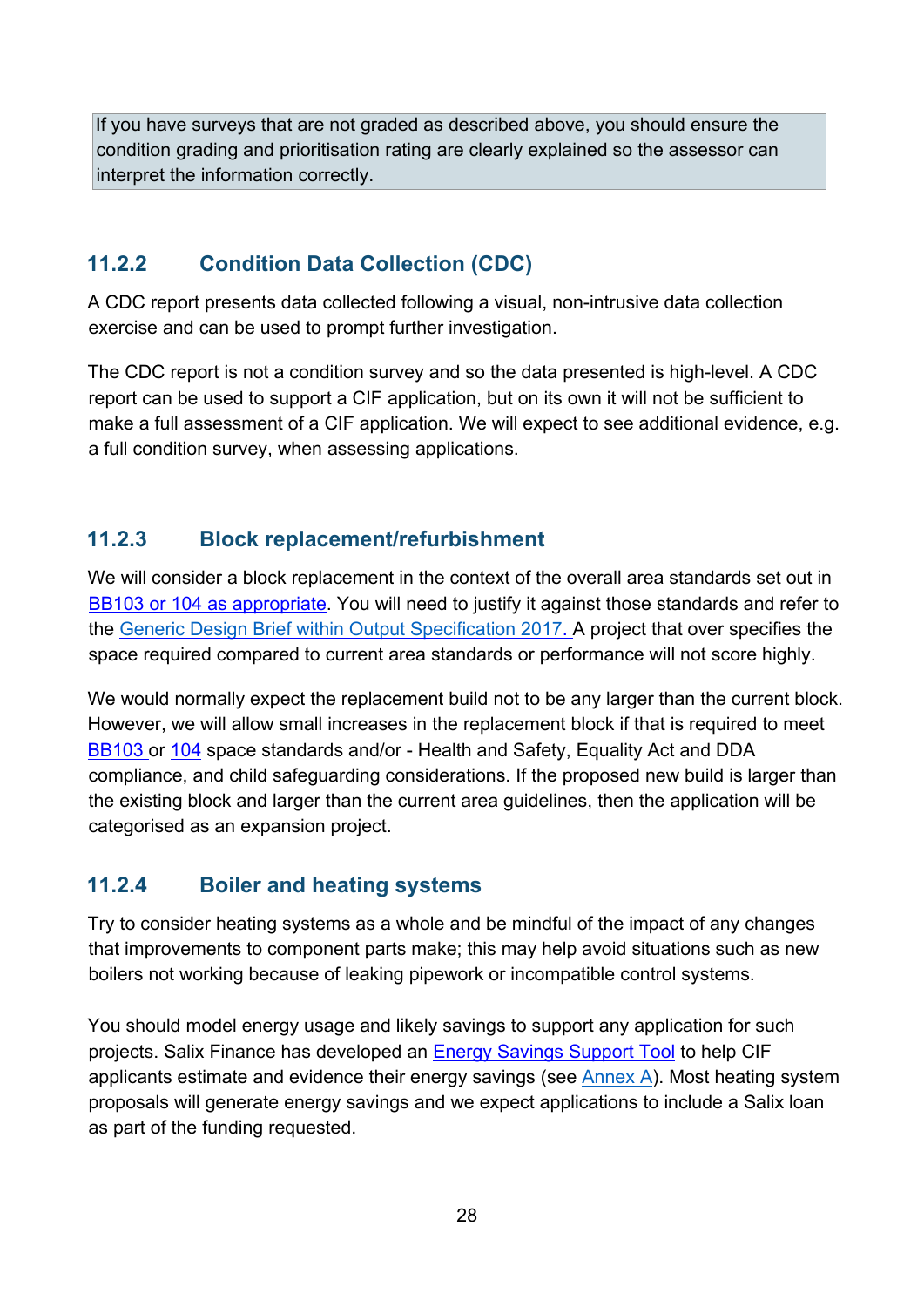#### **11.2.5 Safeguarding**

Safeguarding projects often involve provision of additional security measures or remodelling of pedestrian/vehicle access points. If access improvements are required, you should work with your local authority highways department to tackle the identified issues in the most appropriate way and look to negotiate contributions for such works from other interested parties where possible.

If your condition project addresses safeguarding issues, you need to provide robust evidence to support urgency of need such as an incident report or police reports. We will not consider statements of unqualified opinion that there may be a risk of safeguarding issues as sufficient evidence.

We may accept projects that provide photo evidence that their existing circumstances do not meet the minimum for security.

#### **11.2.6 Changes to the Gross Internal Floor Area (GIFA)**

You should clearly identify the changes in the GIFA as part of any application. This should include the GIFA being renewed or refurbished as well the GIFA being removed or demolished and any new build.

#### **11.2.7 Emergency asbestos issues**

It is essential that all schools have an up to date [asbestos management](https://www.gov.uk/government/publications/asbestos-management-in-schools--2) [p](https://www.gov.uk/government/publications/asbestos-in-schools-policy-review)lan detailing the location and condition of asbestos containing materials and how any risks are being managed. Guidance on [asbestos management in schools i](https://www.gov.uk/government/publications/asbestos-management-in-schools--2)s also available. The department follows expert advice from the [Health and Safety Executive \(HSE\),](http://www.hse.gov.uk/) the regulator, that as long as asbestos containing materials are undamaged, and not in locations where they are vulnerable to damage, they should be left undisturbed and their condition monitored. We are clear, however, that when asbestos does pose a risk to safety and cannot be effectively managed in situ, it should be removed.

Where asbestos has been disturbed or damaged, unless the incident is minor and dealt with immediately, you should notify the HSE of the incident. This is a legal requirement under the Reporting of Injuries, Diseases and Dangerous Occurrences Regulations 2013 (RIDDOR).

Applicants with significant asbestos that is proving difficult to manage effectively (e.g. making access difficult to carry out repairs) may apply to CIF for support to remove it and should plan works around holiday periods.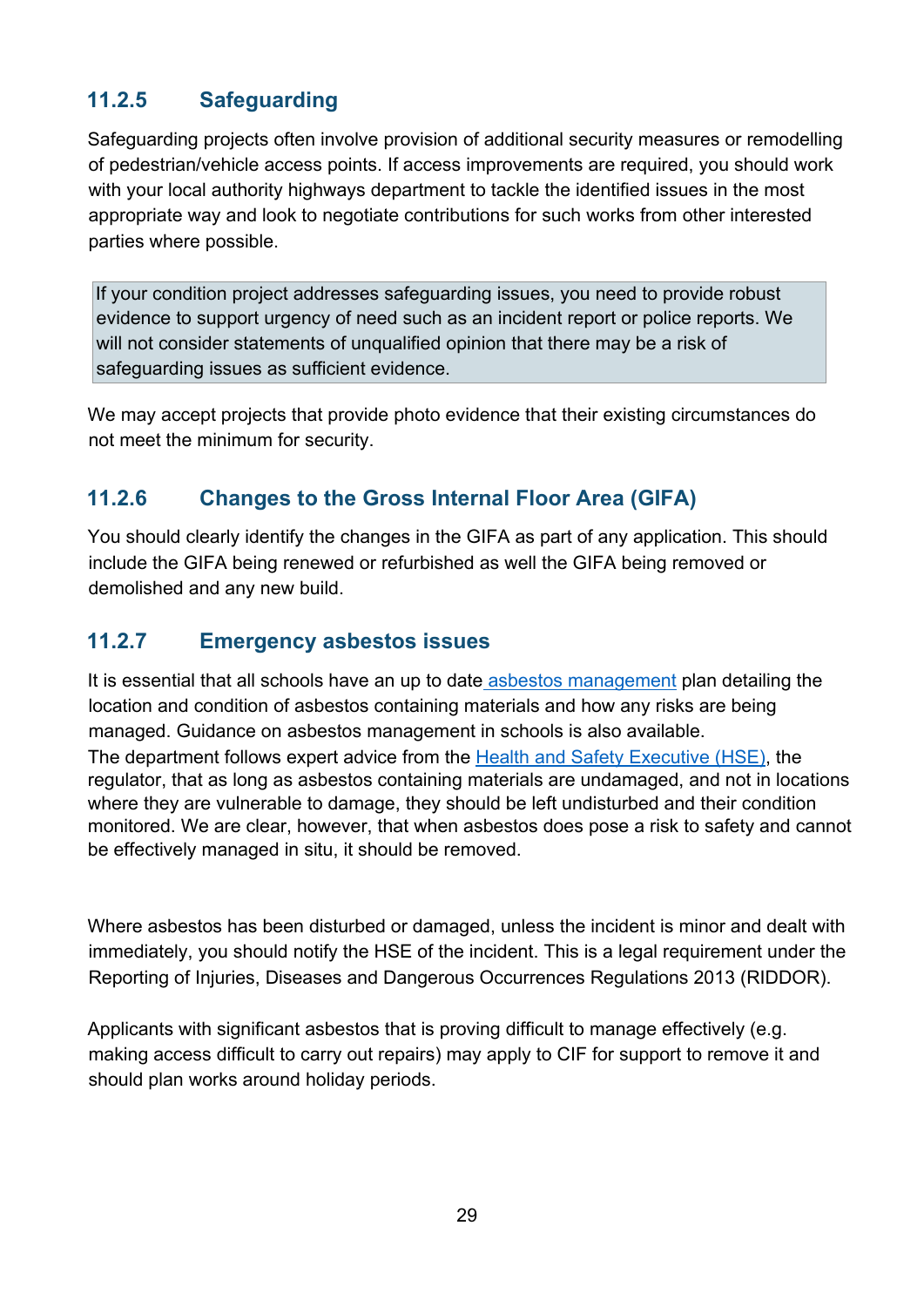# <span id="page-29-0"></span>**12. Assessment of project need for condition projects**

Project need is marked out of 20 for condition projects and we weight this to account for 60% of the total score.

#### **12.1.1 Condition survey**

A condition survey provides an assessment of the physical condition of the building. The survey should identify the building's deficiencies and maintenance issues. For all projects, the condition survey should provide a clear understanding of the current condition of the building both internally and externally. This should also include a detailed assessment of the consequence of any delay or failure to undertake the proposed work.

Applicants should provide specialist evidence to support the specific issue; the evidence should include, but not be limited to, the following areas:

- structural
- building fabric
- mechanical and electrical (M&E)
- asbestos
- utilities
- sewage & drainage
- fire safety & security
- health & safety issues
- site layout

#### **12.1.2 Other evidence of condition**

Evidence should also include:

- an independent condition survey/consultant report or detailed survey and specialist reports (appropriate to size and scale of project)
- clear, sufficiently detailed and relevant photographs. For example, if you are applying for a roofing project, provide photographs of multiple sections of the roof(s)
- letters about compliance from appropriately qualified professionals relevant to the specific issue e.g. from fire officers, police reports or electrical engineers
- Ofsted or other reports on the impact of facilities on teaching and learning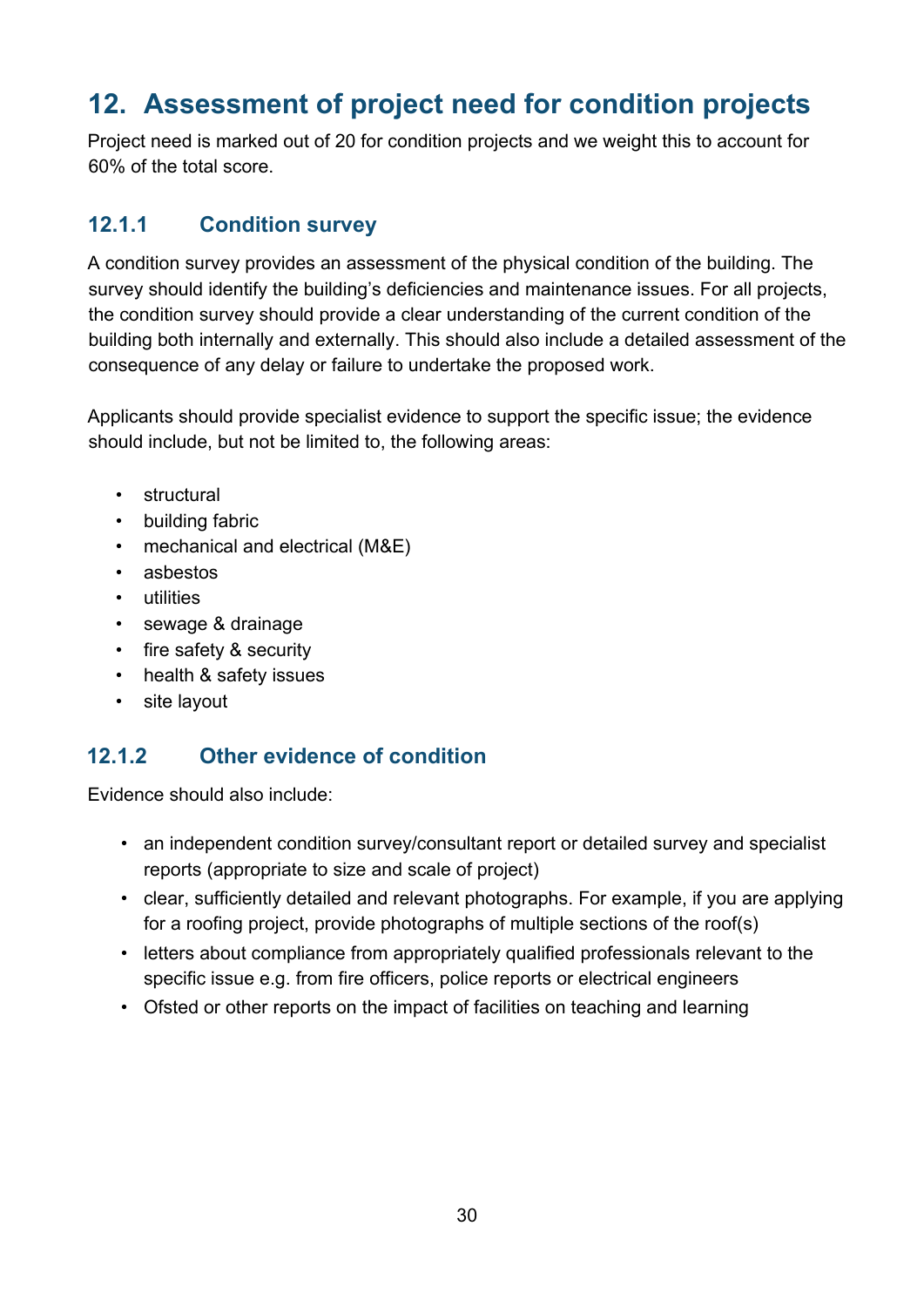| Sub-criteria         | Scoring                                                                                                                                                                          |
|----------------------|----------------------------------------------------------------------------------------------------------------------------------------------------------------------------------|
| Project type         | High/medium/low score based on priority of need (see Table 4)                                                                                                                    |
| Urgency of need      | The more urgent the need that is evidenced, the greater marks will be<br>given. You will score low marks if:                                                                     |
|                      | the level of urgency is low                                                                                                                                                      |
|                      | the urgency of the need is not apparent                                                                                                                                          |
|                      | you include low priority issues alongside urgent works with no<br>justifications                                                                                                 |
|                      | If the proposed works are not required to be carried out within the next 2<br>years, it is unlikely that the application will be successful.                                     |
|                      | Strength of evidence To score maximum marks there needs to be strong evidence of                                                                                                 |
| for extent of need   | significant need providing justification for all works. You will score low<br>marks if there is insufficient / no evidence of significant need.                                  |
|                      | You need to show clearly how, through the supporting evidence, the<br>poor condition of the building(s) or element of the building(s), which the<br>proposed works will address. |
| Nature and extent of | To score maximum marks there needs to be an impact overall on the                                                                                                                |
| impact               | school or closure of key facilities. You will score low marks where there                                                                                                        |
|                      | is solely localised impact.                                                                                                                                                      |
|                      | Table 6: Project Need scoring for condition projects                                                                                                                             |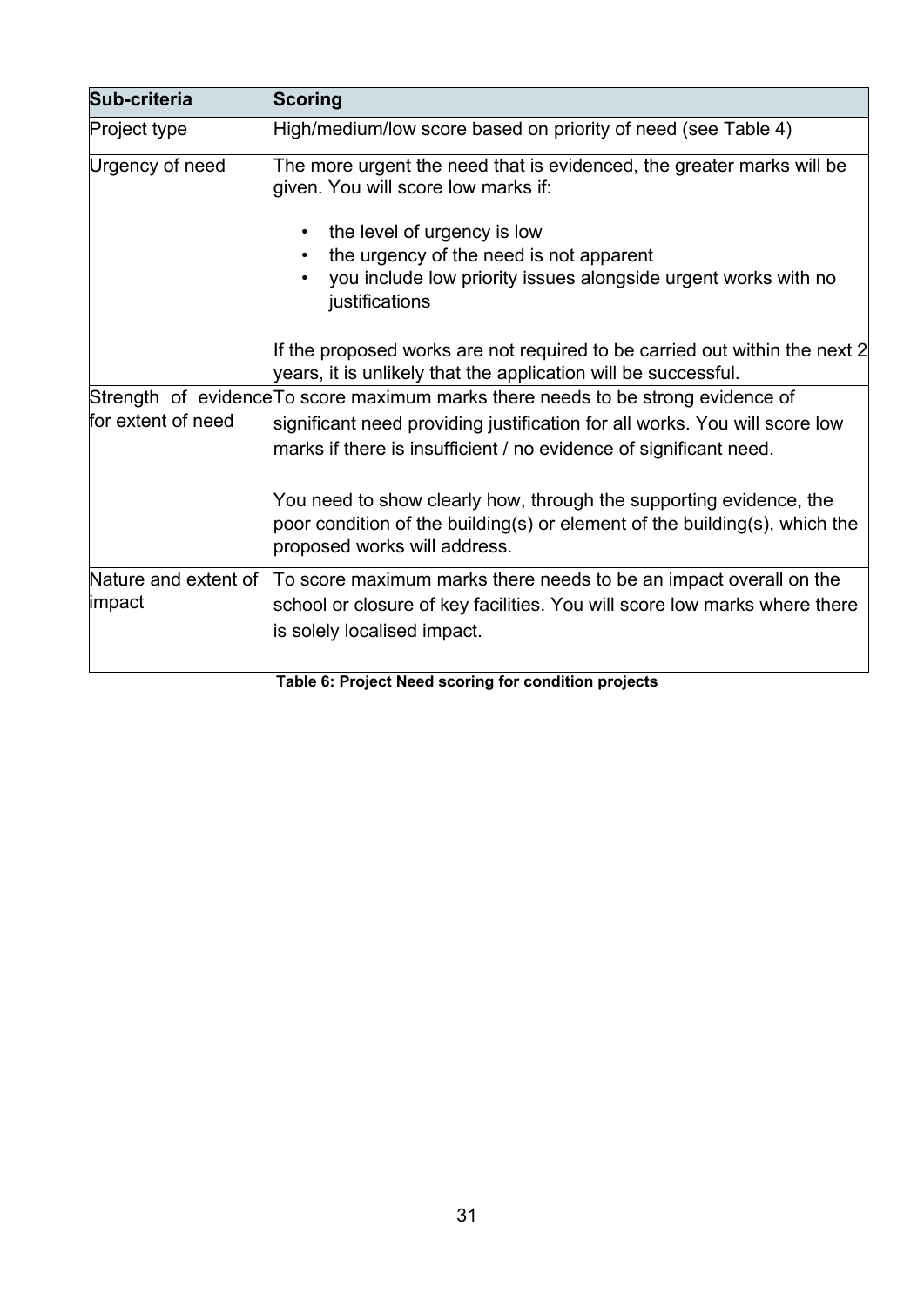## <span id="page-31-0"></span>**13. Expansion project applications**

Only a small proportion of CIF will be allocated to address expansion issues across high performing applicants and will be restricted to academies with fewer than 2,000 pupils. All CIF expansion projects should refer to the [Output](https://www.gov.uk/government/publications/output-specification-2017-esfa-employers-requirements-part-b) [Specification 2017.](https://www.gov.uk/government/publications/output-specification-2017-esfa-employers-requirements-part-b) As for past CIF application rounds, we expect the funding for this category of application to be heavily oversubscribed.

For CIF 2021-22, all successful expansion projects will be approved in principle. Release of CIF funding will be subject further DfE review of proposals, where we may require applicants to submit further information, e.g. tender returns, planning evidence, updated project programmes or detailed cost plans, for scrutiny prior to final approval. This is to ensure that overall costs and delivery timelines are realistic and robust. Further information can be found in [section 6.4.](#page-12-1)

### <span id="page-31-1"></span>**13.1 Increasing admissions**

We do not intend CIF expansion funding to replace Basic Need funding. Academies wishing to expand to meet basic need demand will not receive any additional credit under the project need criterion.

If your project is to expand admissions due to demographic growth in the population for years reception to 11 in mainstream settings, you should contact your local authority to seek Basic Need funding rather than CIF.

We do not expect to receive applications for expansion that Basic Need capital allocations should fund. Any additional places funded through this programme will be reflected in future basic need allocations to avoid double funding. It is therefore important to quantify how the CIF expansion project will make additional places available to children in the local area over and above the school's overall capacity figure.

We ask that you include the overall school capacity figure as set out in your funding agreement in the application form.

Academies in areas of high basic need should consider working together with their local authority to maximise the impact of the available funding and demonstrating the benefits that can be accrued.

Academies wishing to expand their sixth forms, and sixth form colleges looking to expand, will be assessed in a similar way to ensure fairness between the 2 groups of institutions. In both cases, we expect there to be a revenue benefit from expanding the number of sixth form places, so we would expect academies and sixth form colleges to contribute towards the cost of the development. Such projects must be submitted as projects increasing the number of admissions (irrespective of whether it is the main year of entry).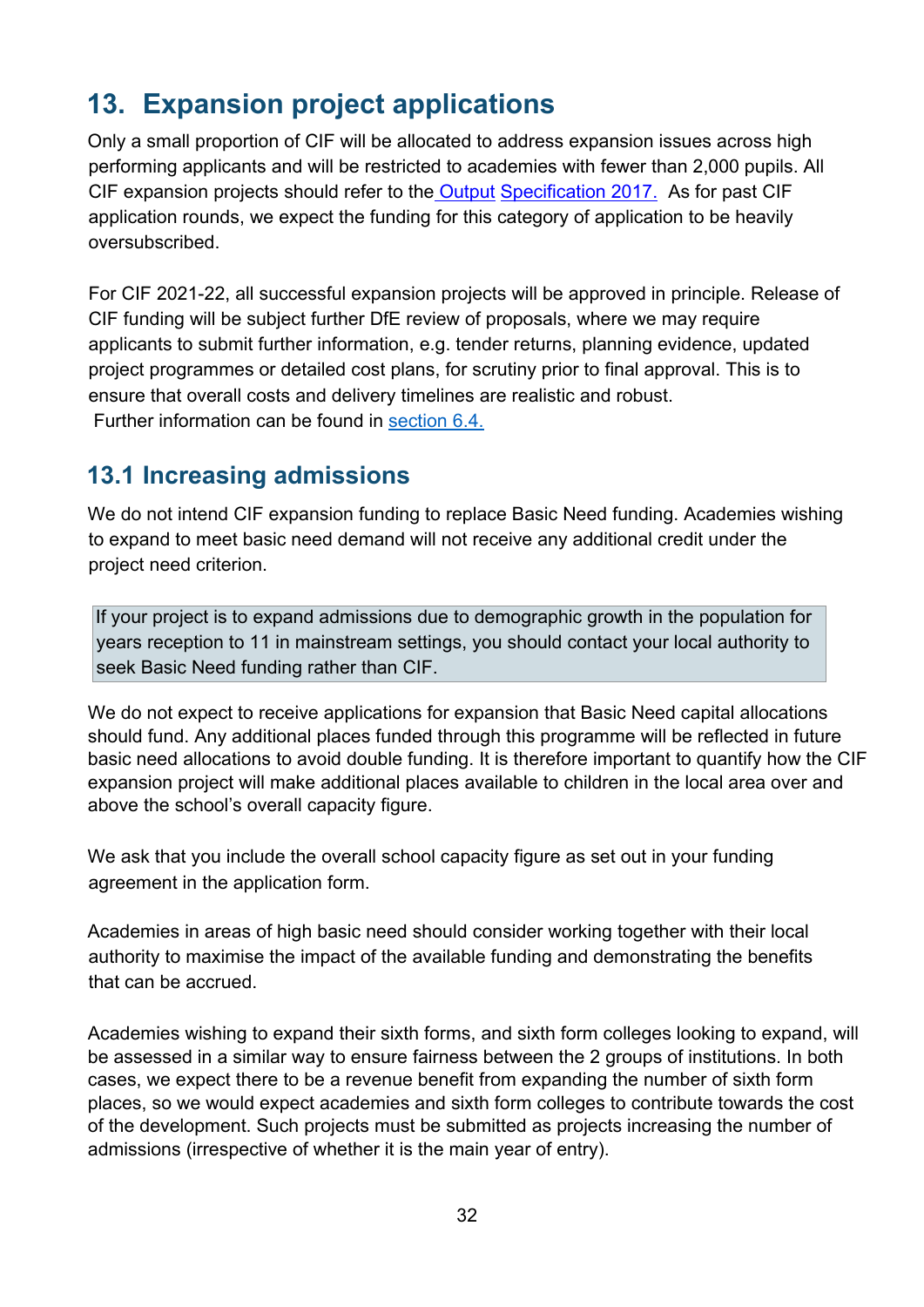## <span id="page-32-0"></span>**13.2 Significant change**

Academy Trusts are required to submit a significant change application to their Regional Schools Commissioner (RSC) where they are making a significant expansion which increases the overall building capacity of the academy. You will need significant change approval from your RSC for your CIF project to be successful in getting funding. RSC approval must be achieved by March 2021, so it is important that you submit your significant change application in parallel with your CIF application.

You should check whether your CIF expansion application requires the significant change process by reviewing the [significant change guidance.](https://www.gov.uk/government/publications/making-significant-changes-to-an-existing-academy) The guidance sets out examples of significant changes that require approval and explains the application process. If your expansion project does not require RSC approval it is likely to be a small expansion and may not demonstrate value for money in terms of project costs.

The RSC approval of any significant change expansion cases that are dependent on securing CIF funding for their delivery will be conditional. RSC approval is normally a requirement for CIF expansion projects, but this does not guarantee that the CIF application will be successful.

#### **A CIF project that would otherwise have been successful but does not have RSC significant change approval by the time we are ready to announce the CIF outcomes will be unsuccessful.**

Alongside the case for the expansion, academies still need to provide strong evidence to demonstrate their ability to deliver the proposed capital project through the CIF application process. The case put forward to the RSC for significant change is not considered as part of the CIF process.

If approved, you should also make the required changes to your PAN and admissions policies in time for the completion of the capital project so that your full increase in capacity is promptly available to pupils in your area. You will also need to ensure your funding agreement is adjusted to reflect the increase in capacity.

Other establishments that are not academy trusts are not required to submit a significant change application.

#### <span id="page-32-1"></span>**13.3 Eligible VA schools**

Eligible VA schools must go through the relevant process to gain approval for the proposed increase in capacity/enlargement of premises. LAs are responsible for proposing and making decisions on proposals to expand LA maintained schools that meet the statutory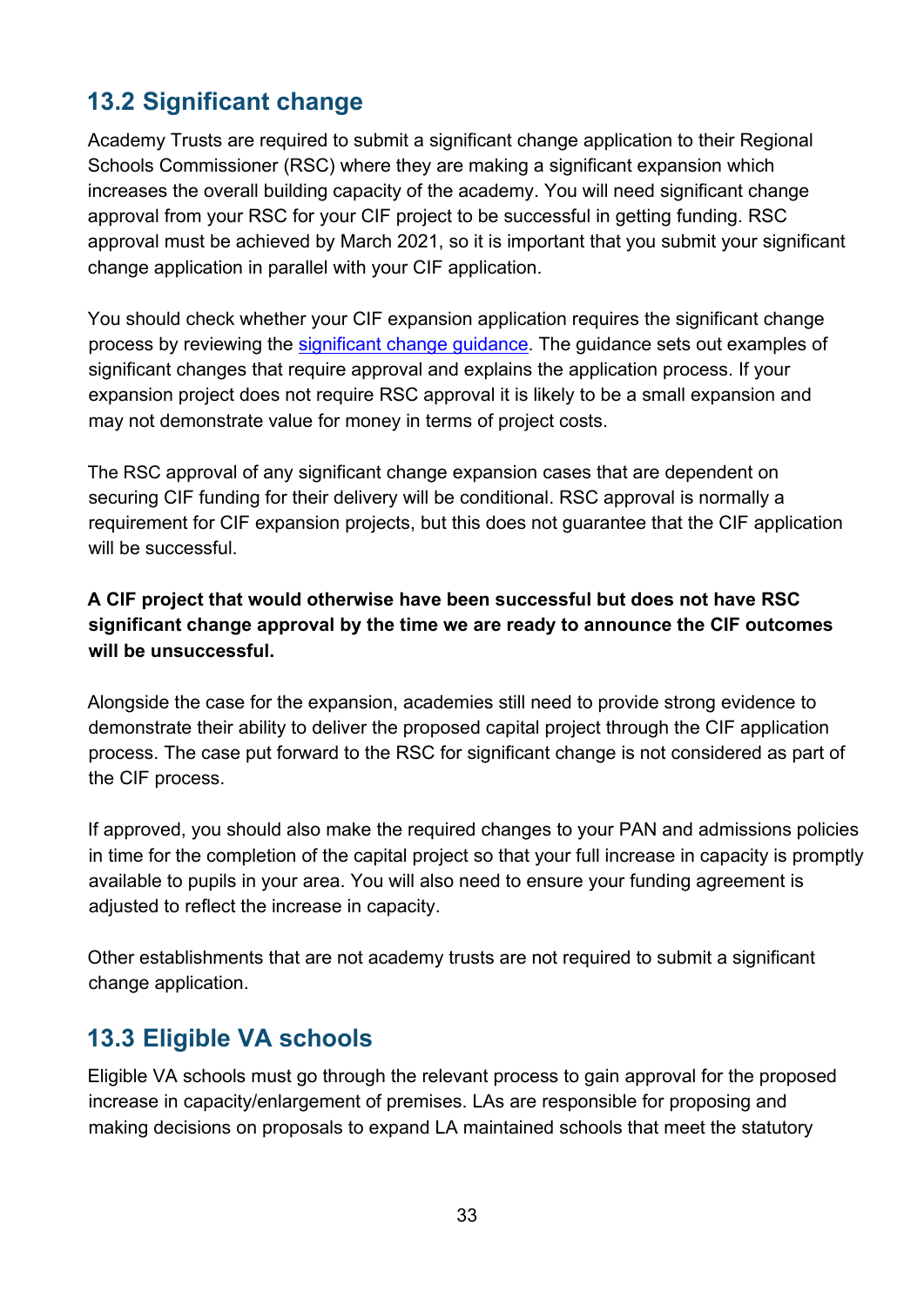threshold, subject to following the statutory process set out in the [Making significant](https://assets.publishing.service.gov.uk/government/uploads/system/uploads/attachment_data/file/756572/Maintained_schools_prescribed_alterations_guidance.pdf)  [changes \('prescribed alterations'\) to maintained schools](https://assets.publishing.service.gov.uk/government/uploads/system/uploads/attachment_data/file/756572/Maintained_schools_prescribed_alterations_guidance.pdf)

### <span id="page-33-0"></span>**13.4 Post-16 expansion**

Other establishments that are not academy trusts who are applying for CIF funding to expand their Post-16 provision will need to demonstrate that their project is not adding to the Post-16 surplus of places that is prevalent in some local areas. These applications will be reviewed to ensure there is evidence of need for additional Post-16 places in the local area and the availability and a need for the type of provision proposed.

### <span id="page-33-1"></span>**13.5 Growth and demand**

For all expansion projects, you need to input historic, existing and projected annual data for growth and demand for the education establishment on the CIF porta[l](https://efadatacollections.education.gov.uk/sites/CIF/Pages/passwordreminder.aspx) application page.

If you omit accurate growth and demand data from an expansion project application, this will make it harder to assess and may cost you valuable marks.

#### **13.5.1 Growth data**

You should provide growth data for the current year only. There is no need to complete for all five years set out in the application form. Please ensure it is only input within the relevant existing fields in the CIF portal.

You need to provide the following information, in order to demonstrate its anticipated benefits:

• number(s) of places specified in your funding agreement (on occasion, funding agreements will include more than one number e.g. if separate numbers of places are included for sixth form or SEN unit places). For Post-16 establishments this is the published number of places:

Both with and without the proposed project:

- gross internal floor area (GIFA) of the whole school  $(m^2)$  and how this relates to the recommended area contained within [Building Bulletin 103](https://www.gov.uk/government/publications/mainstream-schools-area-guidelines) [o](https://www.gov.uk/government/publications/mainstream-schools-area-guidelines)r [104](https://www.gov.uk/government/publications/send-and-alternative-provision-area-guidelines) as appropriate. Make sure you explain any significant differences in the application.
- number of pupils on roll (NOR), as applicable for the age range of the education establishment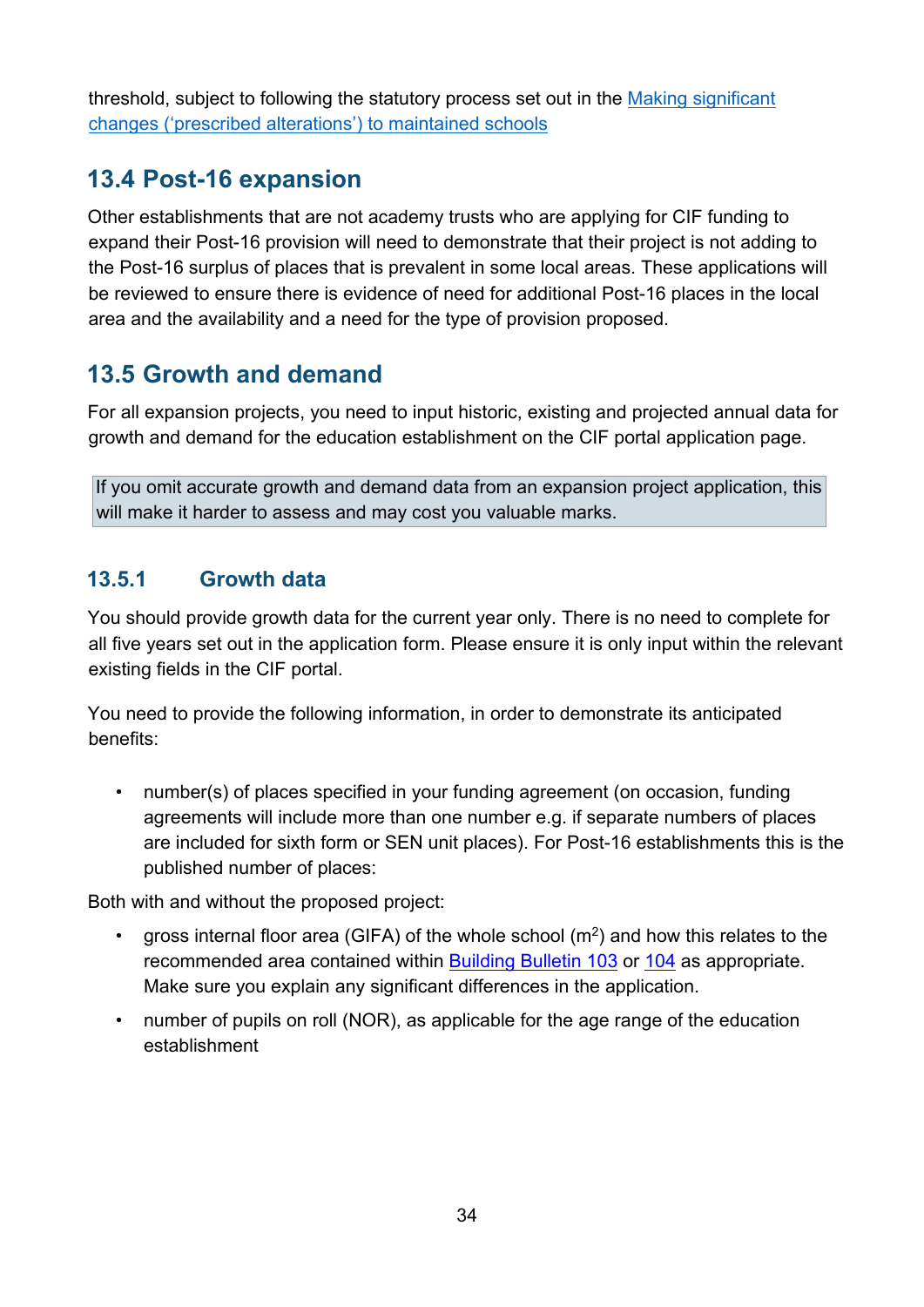#### **13.5.2 Demand data**

We only require demand data from Post-16 establishments. There is no need for other establishments to provide this as it is already collected by the department. The following data on demand over a 4-year period is required for Post-16 establishments:

- applications in year 12
- year 12 admittances in main year of application

#### **13.5.3 Net capacity**

You should complete the table on existing and forecast capacity and refer in your application to the change in the net capacity because of the proposed project by confirming the number of additional places that created by the project over and above the number(s) in your (current) funding agreement. You can provide a further explanation of changes in capacity in the text box 'general remarks about demand'.

This also applies if the project is to address overcrowding and where you do not expect there to be an increase in the NOR. The only circumstances where the net capacity is unlikely to change is if the project is to provide additional non-teaching support space such as dining facilities.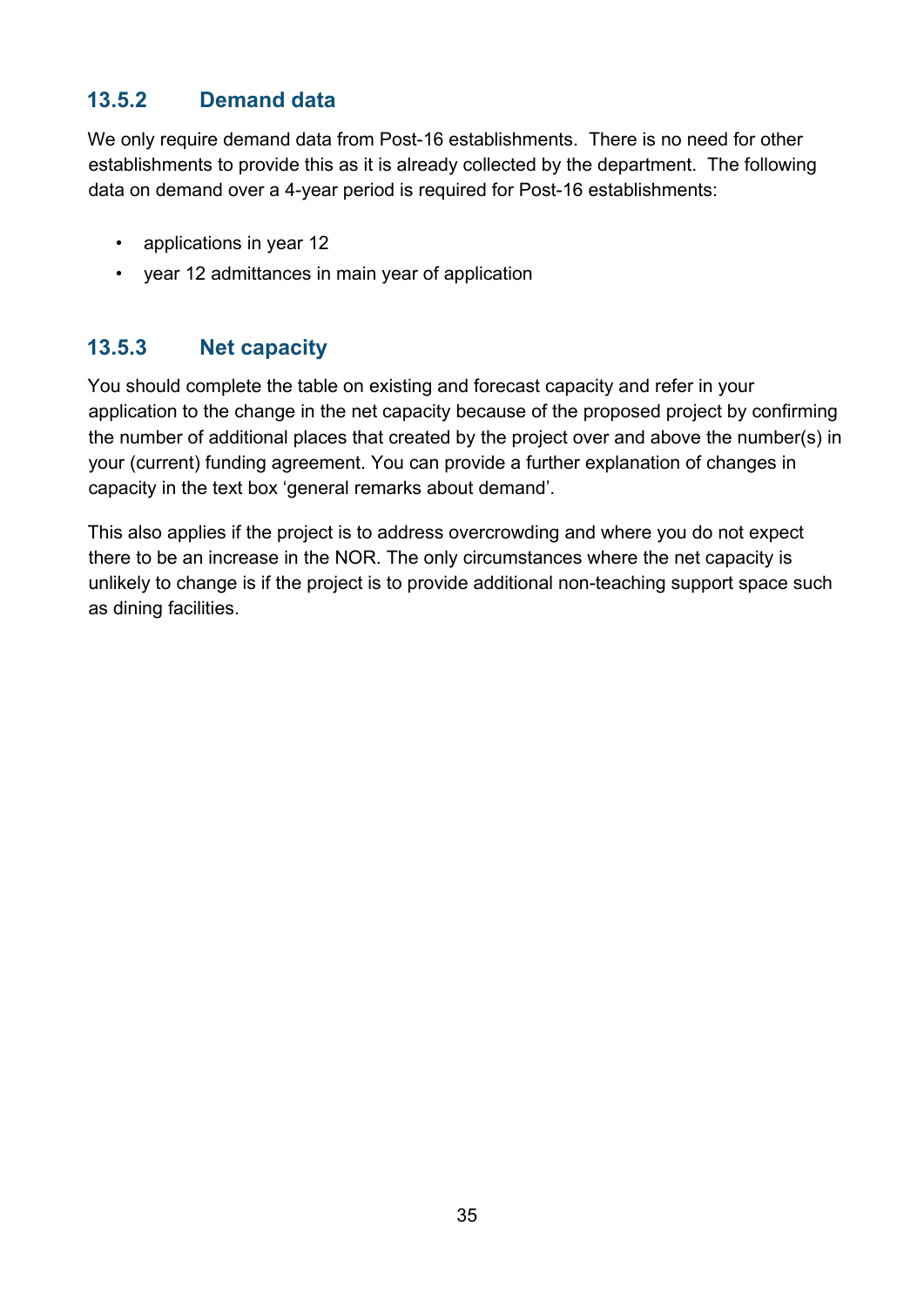# <span id="page-35-0"></span>**14. Assessment of project need for expansion projects**

We weight project need for expansion projects to account for 60% of the total score. Evidence should ideally include:

- Ofsted or other reports on impact of facilities on teaching and learning
- demand data, independent evidence of overcrowding
- explanation or evidence of any exceptional circumstances relating to capacity constraints that need to be taken into account

We will take into account the proportion of schools' pupils who are from a disadvantaged background when we assess the need for expansion that create additional places. This is to support the creation of new places in high performing schools with a high relative proportion of disadvantaged pupils. For added places projects, we will also assess cost per place.

Evidence should also include:

- subject to the size and scale of the project; an extract of CDC/PDS survey, an independent condition survey/consultant report or detailed survey and specialist reports
- photographs
- letters about compliance e.g. fire officers or electrical engineers

As the School Capacity Survey 2020 was cancelled, we will use the results from the June 2019 School Capacity Survey (together with any supplementary intelligence gathered on capacity through the one-off September 2020 Sufficiency Survey) to inform the project need criteria scores. We will look at demand for places, admission numbers, and the specific overcrowding consequences.

| Sub-criteria                                                 | <b>Scoring</b>                                                                                                                                                                |
|--------------------------------------------------------------|-------------------------------------------------------------------------------------------------------------------------------------------------------------------------------|
| Popularity/demand<br>For overcrowding                        | To score maximum marks there needs to be a very high demand and<br>for overcrowding projects independent evidence of the impact of<br>overcrowding.                           |
| projects this includes<br>severity of<br>overcrowding issues | For academies demand is based on % 1st and 2nd preferences of PAN.<br>For Post 16 establishments and special schools – number of<br>applications compared to available places |
|                                                              | You will score 0 if there is low demand (preferences less than 110% of<br>PAN) and no evidence of overcrowding.                                                               |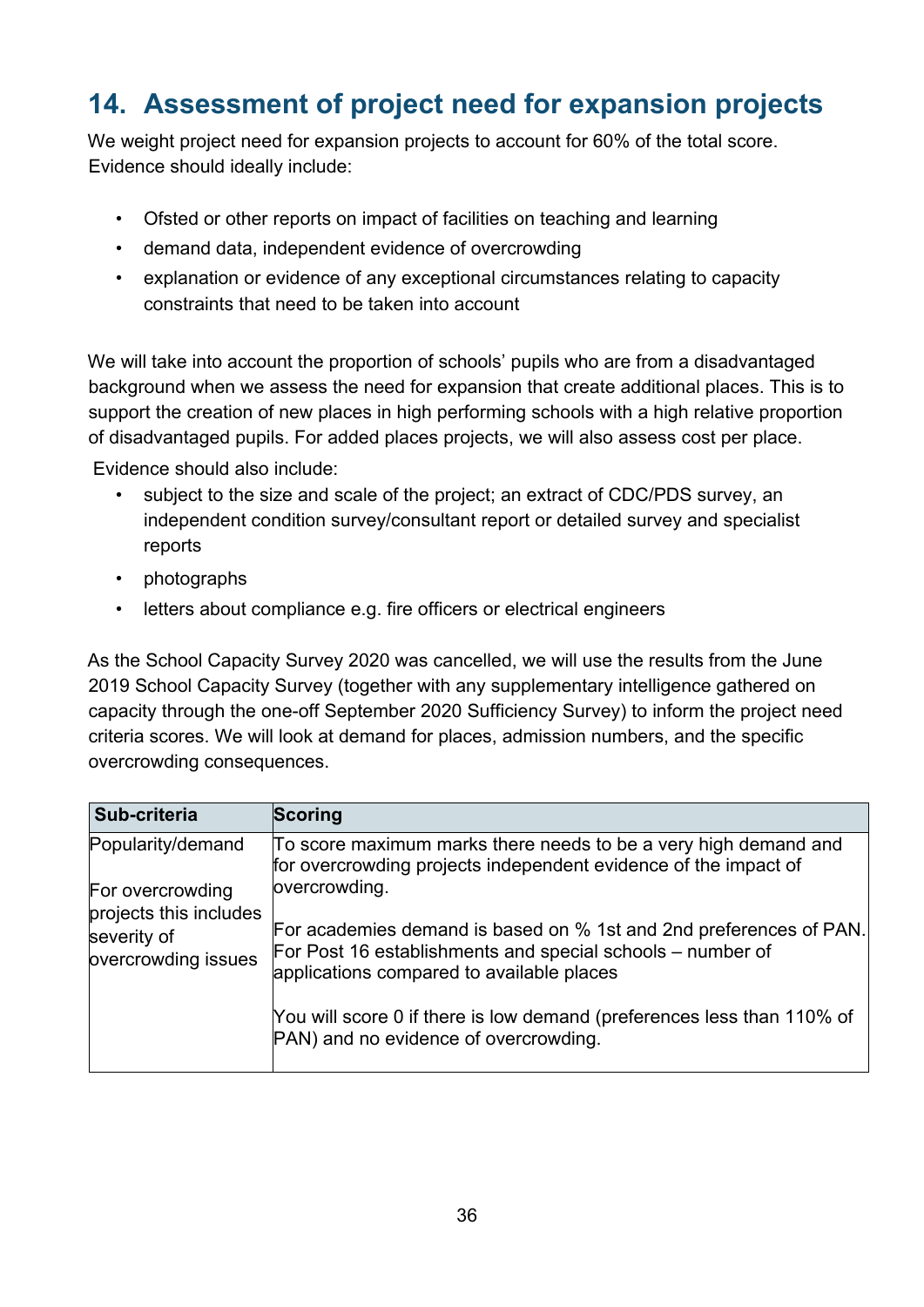| Performance          | To score maximum marks the school or college needs to be Ofsted<br>outstanding and have attainment or progress at or above the national<br>average.                                                                                                                                    |  |  |
|----------------------|----------------------------------------------------------------------------------------------------------------------------------------------------------------------------------------------------------------------------------------------------------------------------------------|--|--|
|                      | Special schools will be assessed on Ofsted outcomes only.                                                                                                                                                                                                                              |  |  |
|                      | For Post 16 establishments, Ofsted outcomes plus the relevant<br>performance data                                                                                                                                                                                                      |  |  |
|                      | You will score low marks where Ofsted results are good but where<br>attainment and progress are below the national average or the school is<br>below Ofsted good.                                                                                                                      |  |  |
| Capacity constraints | To score maximum marks there needs to be a severe shortage of<br>capacity                                                                                                                                                                                                              |  |  |
|                      | For academies this will be based on the funding agreement, net<br>capacity data and current Number on Role (NOR).<br>For special schools, Get Information about Schools (GIAS) data<br>For Post-16 establishments, Independent Learning Record (ILR) Full<br>Time Education (FTE) data |  |  |
|                      | You will score low marks where there is only a small shortage of<br>capacity.                                                                                                                                                                                                          |  |  |
|                      | For added places projects:<br>Academies: we will take into account the anticipated funding agreement<br>number(s) and NOR when the project is complete, and all year groups<br>are full.<br>Post 16: ILR FTE plus growth figure<br>Special Schools: GIAS data plus growth figure       |  |  |
| Deprivation          | To score maximum marks you will have a high relative proportion of<br>pupils from a disadvantaged background as defined by IDACI measures                                                                                                                                              |  |  |
|                      | You will score low marks where you have a low relative proportion of<br>pupils from a disadvantaged background.                                                                                                                                                                        |  |  |
|                      |                                                                                                                                                                                                                                                                                        |  |  |

|  | Table 7: Project Need scoring for expansion projects |
|--|------------------------------------------------------|
|--|------------------------------------------------------|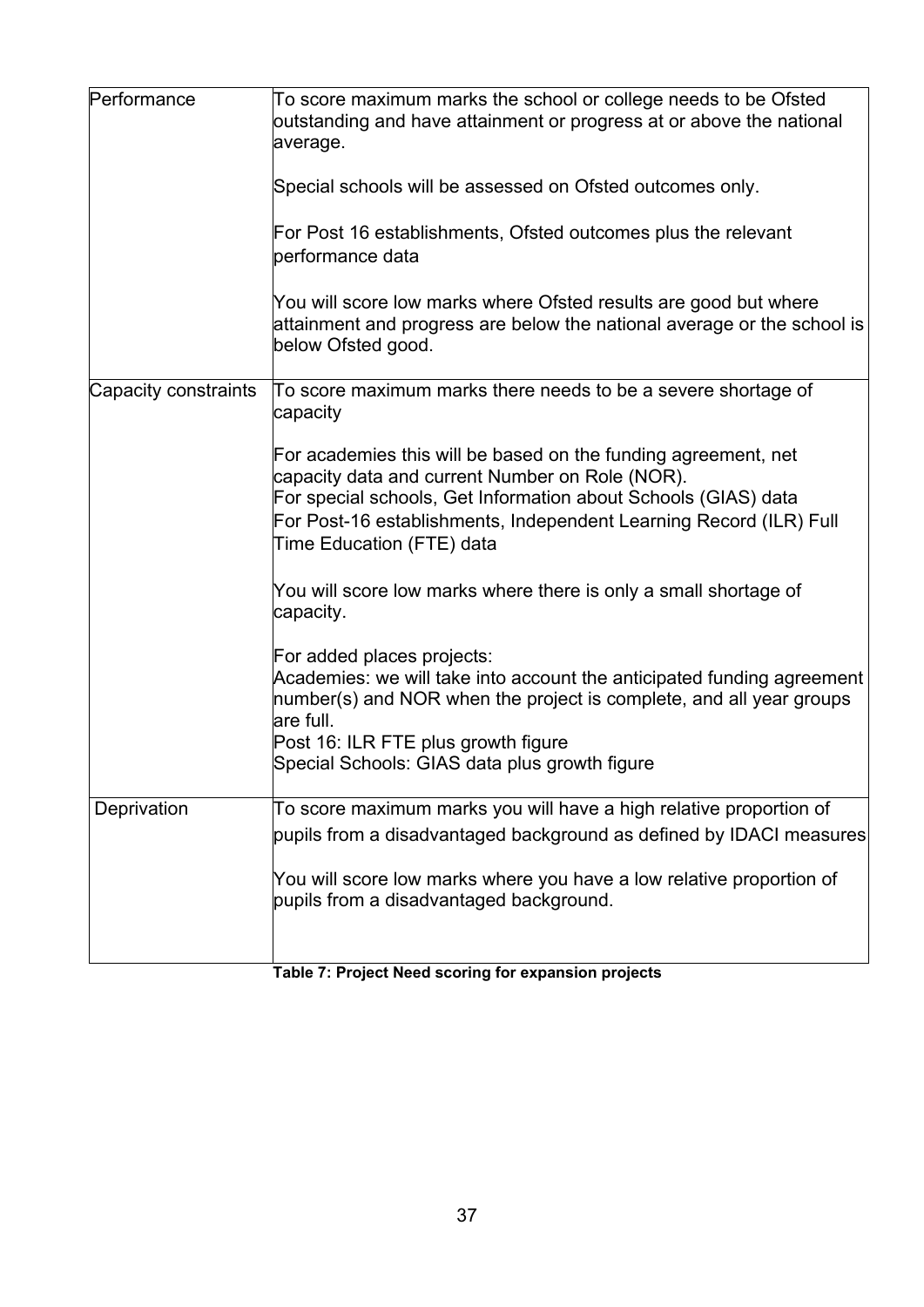# <span id="page-37-0"></span>**15. Project planning – all projects**

Project planning is marked out of 15 for all projects and contributes 15% of the total score.

Assessors must be able to see that the proposed solution appropriately addresses the nature, extent and urgency of the need evidenced, and that applicants have the ability to deliver the solution. You must be able to show that projects are planned appropriately and realistically, taking account of potential risks.

| Sub-criteria                   | <b>Scoring</b>                                                                                                                                                                                                                          |
|--------------------------------|-----------------------------------------------------------------------------------------------------------------------------------------------------------------------------------------------------------------------------------------|
| Appropriateness of<br>solution | To score maximum marks the highest need issues should be prioritised<br>and a costed options appraisal with quantified benefits that supports the<br>solution provided.                                                                 |
|                                | Where the project is a small project there should be an appropriately<br>scaled options appraisal to support the solution.<br>You will score low marks where low priority issues are included and if<br>there is no options appraisal.  |
| Timescales                     | To score maximum marks, readiness milestones (e.g., planning<br>approval) need to be complete by March 2021 and the project delivery<br>timescale must be appropriate to the scale of the project.                                      |
|                                | We expect smaller projects to be delivered within the 2021-22 financial<br>year and larger projects by the end of 2022-23 financial year.                                                                                               |
|                                | You will score low marks if there are concerns with deliverability to the<br>timescale, given the scale and nature of the project, or where it is clear<br>that readiness milestones would not be complete until after January<br>2021. |
| Delivery Plan                  | To score maximum marks, a realistic delivery plan for the project size<br>supported by appropriate evidence should be submitted and there<br>needs to be good consideration and mitigation of risk.                                     |
|                                | You will score low marks where there are concerns over the ability to<br>deliver the project and/or it lacks a sufficiently detailed delivery plan or<br>risk register for the size of the project.                                     |

**Table 8: Project Planning scoring for all projects**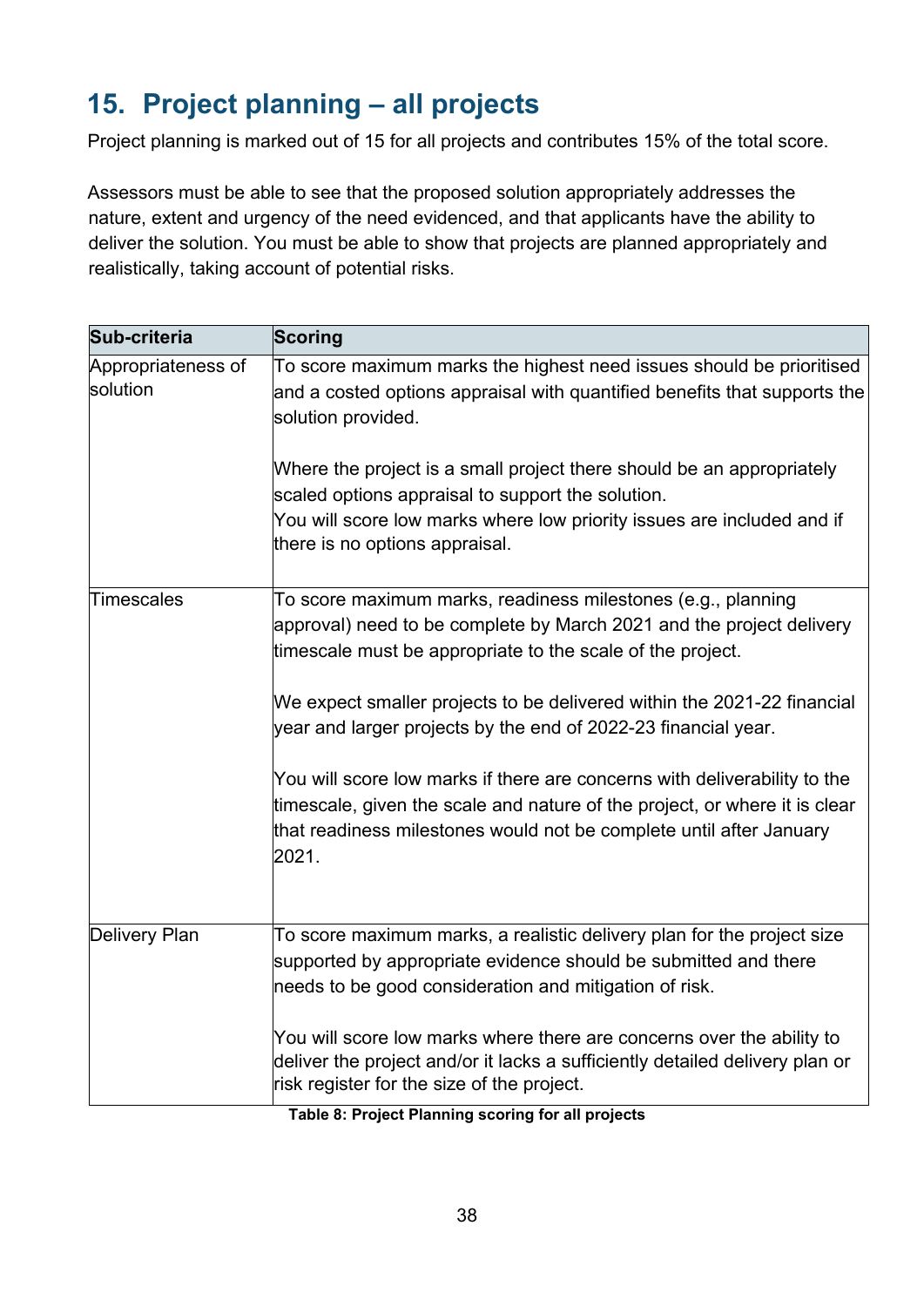Evidence should ideally include (subject to the size and scale of the project):

- quantification of other options/options appraisal
- milestones chart/a detailed programme plan or Gantt chart
- quantification of benefits
- a comprehensive risk assessment with mitigations
- evidence of prioritisation
- master planning for the site and a business plan
- project context for wider site
- pre-planning advice or any planning evidence
- or all of the above in a feasibility study

We expect to see greater levels of details for large, high value projects. There is further information on conducting a feasibility study at Annex B.

It is your responsibility to consult your local planning authority to check if planning permission is required before applying to CIF. The application should indicate clearly whether or not planning permission is required and whether it has been confirmed with the local planning authority.

If you are an academy with a CIF project that impacts on school land, it is likely to require a separate consent of the Secretary of State via a land transaction application. For example, the acquisition or sale of a freehold or leasehold interest in land or buildings; change of use of playing field land when expanding the school building footprint; or if you are relocating utilities that involves the grant of easements over school land and/or the grant of a new lease or variation of an existing lease will all require a separate application for Secretary of State consent.

Approval of a CIF application does not provide or imply Secretary of State approval for any land transaction required to deliver the approved project. The relevant guidance will assist you in determining whether a separate approval is required and is located [here.](https://www.gov.uk/guidance/school-land-and-property-protection-transfer-and-disposal) The application form(s) and associated property information notes to enable your land transaction application to be made are located [here.](https://www.gov.uk/government/publications/academy-property-transactions-advice-and-forms) The CIF approved project cannot proceed until the separate consent of the Secretary of State is obtained to any land transaction.

If the application relates to a proposed expansion that would increase the school's capacity, you will need to seek separate DfE approval by following the [significant change pr](https://www.gov.uk/government/publications/making-significant-changes-to-an-existing-academy)ocess. This ensures that sufficient consultation of interested parties has taken place. Please note that if you need significant change approval this will be a condition for the success of your CIF project and must be achieved by March 2021.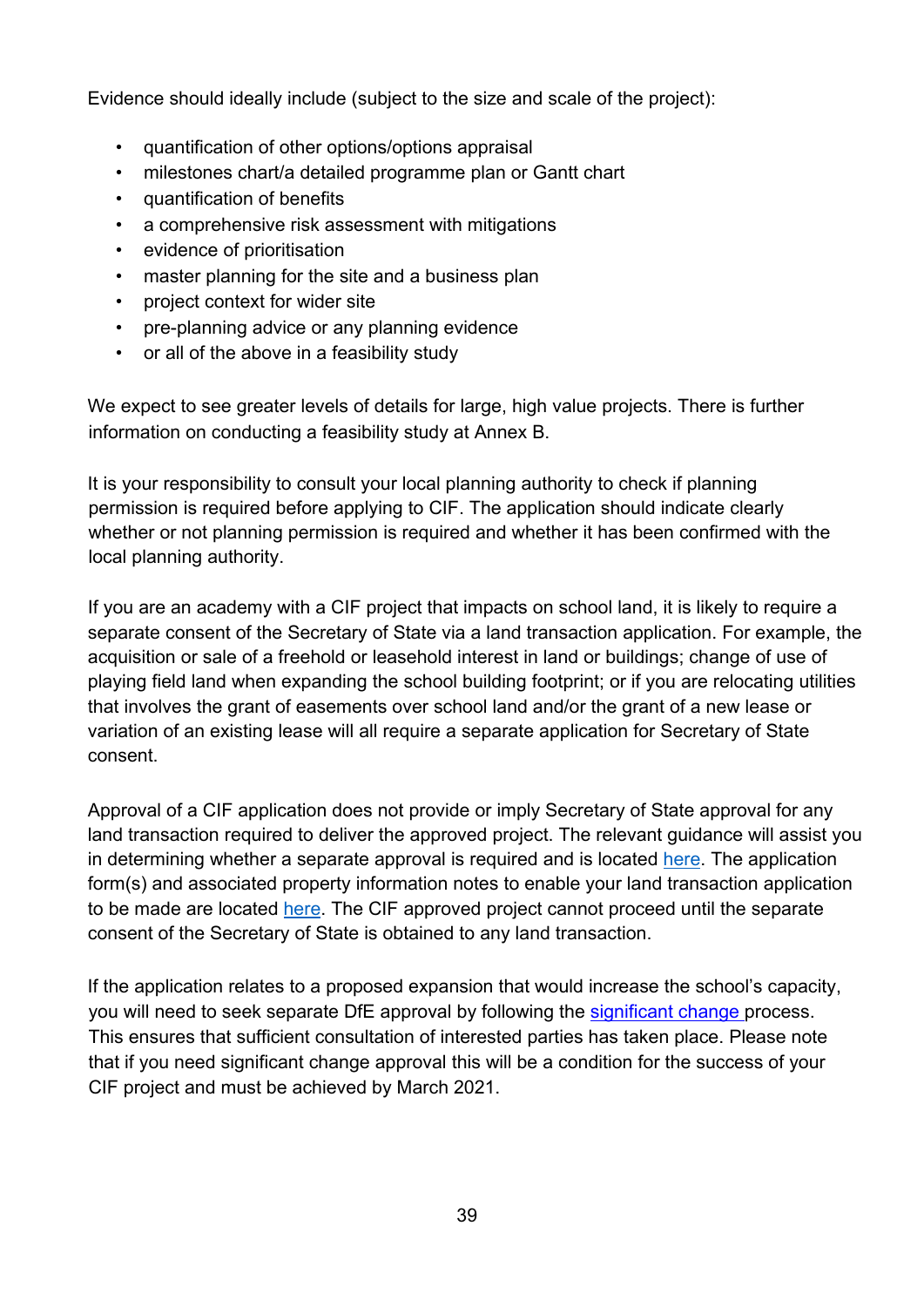## <span id="page-39-0"></span>**16. Project cost - all projects**

We expect all projects to show they are costed appropriately and respond to the project need. The cost section contributes 25% of the total score. We also expect that all project costs are within an appropriate cost range for the type of works proposed. For new build projects we will check that the cost per square metre is within an acceptable range, taking into account abnormal factors.

We reserve the right to reject applications that score very low marks in the Overall Costs criterion (see below), regardless of how they perform against other criteria.

| Sub-criteria  | Scoring                                                                                                                                                                                                                                                                                                                                                                                                                                                                                                                     |
|---------------|-----------------------------------------------------------------------------------------------------------------------------------------------------------------------------------------------------------------------------------------------------------------------------------------------------------------------------------------------------------------------------------------------------------------------------------------------------------------------------------------------------------------------------|
| Overall costs | To score maximum marks there should be a clear scope with overall cost<br>below expectations/industry benchmarks.                                                                                                                                                                                                                                                                                                                                                                                                           |
|               | All cost elements should appear reasonable and where there are<br>'abnormals' or high costs they are clearly justified.                                                                                                                                                                                                                                                                                                                                                                                                     |
|               | The Royal Institution of Chartered Surveyors (RICS) defines abnormal<br>costs as those which might be considered as project specific (i.e. they are<br>not a 'typical' construction cost) and are classified as such because they<br>tend to have a notable cost consequence. Examples include asbestos<br>removal, demolition costs, temporary accommodation and specialist<br>substructures works. Abnormal costs must be clearly identified and justified.<br>This will assist in the benchmarking of the overall costs. |
|               | You will score low marks where the level of costs are above expectations<br>with no clear justification e.g. excessive professional fees, allowances and<br>contingency.                                                                                                                                                                                                                                                                                                                                                    |
|               | DfE will look at the cost per place for added place expansion projects and<br>will expect these to meet industry benchmarks unless you provide clear<br>justification.                                                                                                                                                                                                                                                                                                                                                      |
|               | Cost certainty To score maximum marks, tenders/quotes should be thorough and well<br>evidenced, with fixed prices and in line with the expectations relative to the<br>size of the project.                                                                                                                                                                                                                                                                                                                                 |
|               | You will score low marks where there is no evidence of tenders/quotes<br>attached to the application or they are inadequate for the size of the project.                                                                                                                                                                                                                                                                                                                                                                    |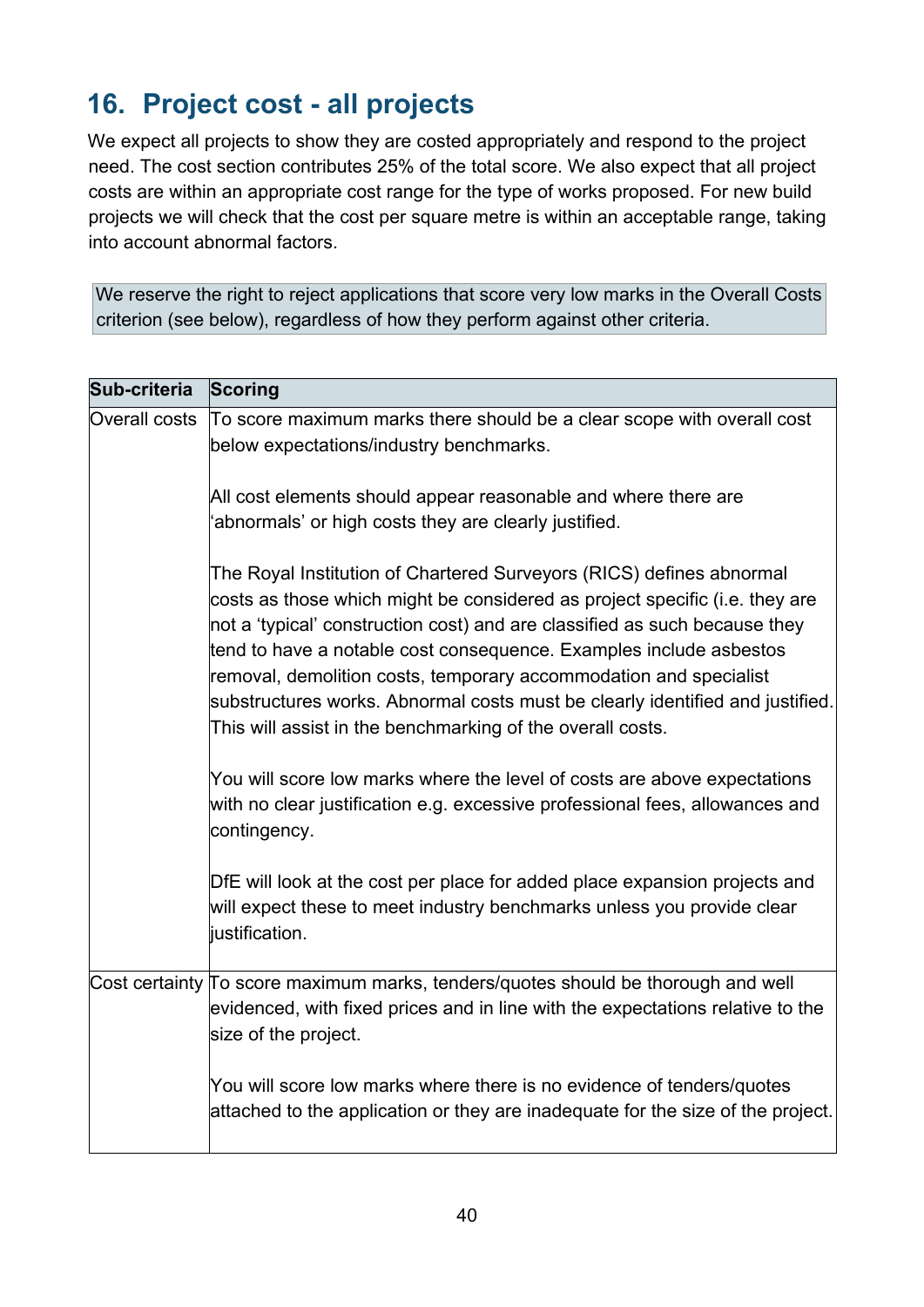| Funding                | To score maximum marks there will be a significant (and affordable)                                                                                    |
|------------------------|--------------------------------------------------------------------------------------------------------------------------------------------------------|
| sources and<br>savings | contribution from other sources or via a Salix and/or CIF loan.                                                                                        |
|                        | <b>Please note:</b> VA schools will only score in this sub-criterion if they provide<br>more than 10% of the project value.                            |
|                        | Where appropriate, there will be evidence of achievable and quantified<br>revenue or future capital savings.                                           |
|                        | The funding sources and savings score is calculated by first adding the<br>value of any loans requested to the value of any reserves or contributions. |
|                        | The combined value as a percentage against the total project cost will<br>generate a score as set out in the bandings in the table below.              |
|                        | <b>Example:</b> a project of £1,800,000 has contributed £160,000. This is less                                                                         |
|                        | than 10% of the total project cost but will score 5 points because the<br>contribution is over the £150,000 threshold.                                 |

| <b>Points</b> | <b>Project cost under</b><br>£100,000 | Project cost between £100,000<br>to £1m                                                                                                                                                                                                    | <b>Project cost over</b><br>£1m |
|---------------|---------------------------------------|--------------------------------------------------------------------------------------------------------------------------------------------------------------------------------------------------------------------------------------------|---------------------------------|
| $\mathbf{0}$  | <b>Under 2.5%</b>                     | Under 2%                                                                                                                                                                                                                                   | Under 1%                        |
|               | 2.5% to 5%                            | 2% to 5%                                                                                                                                                                                                                                   | 1% to 3%                        |
| 2             | 5% to 10%                             | 5% to 7.5%                                                                                                                                                                                                                                 | 3% to 5%                        |
| 3             | 10% to 15%                            | 7.5% to 10%                                                                                                                                                                                                                                | 5% to 7.5%                      |
| 4             | 15% to 25%                            | 10% to 15%                                                                                                                                                                                                                                 | 7.5% to 10%                     |
| 5             | over 25%                              | over 15%<br>The book of Allen and the company of the construction of the second construction of the construction of the construction of the construction of the construction of the construction of the construction of the construction o | over 10%                        |

#### **Table 9: Cost scoring for all projects**

#### **Table 10: funding sources and savings**

Evidence should include (subject to the size and scale of the project)

- cost plan (breakdown of costs) appropriate to the size and scale of the project
- hard copies of quotes/estimates/a summary of any tender exercise attached as part of evidence
- cash flow forecast (where appropriate)
- details of procurement route
- market testing to demonstrate additional/abnormal costs, where appropriate
- details or evidence of any savings being made
- letters of funding commitment from other sources (if applicable)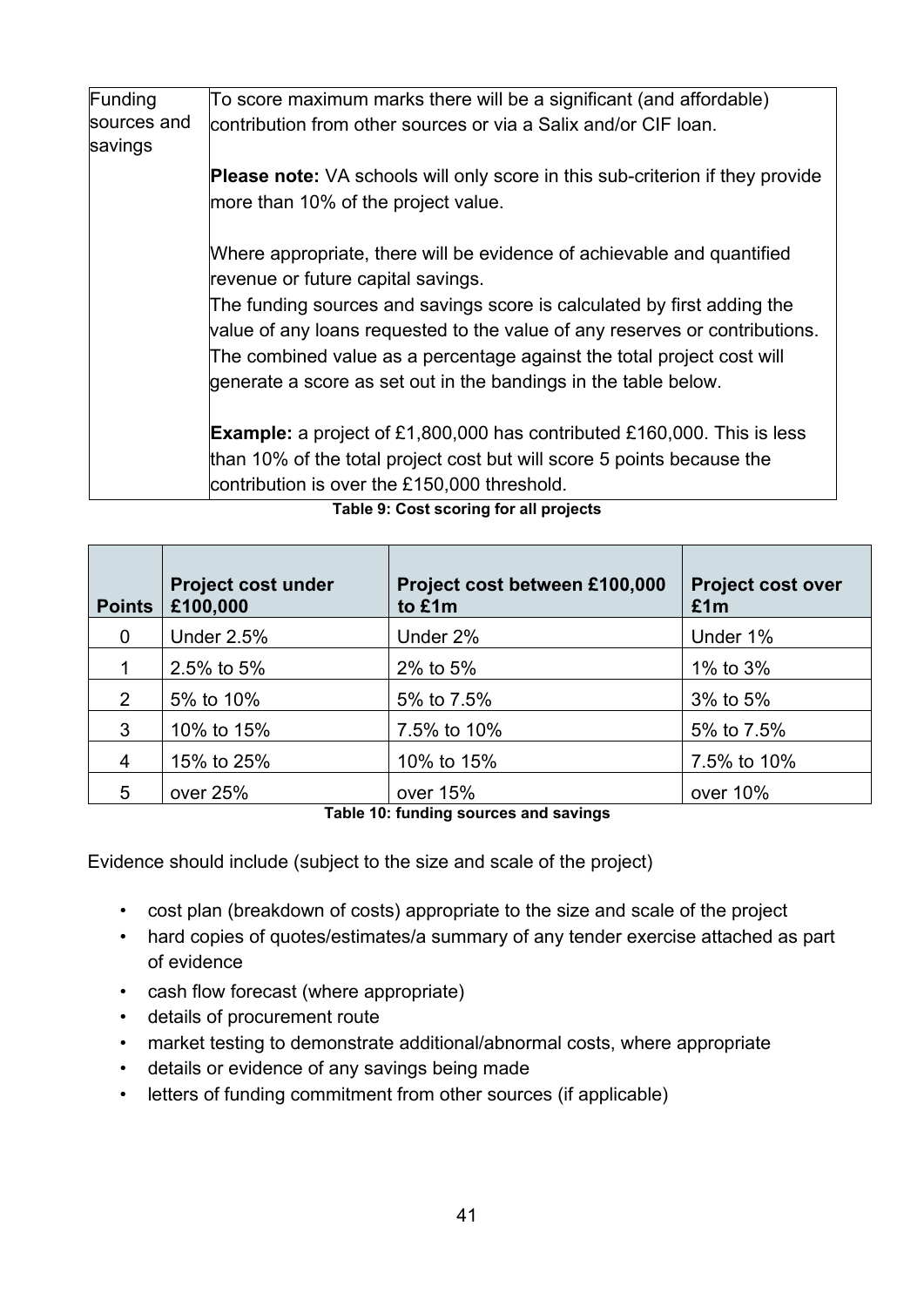Cost of works will vary significantly from site to site due to local economic variances, site features (e.g. presence of asbestos), planning constraints and project specification/scope. Assessors will refer to industry standards and experience to consider whether the levels of costs are appropriate.

Any cost overruns will be at the expense of the provider, although an appropriate level of contingency funding is permitted. Where local conditions may lead to costs outside of industry benchmarks you must clearly explain why this is the application and provide supporting evidence.

Cost plans should take account of the proposed risk of price increases and local economic conditions. Cost plans should also be realistic about the level of professional fees, allowances and contingency. The amount of contingency should be clearly identified in the application. You should provide an explanation for the level of contingency included. This should demonstrate that it is appropriate to the scale and type of the project, and the level of work already undertaken to establish price certainty and reduce residual risks.

When entering figures onto the application form, please round up to the nearest £. Do not enter pence.

#### <span id="page-41-0"></span>**16.1 Procurement**

Applicants may choose their own procurement route to secure best value for money.

The [DfE School Buildings Construction Framework](https://www.gov.uk/government/publications/school-buildings-construction-framework/construction-framework-handbook) is available for applicants to use and we strongly recommend that all applicants explore this procurement route as part of their project development. For high value and expansion projects, we may ask you to use our framework as a condition of funding.

The ESFA framework contains pre-selected contractors across 12 regional lots. It is aimed at individual school projects, both new build and refurbishment, and has the capacity to deliver elemental works. This framework may be appropriate for a number of different types of projects, particularly medium sized projects with a cost in excess of £1m.

There is no obligation to complete a tender exercise before submitting a CIF bid, but you should set out your planned procurement route and demonstrate how you plan to achieve value for money. However, projects that have tenders in place if successful will score higher in the Project Delivery criterion.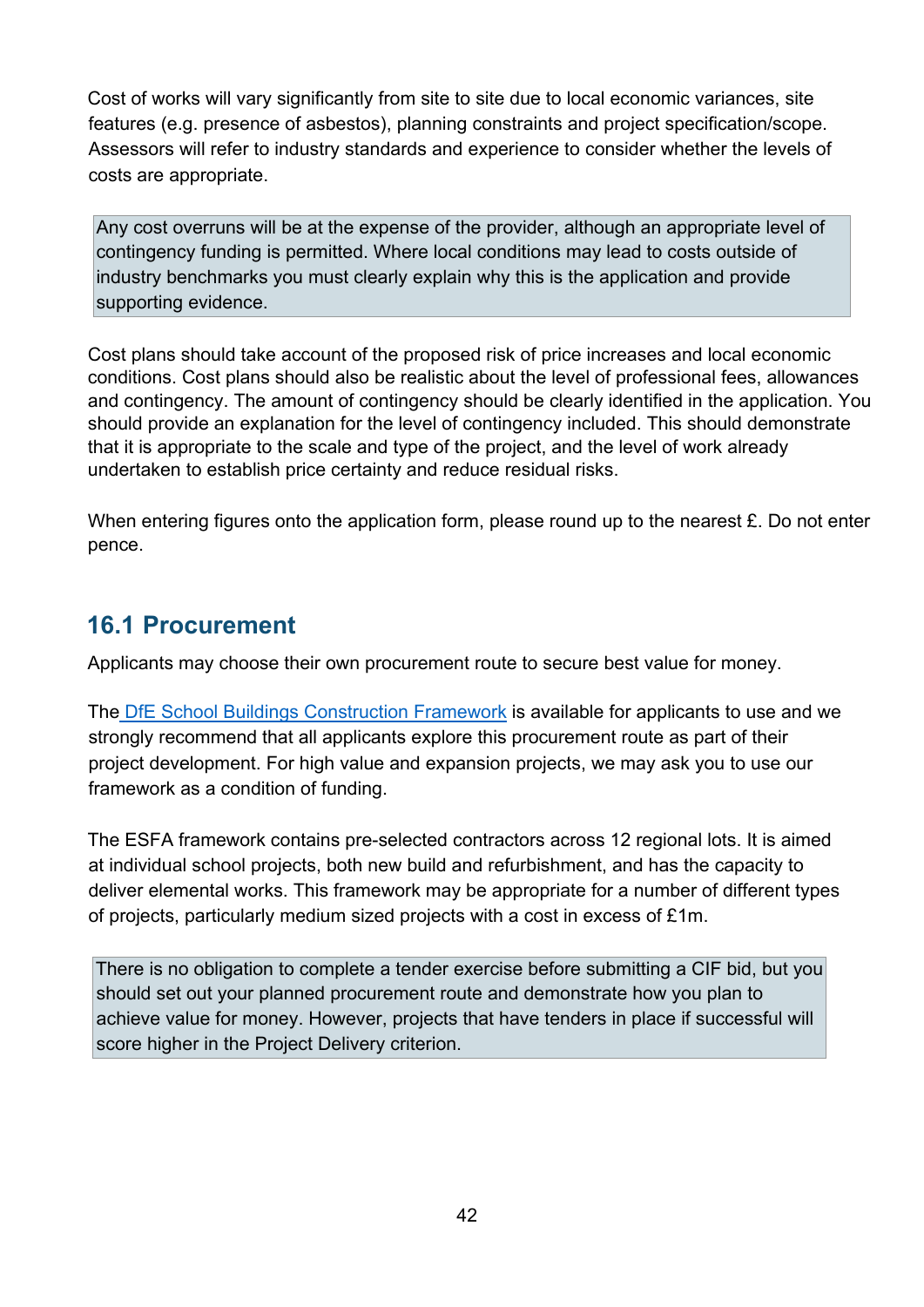## <span id="page-42-0"></span>**16.2 VAT**

We expect academies to exclude VAT from all project costs in their CIF application. However, the trust must seek advice and if VAT is payable on their project (for example, where community use of a sports facility creates a liability), then they must include the VAT on the application form.

Sixth form colleges and VA schools must include VAT in the project cost, regardless of project type, as they cannot reclaim it.

### <span id="page-42-1"></span>**16.3 Professional fees**

You may choose to appoint technical advisers to help you develop and deliver the project. The fees charged by advisers must be appropriate to the type and scale of the project and we expect you to challenge technical advisers on fees where appropriate.

The majority of CIF projects are for straightforward, single issue, lower value works. Percentage fees are not necessarily appropriate for this type of work and if used, we do not expect these to be above 10% of the total project value. For larger projects, the technical complexity of the works may justify slightly higher fees to cover additional surveys required to ensure that all the risks and ground conditions have been taken into account, but this must be justified in the application.

This year in the application form we ask for more detail on what aspects of the application you have sought professional advice for, including surveys, feasibility studies and bid writing.

If the fees are disproportionate to the work involved, your application is likely to be unsuccessful.

## <span id="page-42-2"></span>**16.4 Loans**

There are 2 types of loans available to applicants through CIF:

- Energy Efficiency Salix Loans
- CIF Loans

You can take out a loan for all or part of the project costs to demonstrate commitment to the proposed scheme and can choose the type of loan, the size of loan, and the timescale over which you want to repay it. Additional points are available during assessment for taking out a loan.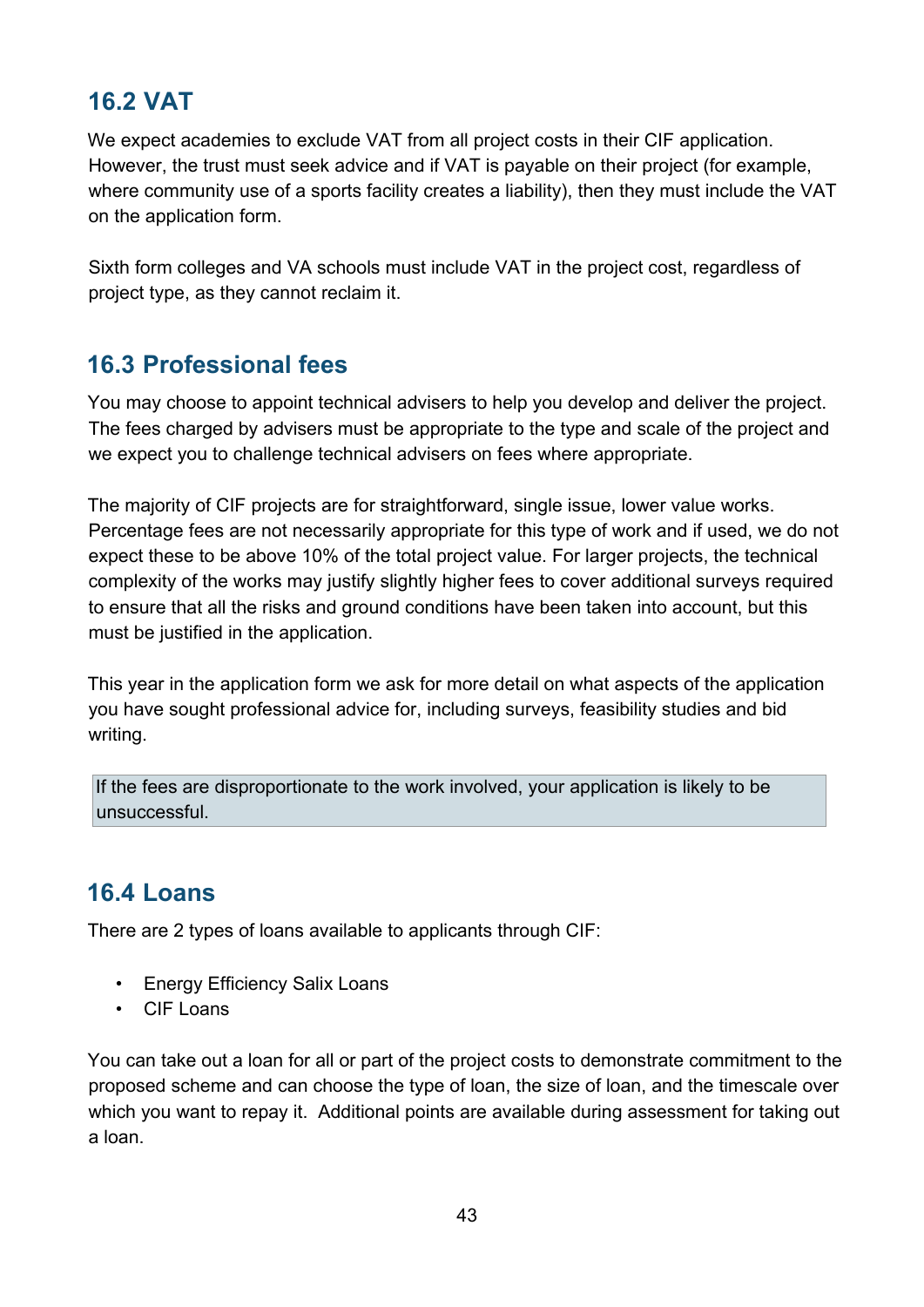There is no obligation to take out a loan as part of the overall funding package. Applicants should consider carefully what is most appropriate for their academy or college. Any loan should be realistic and affordable for the trust and the information provided will be checked.

Applications for CIF loans and energy efficiency Salix loans are made within the CIF application form. Further information, including interest rates and typical repayments, are in in [Annex A.](#page-44-0)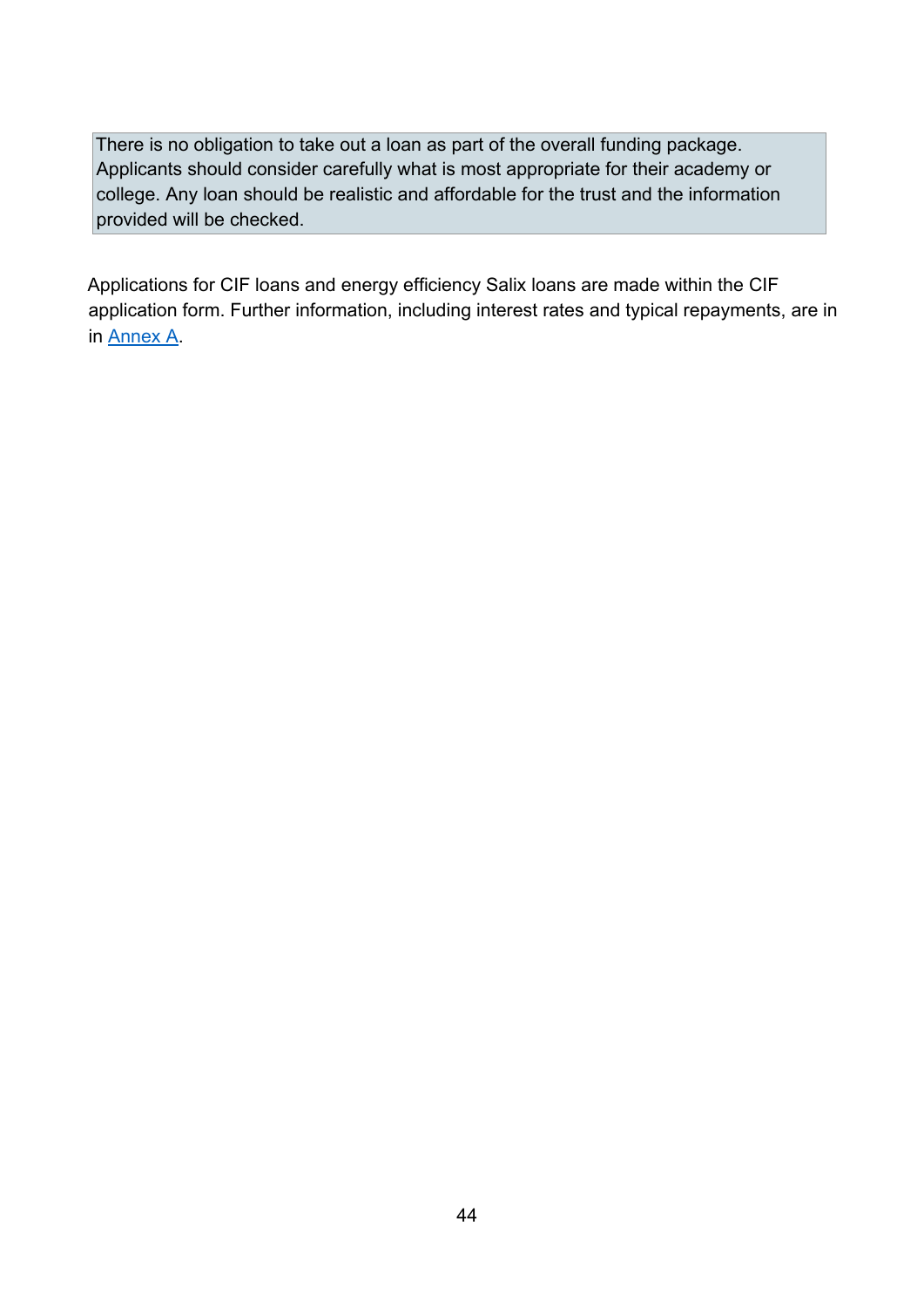## <span id="page-44-0"></span>**Annex A: Loans**

Applications for CIF or energy efficiency Salix loans are made within the CIF application form on the CIF portal[.](https://efadatacollections.education.gov.uk/sites/CIF/Pages/welcome.aspx)

Academies, sixth form colleges and VA schools who choose to apply for a loan will be eligible for additional points under the Project Cost criterion than if they had applied for their project to be funded through grant alone. However, the overriding element of any application is project need.

Assessment under this section will be based on the ratio of loan to grant. For example, a project funded 100% by a loan will see a greater increase in score than a project funded 30% to loan and 70% grant or for energy efficiency Salix Loans.

In keeping with our principles of equality for academies with the maintained sector, we provide CIF loans at Public Works Loan Board rates of interest. These rates are the same that local authorities can access to invest in their schools. The interest rates that will be used for the programme are set out below and a [loan calculator](https://www.gov.uk/guidance/condition-improvement-fund) [i](https://www.gov.uk/guidance/condition-improvement-fund)s available.

| <b>Duration of loan</b><br>(years) | Interest rate<br>(% ) | Total repayable<br>on a loan of<br>£100k | <b>Annual</b><br>repayments<br>over period of<br><b>loan</b> |
|------------------------------------|-----------------------|------------------------------------------|--------------------------------------------------------------|
| $\overline{2}$                     | 1.98%                 | £102,979.70                              | £51,489.85                                                   |
| 3                                  | 1.98%                 | £103,985.88                              | £34,661.96                                                   |
| 4                                  | 1.98%                 | £104,998.52                              | £26,249.63                                                   |
| 5                                  | 1.99%                 | £106,048.41                              | £21,209.68                                                   |
| 6                                  | 2.00%                 | £107,115.49                              | £17,852.58                                                   |
| 7                                  | 2.01%                 | £108,199.95                              | £15,457.14                                                   |
| 8                                  | 2.03%                 | £109,349.09                              | £13,668.64                                                   |
| 9                                  | 2.05%                 | £110,527.18                              | £12,280.80                                                   |
| 10                                 | 2.07%                 | £111,734.65                              | £11,173.46                                                   |

**Table 11: Public Works Loan Board rates example**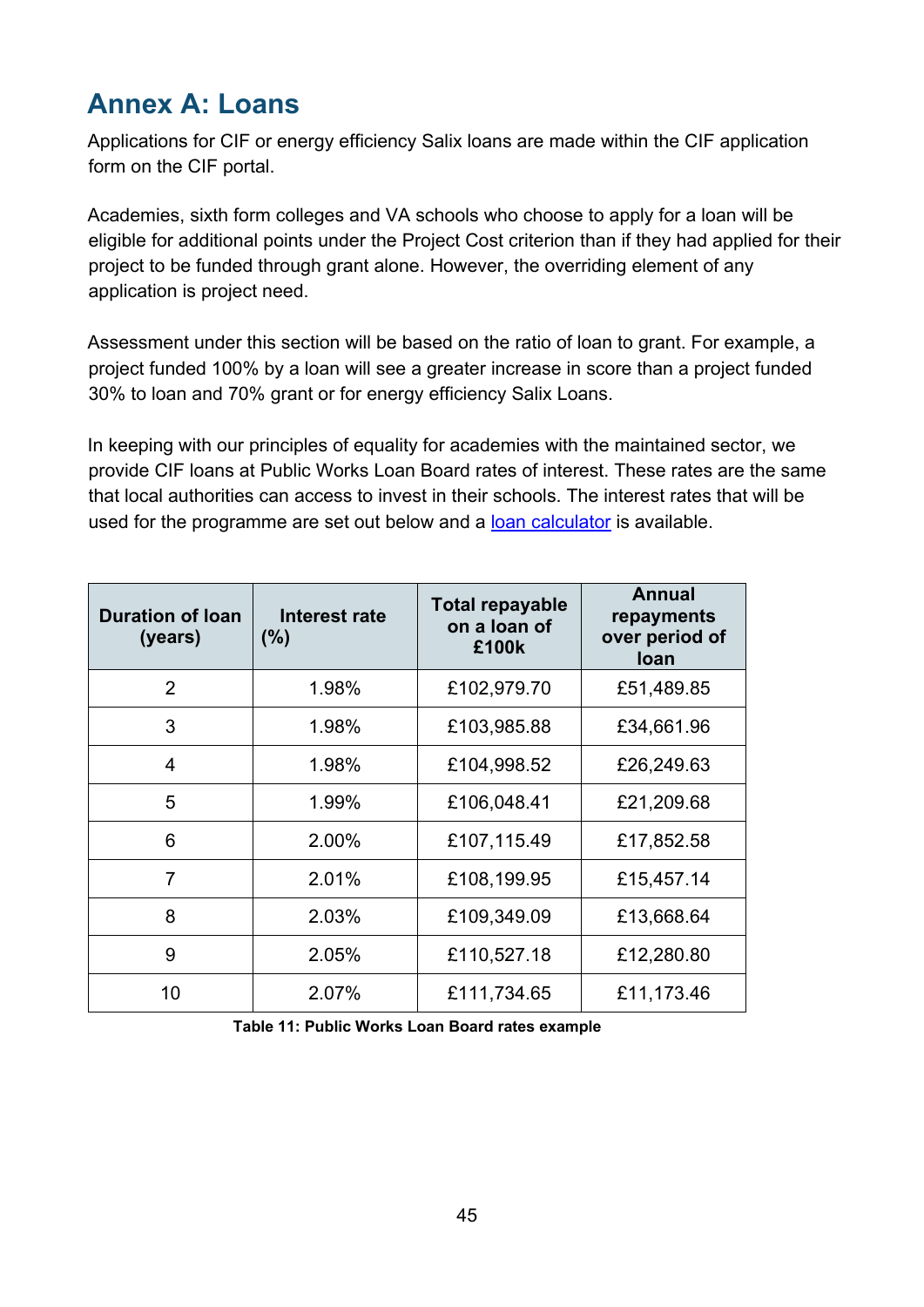## <span id="page-45-0"></span>**Affordability tests**

Before deciding whether to apply for a loan, you must consider the affordability of repayments. We will apply a number of tests to assess the affordability of proposals and your Funding Sources and Savings score will be adjusted accordingly where the affordability tests are not met.

Please do not apply for a loan if you do not meet the loan tests.

Applicants failing to pass these tests will not be eligible to receive a loan – but may still be considered for grant funding if scored highly in other assessment criteria**.** 

We do not expect you to submit additional documents, such as financial statements, to support affordability testing. We will obtain the information from the relevant sources.

#### **Affordability tests for academies**

- 1. The total of the annual loan repayment for the academy, all existing loans (including Salix loans) plus future loans (including loan being applied for), must be less than 4% of the revenue grant ('GAG') that the academy was allocated in 2020 to 2021.
- 2. The academy trust must not be under a Financial Notice to Improve or 'minded to' Financial Notice to Improve.
- 3. The academy trust's external auditor must not have modified their report on regularity of the financial statements.
- 4. The trust's last audited financial statements must show that the trust was in cumulative revenue surplus.
- 5. The trust's latest budget forecast return must show a forecast revenue surplus, at August 2021, equivalent to 3% or more of the GAG allocation.
- 6. The trust's last audited financial statements must show that the trust has a current ratio of at least 1:1 (the 'current ratio' is the ratio of an organisation's current assets to its current liabilities).

#### **Affordability tests for sixth form colleges**

- 1. The annual repayment must be less than 4% of the revenue grant that the sixth form college received from DfE in academic year 2020-21.
- 2. The sixth form college has a financial health assessment of satisfactory, good or outstanding.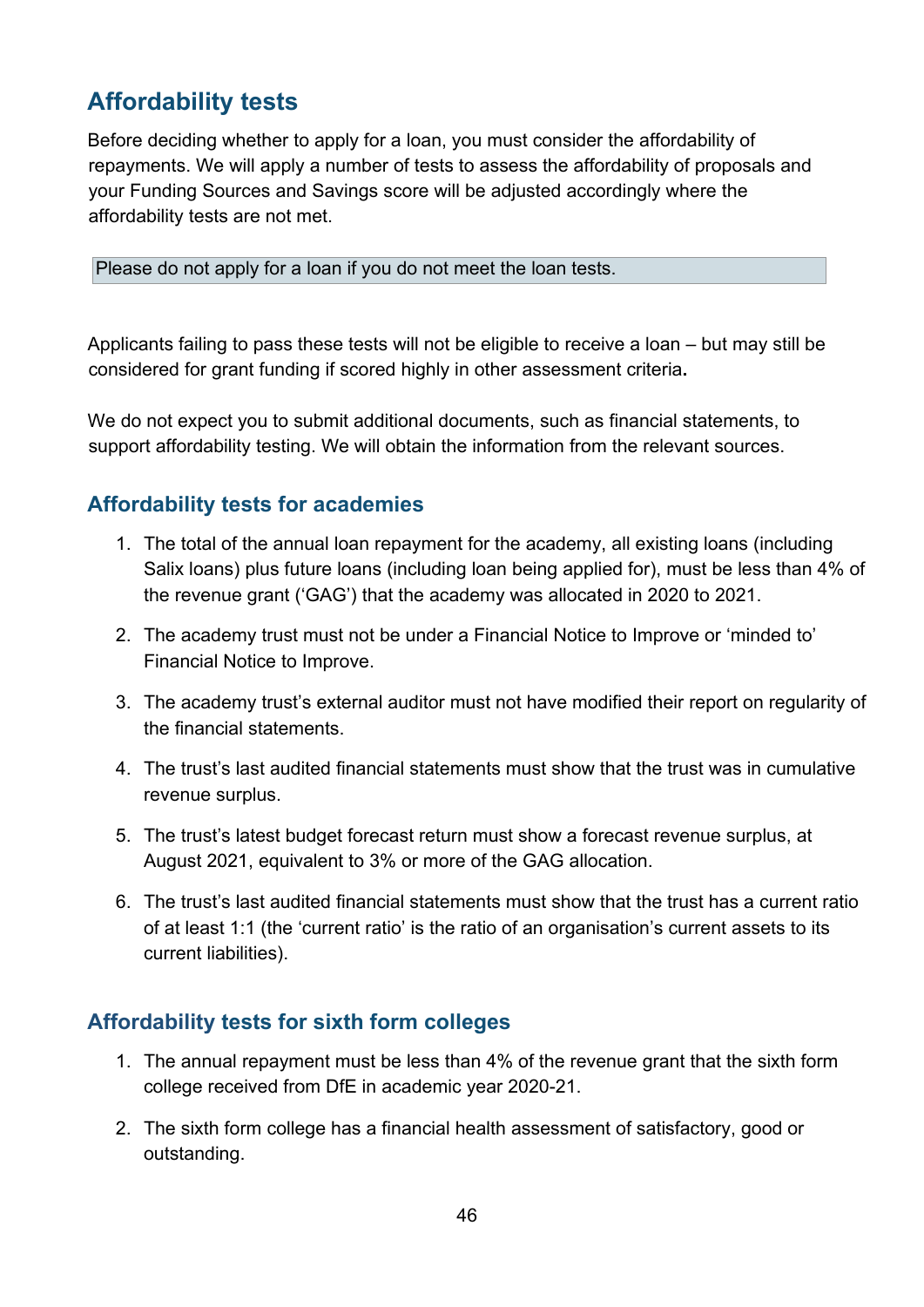#### **Affordability tests for Voluntary Aided schools**

- 1. The total of the annual loan repayment for the requested loan, plus the annual loan repayment for any existing CIF loans approved in previous funding rounds, must be less than 4% of the revenue funding the school was allocated in 2020-21.
- 2. The school must confirm it under no financial notice from the relevant local authority.
- 3. The school's own budget forecast must show a forecast cumulative revenue surplus to the end of the forecast period.

#### <span id="page-46-0"></span>**Repayments**

Repayments are made through a reduction in the general annual grants (GAG) payments made by the DfE. Repayments taken from GAG payments as the savings generated from carrying out the work are revenue savings rather than capital, resulting in lower running costs.

You can repay your [loan](https://www.gov.uk/guidance/condition-improvement-fund) early without early repayment charges. You can use the loan [calculator](https://www.gov.uk/guidance/condition-improvement-fund) can be used to show the impact of early repayment.

#### <span id="page-46-1"></span>**Energy Efficiency Salix loans**

You can also apply for energy efficiency loans for condition improvements works that will lead to annual energy savings. These loans are also known as [Salix loans,](http://salixfinance.co.uk/loans/CIF) as the assessment of the energy savings will be carried out by Salix Finance. These Salix loans are only available through the CIF funding application process.

We fund and administers Salix loans directly from the CIF budget. We do not charge any interest on these loans. By providing Salix loans at 0% interest, as part of the CIF allocations, we can support more projects as the repayments are recycled to fund future energy efficiency projects. This helps ensure academies, sixth form colleges and VA schools embed the principle of energy efficiency in their long-term maintenance and business planning, freeing up funds to invest in their other priorities.

HM Treasury have already approved Salix loans, so you do not require additional approval to take out these loans.

#### **Projects that can apply for a Salix loan**

We expect the following types of projects to apply for a [Salix loan](http://salixfinance.co.uk/loans/CIF) [a](http://salixfinance.co.uk/loans/CIF)s part of their funding package: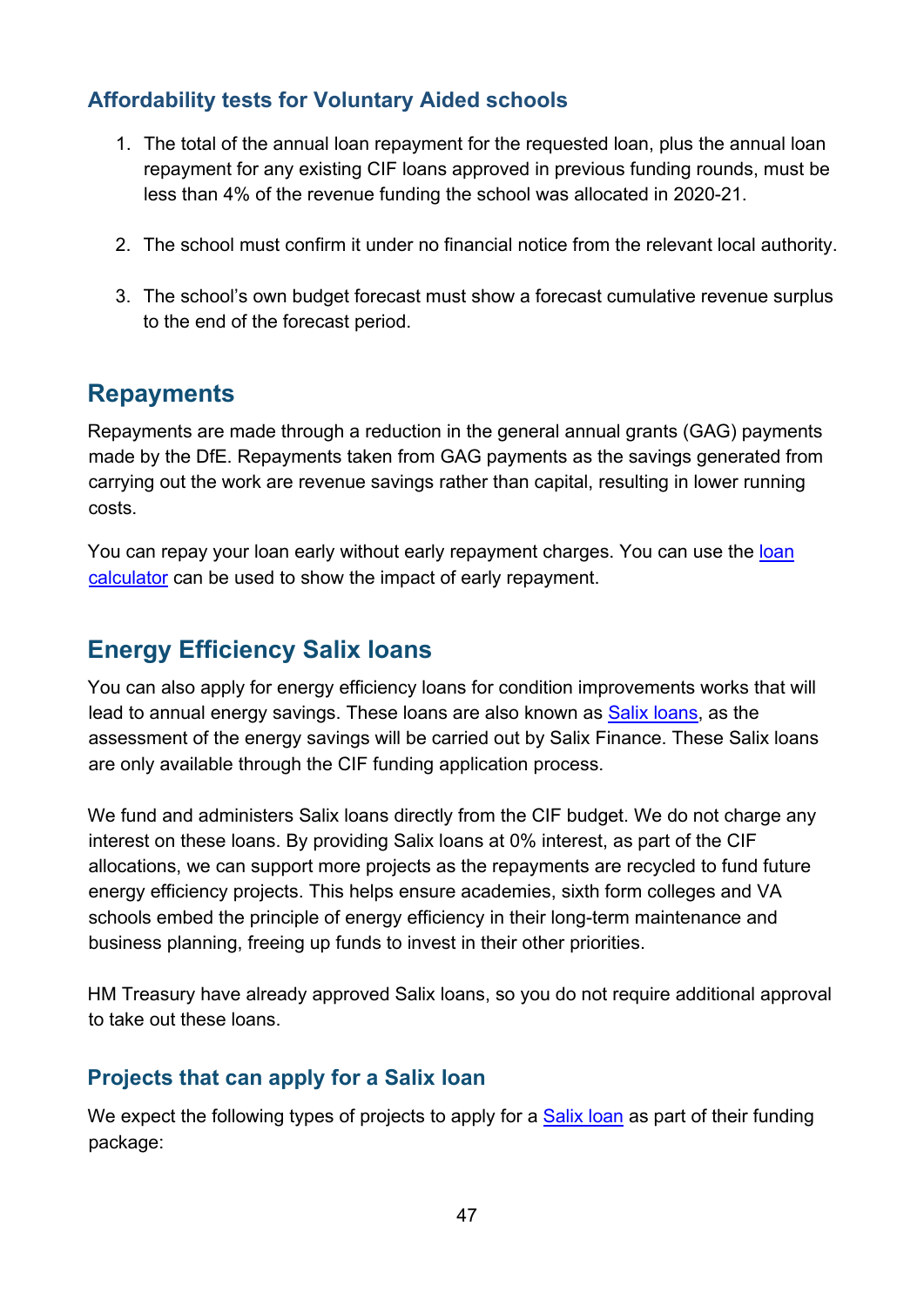- boiler and heating systems replacement/refurbishment
- window projects
- roofing projects
- curtain wall / cladding projects

Other energy efficiency works such as replacing lighting or implementing new technologies that have an energy efficiency focus are unlikely to be successful for CIF funding.

#### **Projects wholly or partly funded by a Salix loan**

Projects can be wholly funded by a Salix loan or partially funded by a loan with the remainder by a grant or third-party funding. The value of the loan for heating projects can be calculated using the Energy Savings Support Tool on the Salix website, which will help you estimate the likely savings as a result of undertaking the proposed works.

If you offer to contribute to project funding through a Salix loan, the project may receive a higher Project Cost score. The minimum value of a Salix loan is £8,000. The loan payback period is normally over an 8-year period.

We do not approve Salix loans below £8,000.

Although it is not mandatory, we strongly encourage those applying for boiler and heating works to request at least part of the project to be funded using a Salix loan as in most cases replacement boiler projects will lead to annual energy savings.

We may decrease the value of the requested loan amount following the assessment by Salix, if their assessment shows that the planned energy savings are insufficient to pay back the loan amount within the required time period. If the application is successful, the reduction in Salix loan funding will be replaced with CIF grant funding.

Salix loan repayments will be taken in the same way as the CIF loan repayments.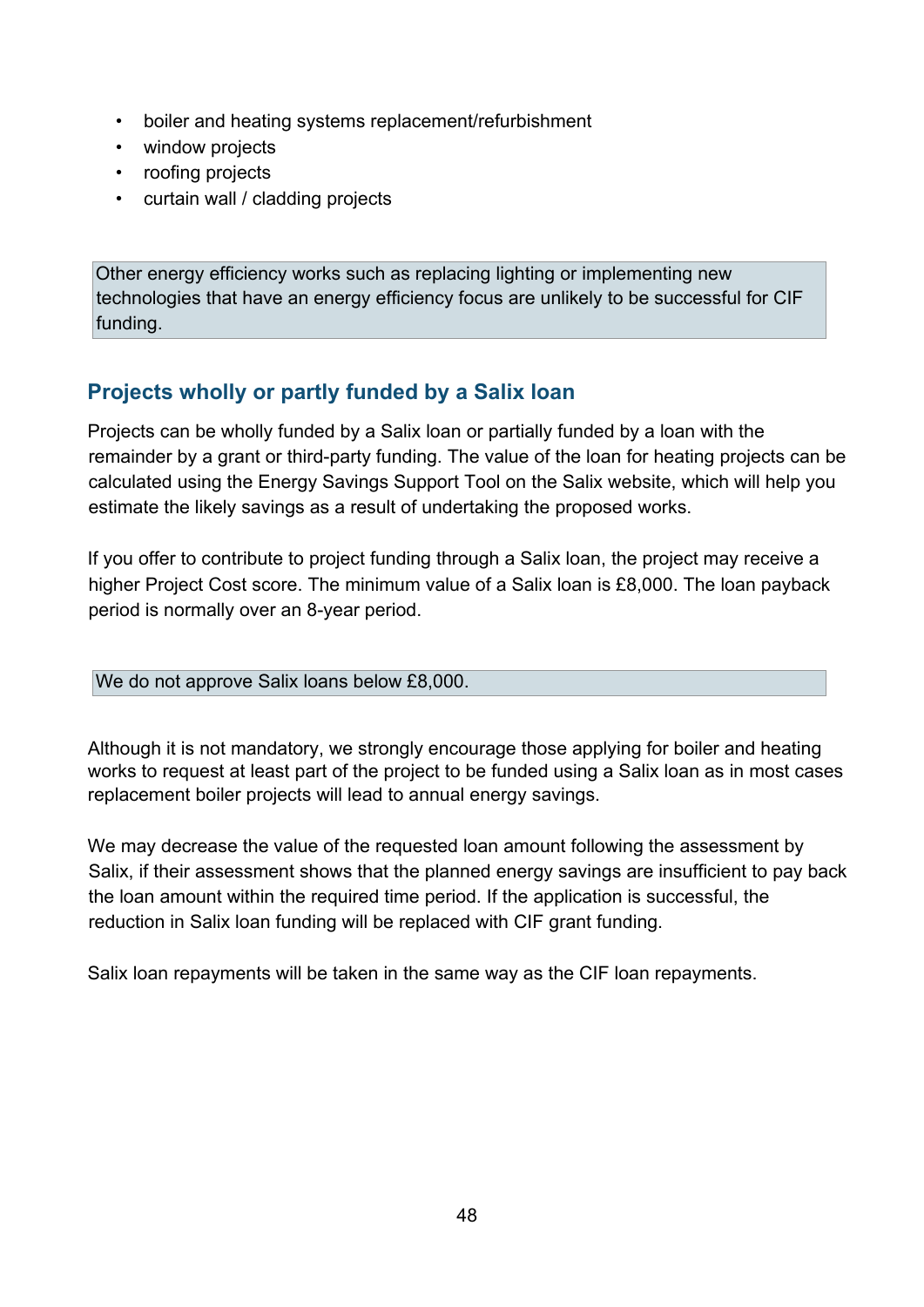# <span id="page-48-0"></span>**Annex B: Feasibility study**

A feasibility study looks at whether a project is viable and helps identify the best option for delivery.

For all CIF projects the feasibility study should include an evaluation and analysis of the proposed project. This should be based on a detailed scope of works and in some cases an extensive investigation of the current site and property. It should confirm that all aspects of the project have been effectively considered and that the preferred option will provide the best chance of success and value for money.

The aim of the feasibility study is to objectively and rationally identify the strengths and weaknesses of the proposed project. You should provide information on opportunities, issues and threats that could be present and could either support your project or create problems. You also need to confirm the resources required to deliver the project on time and on budget.

## <span id="page-48-1"></span>**What to include in a feasibility study**

The feasibility study for the project on the proposed site should include, but not be limited to:

- project description and evaluation
- demonstration of need and scope of works proposed to address the need
- full details of surveys undertaken or planned
- what is the design solution and why will it work
- detailed professional and robust cost management plan or a contractor's cost estimate
- an outline of planning requirements and evidence of planning permission (if appropriate)
- benefits/constraints of the project
- site issues affecting the project, site entrances, disturbance to local residence
- knowledge of location of utilities or the location and extent of asbestos and any cost savings as a result of the project
- how is this project affordable and able to demonstrate value for money
- risk analysis and mitigation in a comprehensive risk register for the entire project and specifically deliverability of the works in a teaching and learning environment
- what will happen if an emergency occurs, fire, flood etc.
- who are the professional Project Management team and what's their track record
- capacity and capability of the academy's Project Team
- a detailed plan of the required resources and where they will come from
- what will the procurement route be and why is this the best value for money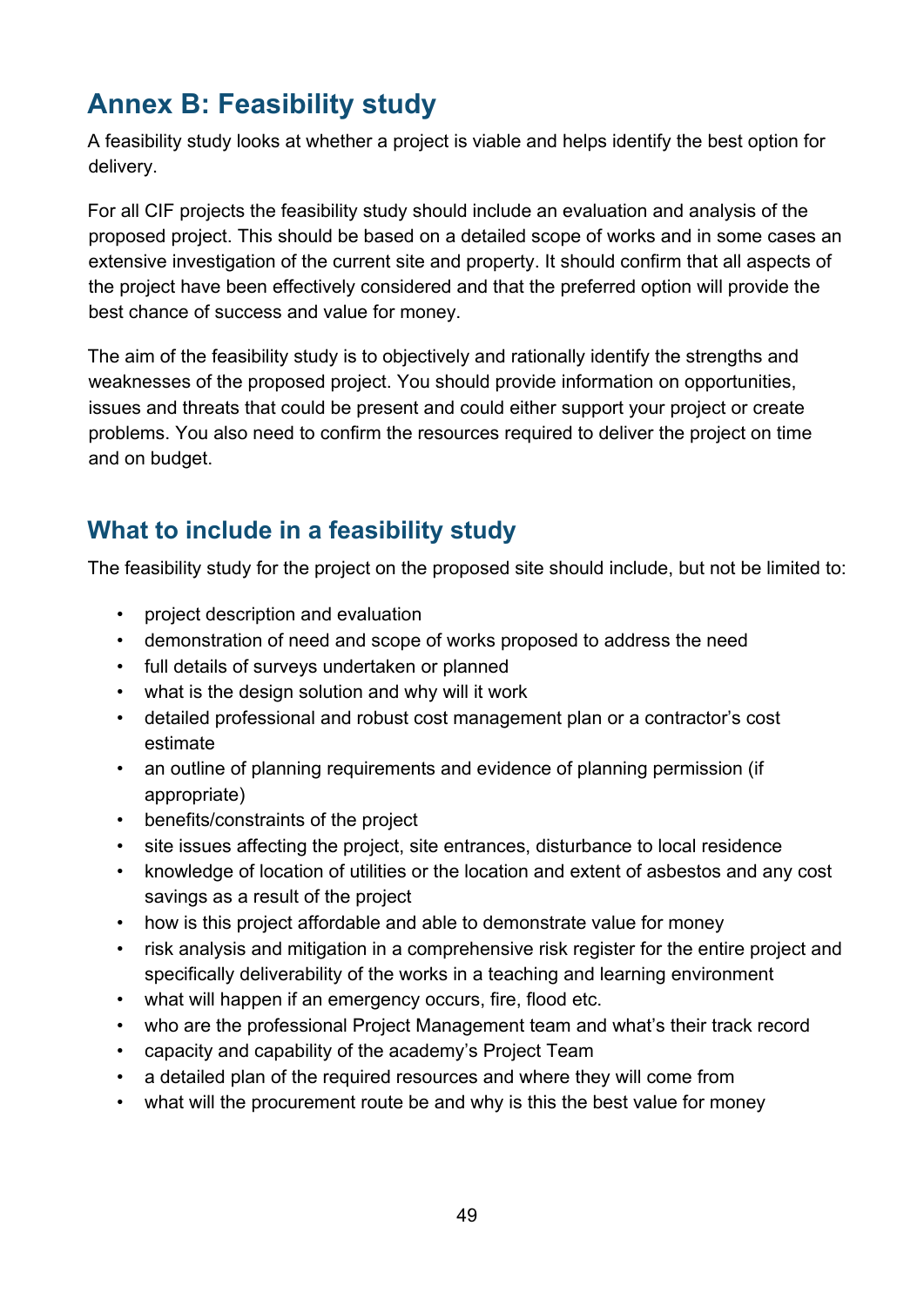# <span id="page-49-0"></span>**Annex C: Risk Protection Arrangement (RPA)**

The DfE's Risk Protection Arrangement (RPA) is a voluntary arrangement for academies and free schools. It is an alternative to insurance through which the cost of risks that materialise will be covered by government funds.

RPA automatically provides cover for damage to any existing structure owned by an RPA member or for which the member is responsible, up to the full reinstatement value of the existing structure.

The RPA does not need to be notified when works are being undertaken and the school's existing structures will continue to be covered for the duration of the works. The RPA also provides automatic cover for damage to contract works; cover is limited to £250,000 for any one claim.

#### <span id="page-49-1"></span>**Where the cover provided by the RPA is not sufficient**

RPA members cannot agree to insure either the existing structure or contract works in 'joint names' with the contractor, nor can it agree to obtain a waiver of subrogation from its insurer. RPA is not insurance and is unable to provide 'joint names' cover or waive subrogation rights against any party including the contractor. The options available to the RPA Member are as follows:

#### **1. Existing Structures**

RPA Member to cover the existing structures under the RPA, the contractor to retain any responsibility for any damage that he causes to the existing structure. The contractor can cover this risk by way of a third-party public liability insurance policy.

#### **2. Contract works – either the:**

a) RPA Member may rely on the cover provided by the RPA (limited to £250,000 any one claim) and the contractor to retain any responsibility for any damage that he causes to the works. The contractor can cover this risk by way of a third-party public liability insurance policy; or

b) RPA Member may take out separate insurance for the works in the joint names with the contractor to cover the full value of the works for the duration of the works; or the

c) RPA Member may require that the contractor take out insurance for the works in joint names with the RPA Member to cover the full value of the works and for the duration of the works.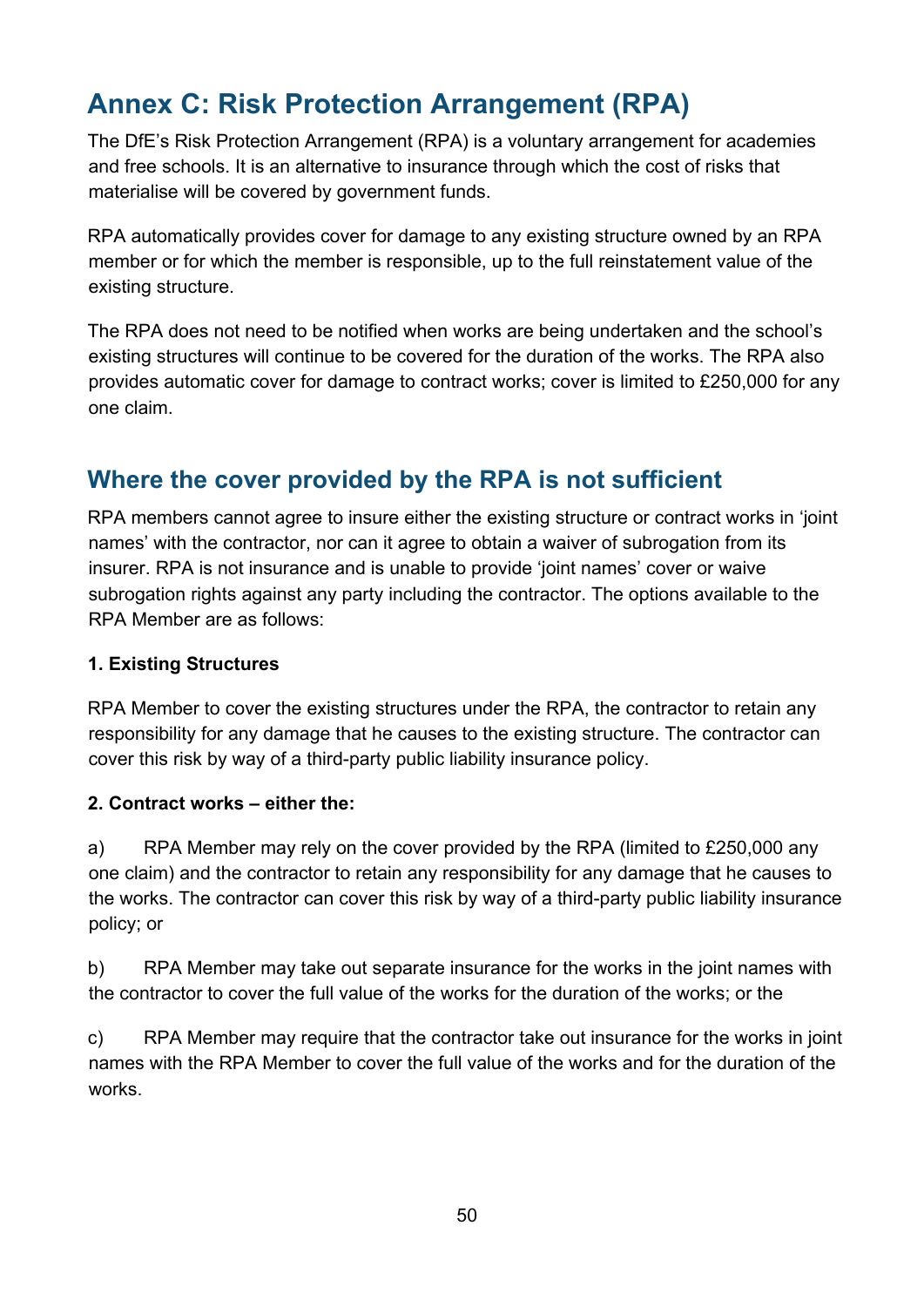Members should think about and build these costs into their overall project costings to ensure the overall costs remain transparent and are fully budgeted for.

Further information can be accessed via the [RPA welcome pack.](https://www.rpaclaimforms.co.uk/membership-information-page/) To discuss the cover provided by RPA, you can contact the RPA advice line on 0117 9769 361 or email RPAAdvice@willistowerswatsonsecure.com.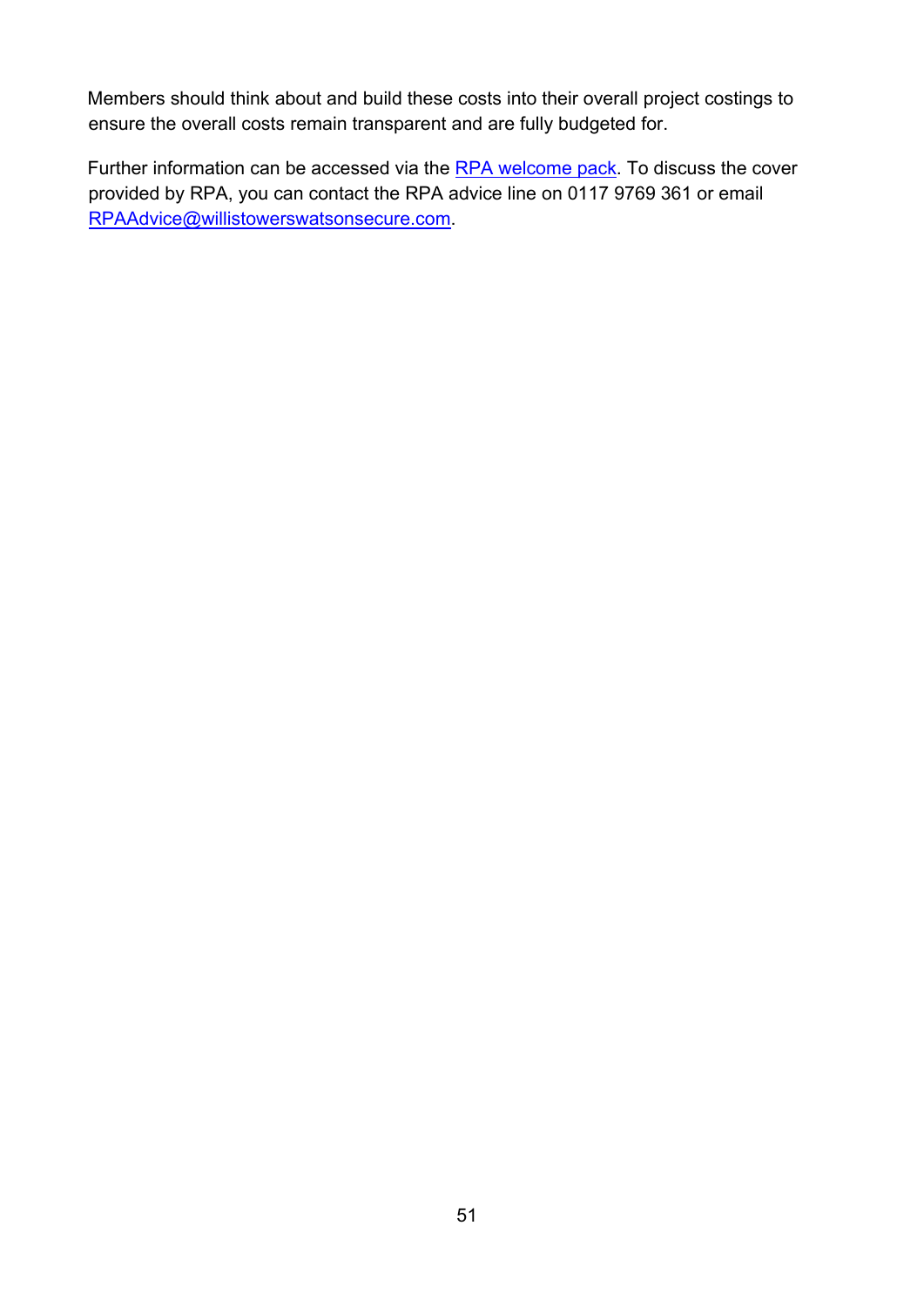# <span id="page-51-0"></span>**Annex D: Tips for preparing a good CIF bid**

#### **CLEAR AND FOCUSED EVIDENCE:**

Be clear and specific about every aspect of your project – make it easy for the assessor to understand your bid. We need to understand why your project is a priority for funding. Quality rather than quantity!

Read and understand the applicant guidance and criteria in detail – the assessors will be following these, and so should you.

Focus rigorously on the areas of highest need and urgency – don't include lower priority work unless absolutely necessary.

#### **INDEPENDENT SUPPORT:**

Support your proposal with expert technical advice - surveys, engineers reports, site layout plans, etc. Please ensure any report is independent, of good quality and recent. Put us in the picture – photographic evidence of condition need helps assessors understand your bid, but they must show the full extent of the condition not just localised issues.

If you need external approvals, it helps to get them in advance – LA planning approval, RSC significant change approvals, Section 77 assessment (disposal of playing fields), external sources of funding.

#### **WELL CONSIDERED OPTIONS:**

Consider all your options with an open mind – don't present a preferred option as a *fait accompli*, prove to us it really is the best way.

Quantify the alternatives – show us the costs and tangible differences in your options appraisal.

Always present a "*do nothing*" option – show us why and prove what the negative impact would be, particularly when trying to demonstrate urgent need.

#### **DETAILED COSTINGS:**

Show your costings clearly and in as much detail as possible – a clear and detailed specification of work will help you get clear and detailed costings – show us both.

The more certain your costs, the lower the financial risk to the project – multiple tenders or formal quotes are more certain than estimates. Quotes should be consistent, i.e. for the same scope of works.

Be realistic – try to keep costs down, but be realistic about the funding the project needs, including contingencies – underestimating costs puts you at greater risk of going over budget.

CIF Loans – ensure repayments are realistically affordable.

#### **RIGOROUS PLANNING:**

Have a clear and detailed delivery plan – show us how, when, and by whom the project will be delivered.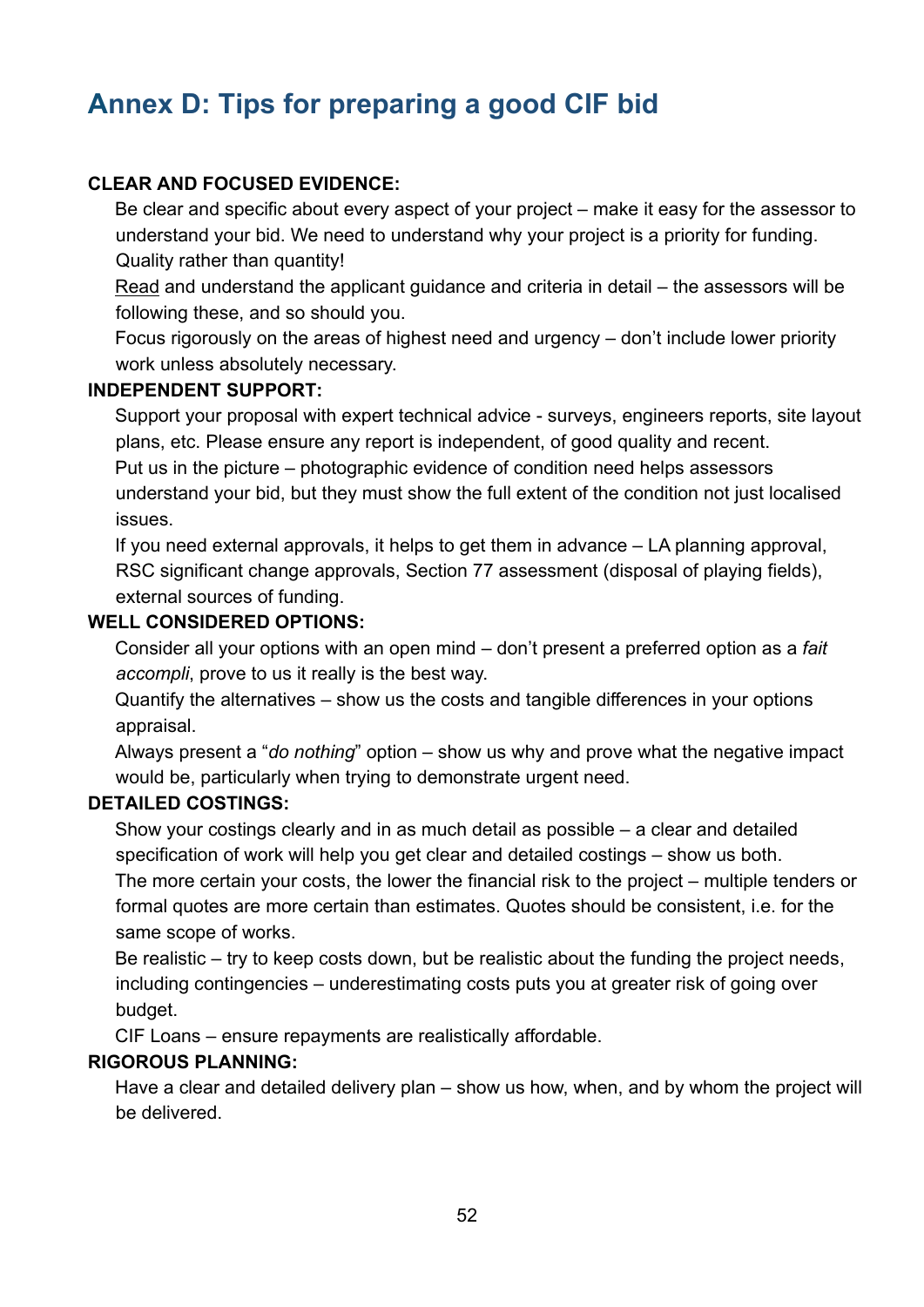Minimise disruption through project phasing – plan how you will deliver your project around the school terms.

Manage risk effectively – building projects have a wide range of risks associated with them, from health and safety, to scope changes, to delays, and many more. Plan in detail for any and all risks that could affect your project and make the risk register task based.

**Please remember – not everyone will be successful even if you provide a high-quality bid.**